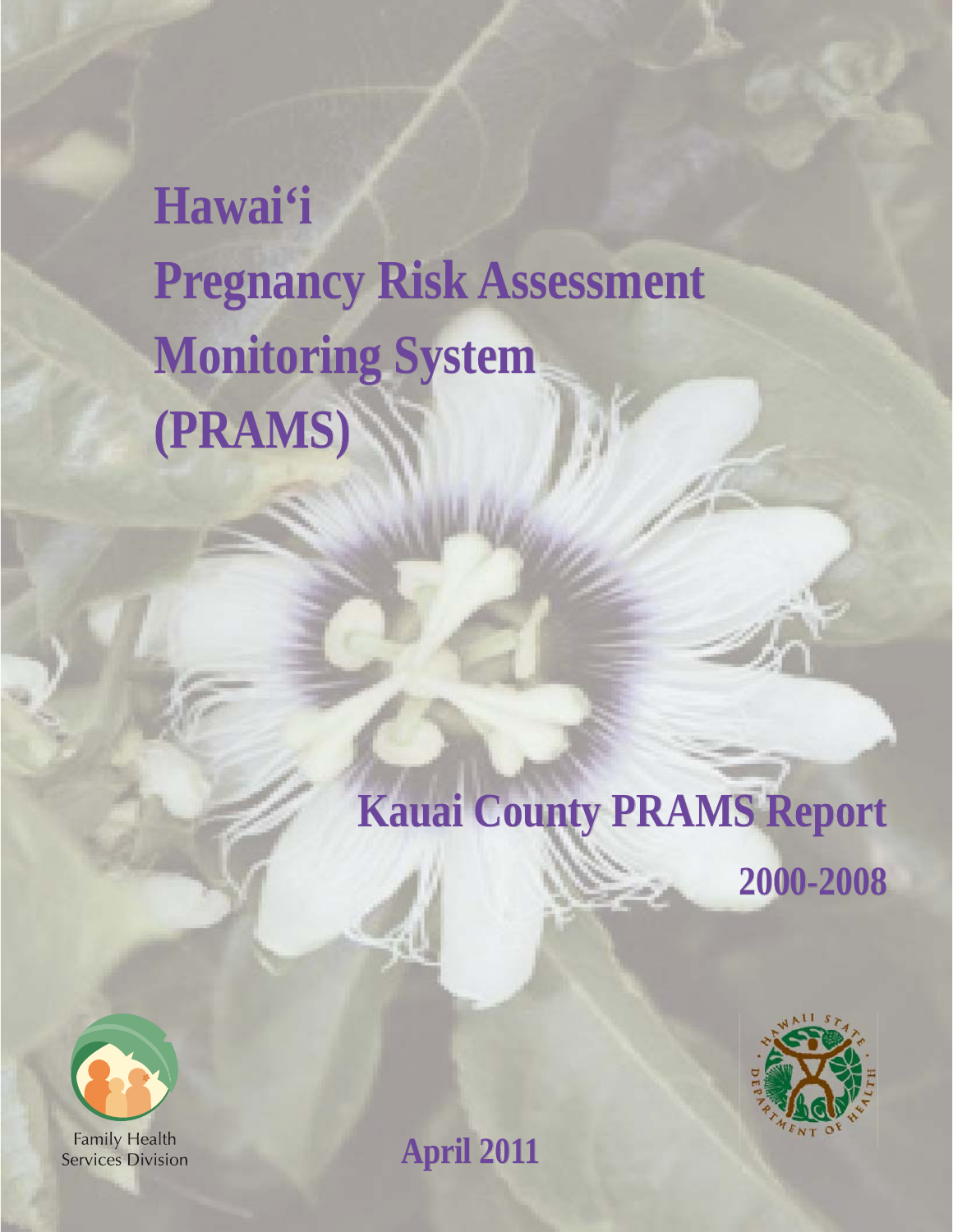













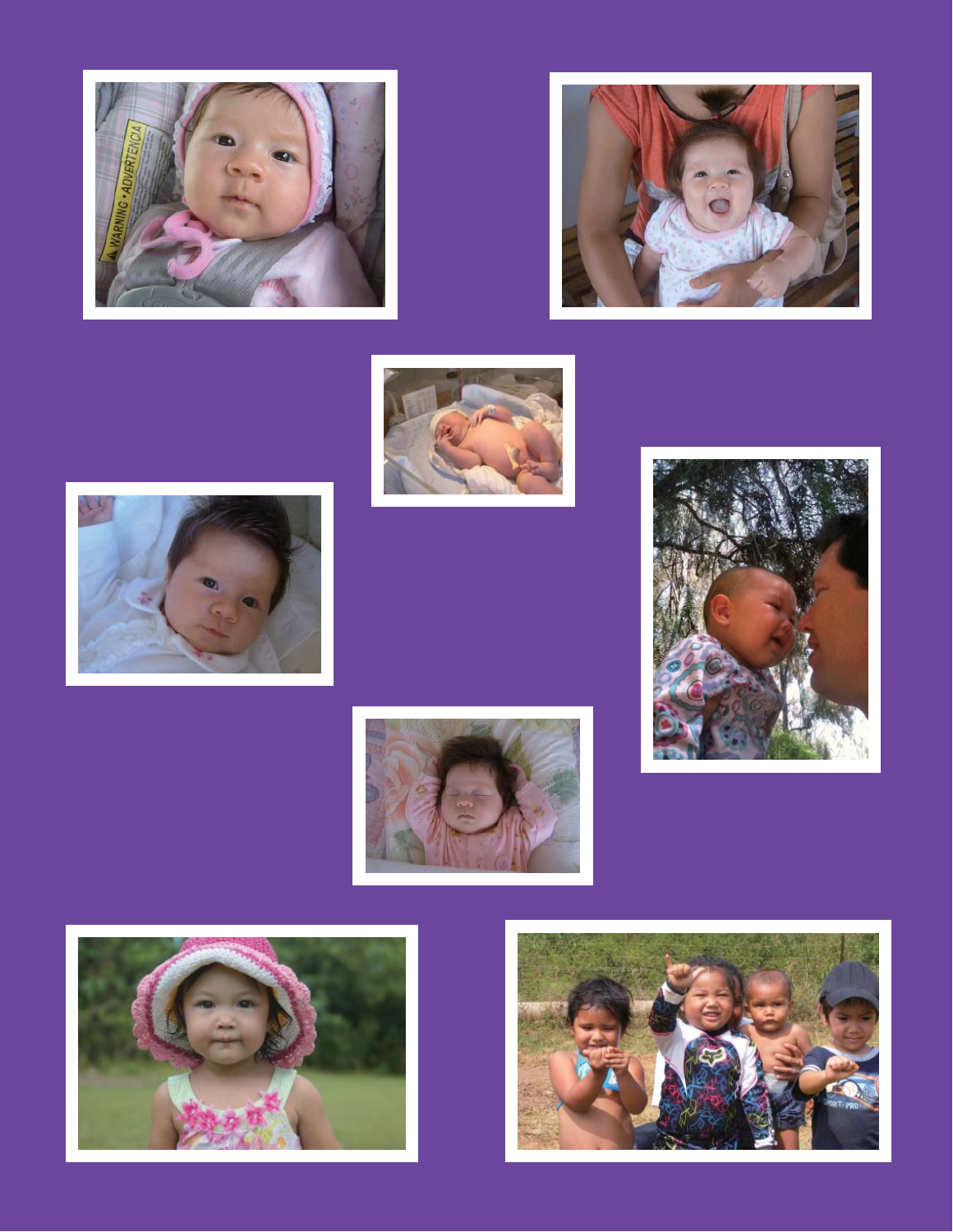## *MCH Snapshot*

### *First Trimester Prenatal Care* **In an average year in Kauai County\*... n an average year in Kauai County\* ...**

900 babies are born.

 2 in 5 pregnancies are unintended 600 moms take inadequate preconception vitamins. 3 in 4 moms receive first trimester prenatal care. 150 moms report multiple stressful life events. 1 in 10 moms are obese before they got pregnant. 200 moms binge drink prior to pregnancy. 1 in 12 moms smoke during pregnancy. 50 moms report drug use during pregnancy. 1 in 10 babies are born premature. 300 babies are delivered by cesarean section. 1 in 12 moms report intimate partner violence. 300 moms saw a dentist during their pregnancy. 3 in 4 infants are breast fed at least eight weeks. 550 infants sleep on their backs. 1 in 8 moms report postpartum depression. 750 moms report postpartum contraception use. 1 in 24 infants are exposed to secondhand smoke.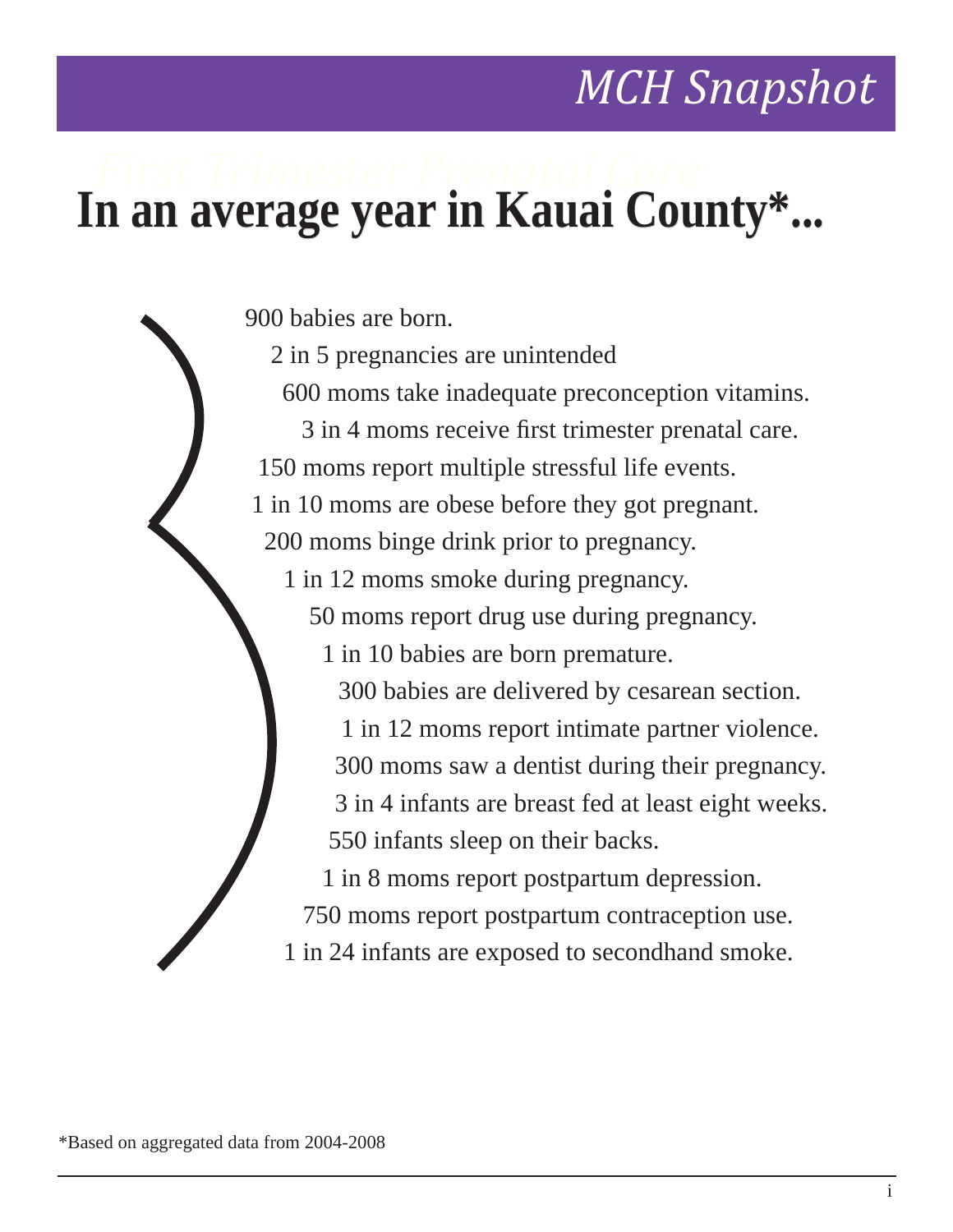## Table of Contents

#### **Selected Indicators**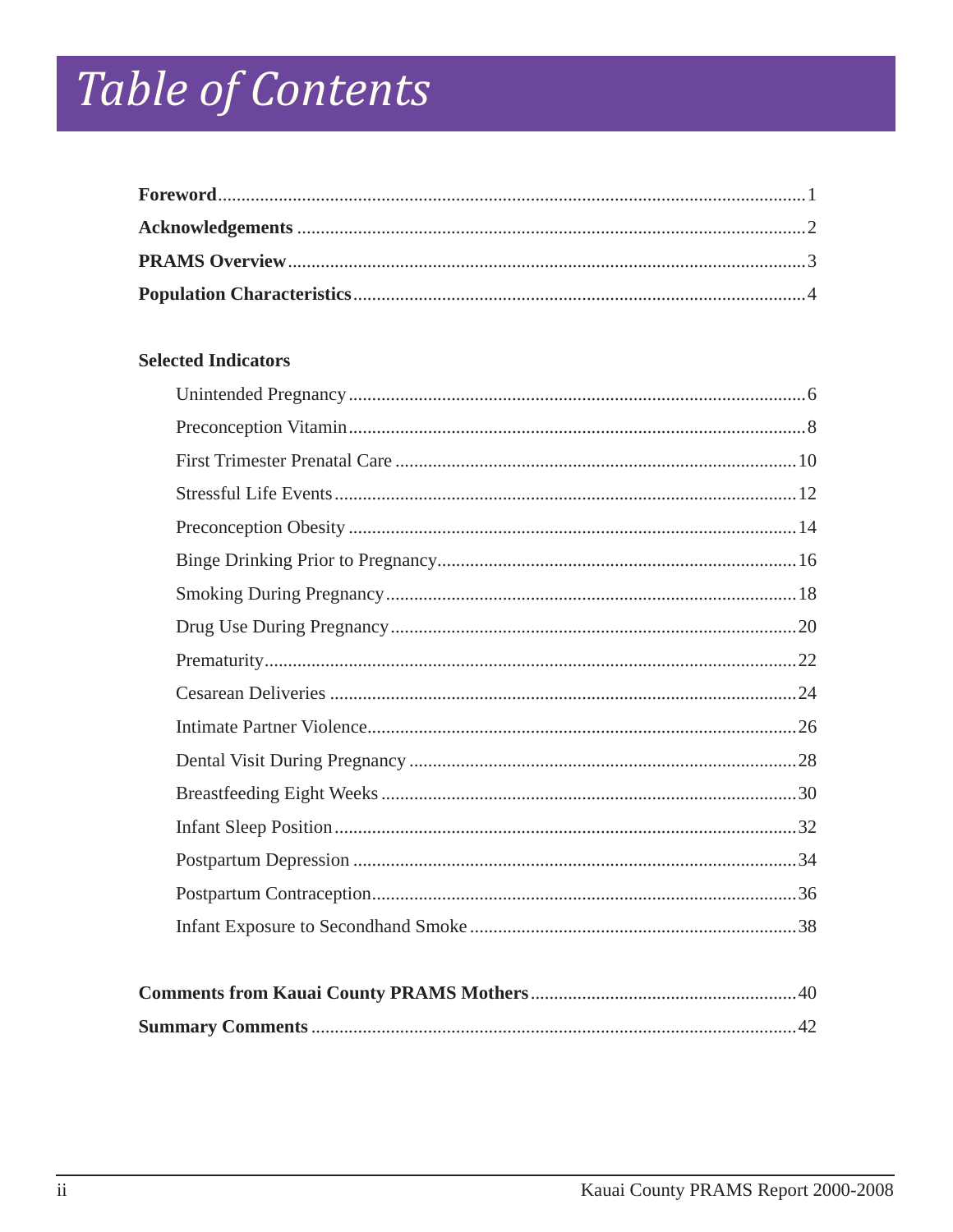### *Foreword*

The Hawai'i Department of Health has been collecting important information through the Pregnancy Risk Assessment Monitoring System (PRAMS) project from mothers about their experiences before and during pregnancy, and in the first few months postpartum since 2000. We are pleased to present the first Kauai County PRAMS Report and believe it will be a valuable reference on maternal and infant health issues. The report is in follow up to the Statewide report Hawai'i PRAMS Trend Report, 2000-2008 that was released in 2010. This report will highlight the same 16 indicators used for the Statewide report, but provides county specific measures over time, by maternal race, by maternal age, and by maternal education. We have also included the additional indicator of prematurity in this report. It is hoped that sharing this report and its data will generate ideas and develop solutions for some highly preventable issues facing our families.

It is my hope that this report will be a useful source of quantitative information to health policy makers, planners, and all of us in the community who share a common desire to improve the health of our mothers, children, and families.



Loretta J. Fuddy, ACSW MPH

Director of Health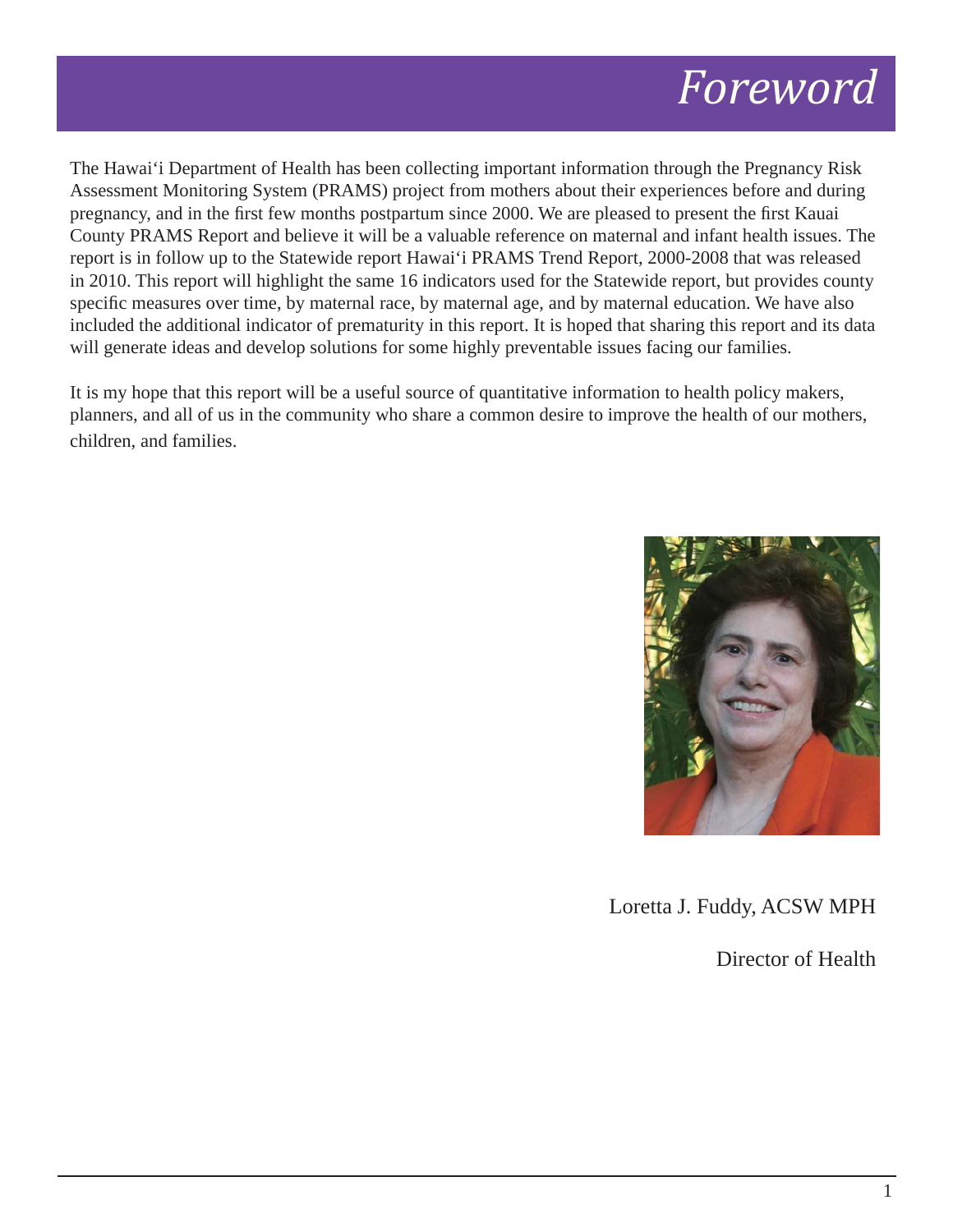### *Acknowledgements*

#### **Contributors:**

Loretta Fuddy, ACSW, MPH; Director of Health Donald Hayes, MD, MPH; Epidemiologist, Family Health Services Division (FHSD)\* Cash Lopez, RN, MSN; Program Manager, Kauai District Health Office, FHSD Emily Roberson, MPH; PRAMS Coordinator, Maternal and Child Health Branch, FHSD Rebecca Shor MPH; Epidemiologist, FHSD\*\*

#### **Acknowledgements:**

Barbara Yamashita; Branch Chief, Maternal and Child Health Branch Candice Calhoun, ACSW, LSW; Supervisor, Women's Health Section, Maternal and Child Health Branch Trudy Okada, RN; Perinatal Health Program Manager, Women's Health Section, Maternal and Child Health Branch Jane Awakuni; PRAMS Data Manager, Maternal and Child Health Branch John Yamauchi; Information Specialist, FHSD

#### **Special Thanks to:**

Mothers of Kauai County that responded to the PRAMS survey All those that contributed photographs Office of Health Status and Monitoring, Hawai'i Department of Health Tuyet Hayes, MEd

#### **Suggested Citation:**

Hawai'i PRAMS. *Kauai County PRAMS Report 2000-2008.* Honolulu, HI. Hawai'i Department of Health. Family Health Services Division. April 2011.

#### **Additional Resources:**

*http://Hawaii.gov/health/family-child-health/mchb/programs/prams.html http://www.cdc.gov/prams/index.htm http://hawaii.gov/health/neighbor/kauai/index.html*

| Kauai District Health Office | Contact: Cash Lopez    |
|------------------------------|------------------------|
| 3040 Umi Street              | Office: (808) 241-3565 |
| Lihue, HI $96766$            | Fax: (808) 241-3480    |
|                              |                        |

The Kauai District Health Office is an extension of the State of Hawai'i Department of Health for the County of Kauai. The county includes the islands of Kauai and Ni'ihau. The Kauai District Health Office serves the community with profiencies in emergency preparedness, family health services, public health nursing, services for the developmentally delayed, environmental health services which inludes clean air, clean water, and sanitation programs, vital statistics (births, marriages, deaths), and mental health services.

<sup>---------------------------------------------------------------------------------------------</sup> \* position supported by the Family Health Services Division; the MCH Epidemiology Program, Centers for Disease Control and Prevention; and the MCH Bureau, Health Resources and Services Administration

<sup>\*\*</sup>position supported by the Family Health Services Division; the MCH Epidemiology Program, Centers for Disease Control and Prevention; and the Council of State and Territorial Epidemiologists Fellowship Program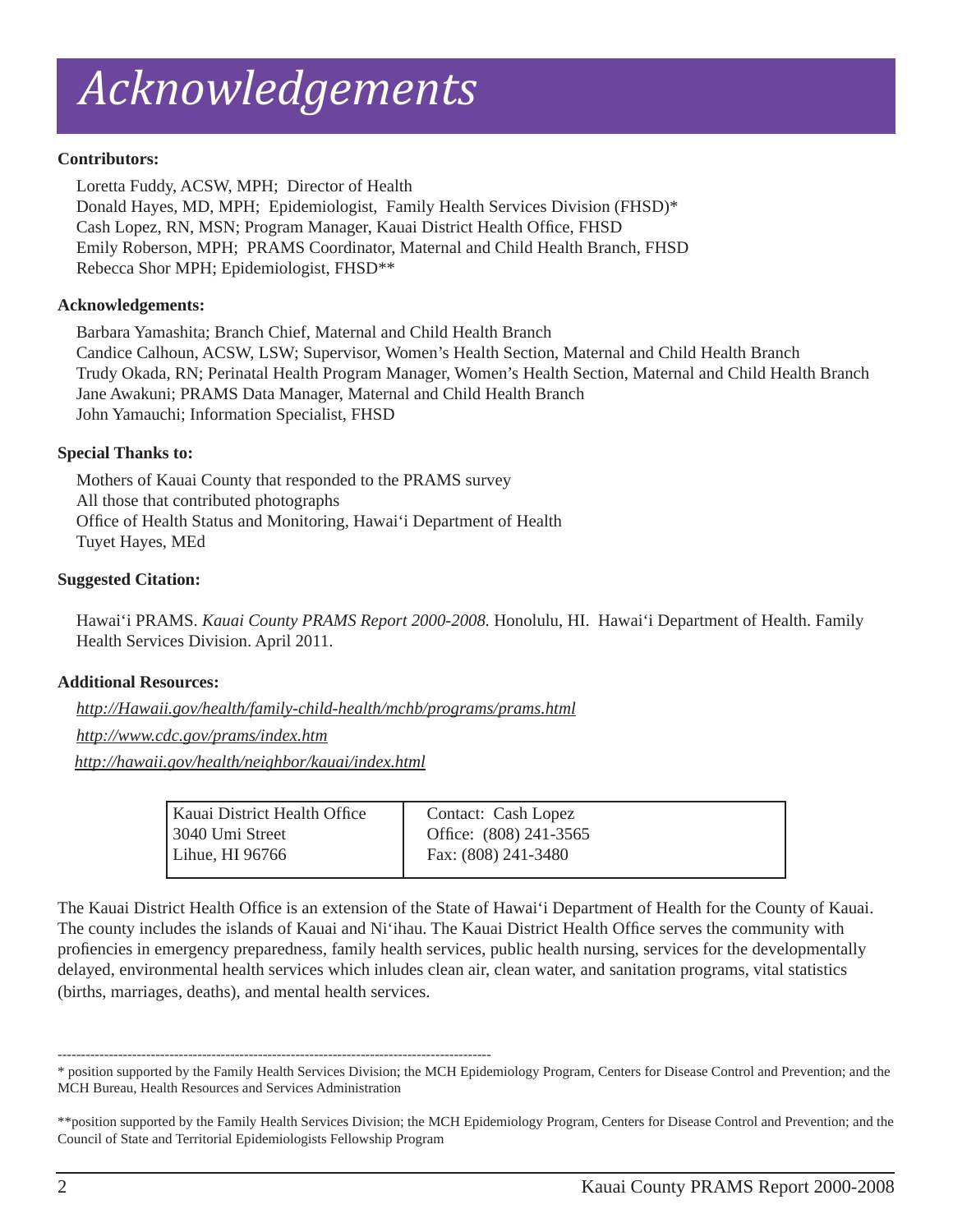### *PRAMS Overview*

The Pregnancy Risk Assessment Monitoring System (PRAMS) is a Centers for Disease Control & Prevention (CDC) funded project with participation in 37 states, New York City, and South Dakota (Yankton Sioux Tribe). It is an ongoing population-based surveillance system to identify and monitor maternal behaviors and experiences before, during, and in the first few months after delivery. The data is used to monitor several Healthy People 2010 and other Maternal and Child Health objectives at the state and national level. In an effort to reduce infant mortality in 1987 the Division of Reproductive Health at CDC developed PRAMS. The systemic collection of information related to perinatal health is intended to inform the development of strategies to improve the health among mothers, their children, and their families. The survey is made up of a set of core questions that are asked by all participating states, and additional questions selected by individual states.

Hawai'i started PRAMS in 1999 with the first full year of data collected in 2000. Hawai'i PRAMS works in collaboration with the Hawai'i Department of Health, Office of Health Status Monitoring (OHSM) to identify women who have a live birth in Hawai'i. Of the approximately 18,350 births in Hawai'i each year, about 200 surveys are sent out each month to mothers about 2 months after delivery, with regular follow up by mail and telephone up to 6 months postpartum. The survey is completed by 75% of mothers. Weighted estimates from Hawai'i PRAMS are generalizable to all pregnant women having a live birth in the state. The estimates are weighted based on information from the birth certificate such as age, education, and race. This weighting accounts for differences in characteristics between those that responded and those that didn't to develop estimates representative of the population. Information such as insurance is not available on the birth certificate so it can't be used in the weighting process. Thus, some specific groups of insurance such as those on medicaid/ QUEST may be underestimated in the PRAMS data if they didn't respond to the survey at the same rate as other groups.

The Hawai'i PRAMS steering committee is made up of staff in the Hawai'i Department of Health and community stakeholders to provide oversight and guidance for the program. The core questions in the survey are changed every 3-5 years by CDC. The state selected questions are changed at the same time based on input from the steering committee. In 2007, PRAMS initiated discussions on revision of the survey that was implemented in 2009. A series of meetings were held with the steering committee to determine which state added questions would be included in the new survey expected to cover births from 2009-2011. Over sampling of non-Honolulu Counties was also implemented and should allow more precise county level estimates. In this report, we have included the 95% confidence intervals (95% CI) in all the graphs to demonstrate the differences between the population groups. Confidence intervals demonstrate the precision of the estimate and depends on both the sample size and the variability of responses. The 95% CI means that within an error of 5%, the true value will be within the boundaries of the interval. The 95% CI can be used to compare different populations. For example, if the interval of the two groups overlap, it can be inferred that there is unlikely to be a statistical difference between the estimates. On the other hand, if there is no overlap for the two groups, it can be concluded that the estimates are different from each other. Caution must be used in interpretation of those estimates with wide confidence intervals due to lack of precision of the estimate. Additionally, if there was more than a 10% percent standard error in the estimate, it was deemed unreliable and suppressed as noted by an asterisk in graphs. Only reliable estimates among the individual groups in the "All Others" race group was reported in the narrative.

The data has been used in various ways in the State of Hawai'i. For example, a series of fact sheets on several perinatal issues were developed and distributed. Some of these fact sheets informed legislation and were used by community groups to apply for grant opportunities, evaluate the needs of their community, and assist in the development of policies. Hawai'i PRAMS data has also been included in several national reports and analyses have been published in peer reviewed journal articles highlighting issues such as postpartum depression and prenatal care access in our population. This report includes the same indicators that were released in the 2010 Hawaii PRAMS Statewide Trend Report and is meant to highlight data specific to residents of Kauai County.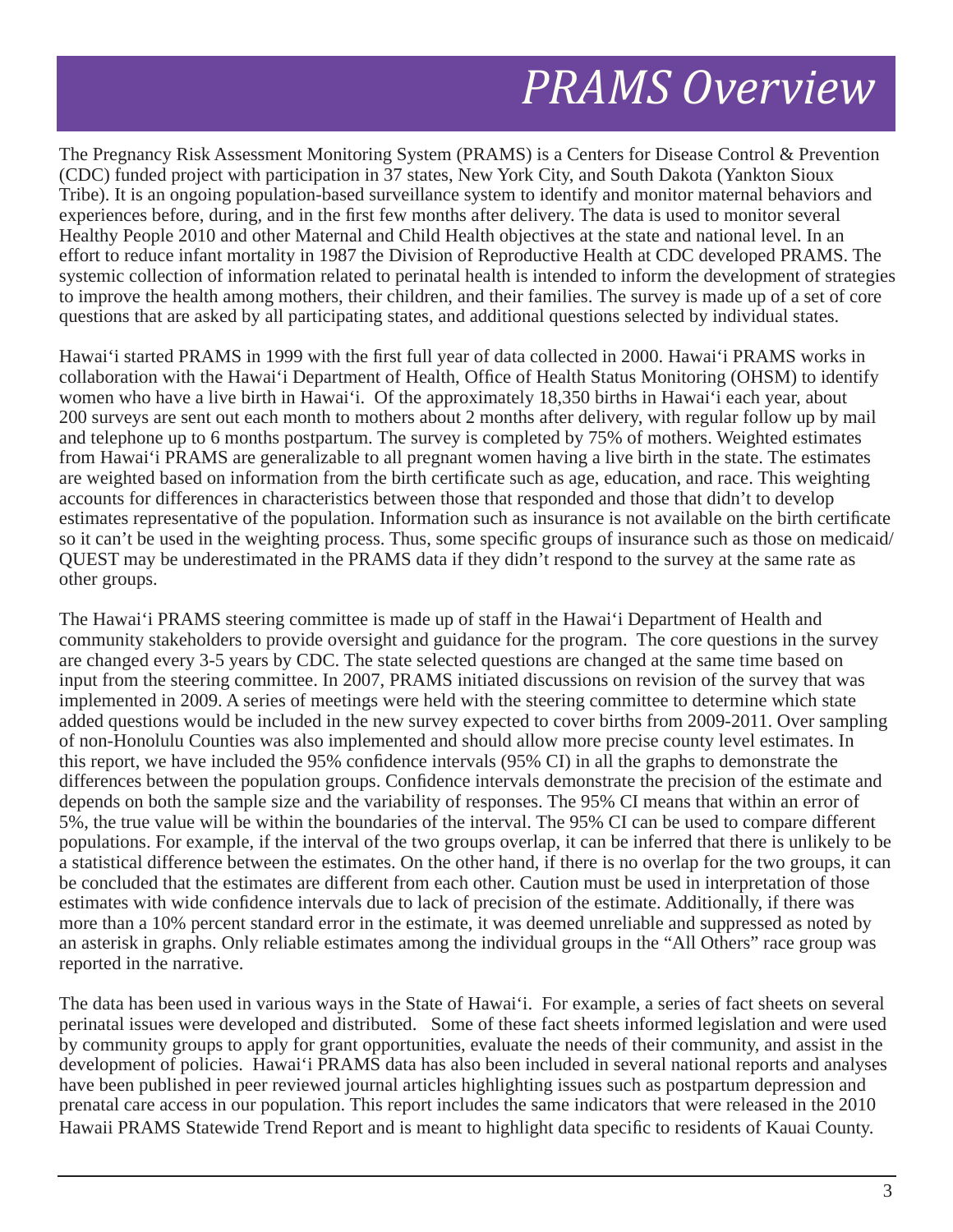### *Population Characteristics*

The following table highlights some of the basic characteristics of women and their related perinatal outcomes in Kauai County. The annual estimated births and the prevalence estimate for the entire population of women having a live birth in the county are shown. Also shown are the 95% CI which demonstrates the precision of the estimate which is partly dependent on the number of respondents who complete the survey and variability in their responses. The data was aggregated for the time period from 2004-2008 to generate more stable estimates than could be obtained from a single year of data. However, even with this aggregation of data some of the population groups are still small and estimates can't be reported for. This is particularly pronounced with maternal race in which estimates for many of the subgroups in the "All Others" can't be reported, but does involve other groups as well.

There was an average annual estimate of 900 resident births to Kauai County residents over the time period. About two-thirds of all births occurred in those women 25 years of age and older, with half of all births occurring in women 25-34 years of age. Approximately 16.5% of births were to mothers 35 years of age and greater, while 13.0% were to those under 20 years of age.

The Hawai'i Department of Health, Office of Health Status and Monitoring assigns all people that report more than one race group to a single group for reporting purposes. Therefore, this single race group is all that is available in the PRAMS data for analysis. Being of Hawaiian race represented 34.3% of all births, followed by White race with 23.3% of births, Filipino race with 26.4% of births, and Japanese race with 8.6% of births, About 7.4% of births were classified as "All Others" which was made up of "Hispanic" (1.8% of all births), "Other Pacific Islander" (1.0% of all births), Chinese (1.0% of all births), American Indian (0.9% of all births), Samoan (0.8% of all births), "Other Asian" (0.7% of all births), Black (0.6% of all births), Korean (0.2% of all births), and "refused/unknown" (0.3% of all births). The numbers were too small to further characterize these groups: "Other Pacific Islander" consisted of Guamanian  $(n=1)$  and all other pacific islanders  $(n=2)$ ; "Other Asian" consisted of Vietnamese (n=1), Asian Indian (n=1), and all other Asians (n=1); and "Hispanic" consisted of Mexican (n=6), and Puerto Rican (n=1).

In about half of all births to Kauai County residents, the mother had a high school or less level of education with 40.6% having a high school level education. About 25.2% reported some college education and 23.3% were college graduates. Just over half of the births occurred to mothers who were married at the time of the delivery.

Among all births to Kauai County residents, 32.0% occurred among mothers who reported income and household size that would put them at below 100% of the federal poverty level, and 16.4%% of mothers were at the 101-185% of the federal poverty level. This demonstrates that nearly half of those who have a live birth would meet the criteria for Medicaid/QUEST eligibility during pregnancy. Of the 400 women each year who are eligible based on federal poverty level for Medicaid/QUEST, about 150 women each year could potentially lose that coverage postpartum at eight weeks postpartum unless the addition of a new infant or a change in their overall income would allow them to remain eligible at below the 100% federal poverty level. An estimated 17.0% reported levels consistent with being at a federal poverty level of 186-300%, and just over a third were over 300% of federal poverty level.

Health insurance coverage for prenatal care was reported by the majority of new mothers with only 4.3% reporting no coverage. Private insurance was the most common, followed by Medicaid/QUEST Insurance. In nearly half of births, the mothers were seen in the Special Supplemental Nutrition Program for Women, Infants, and Children (WIC) during prenatal care. A low birth weight birth, defined as less than 2,500 grams, occurred in 6.6% of births to Kauai County residents for the time period.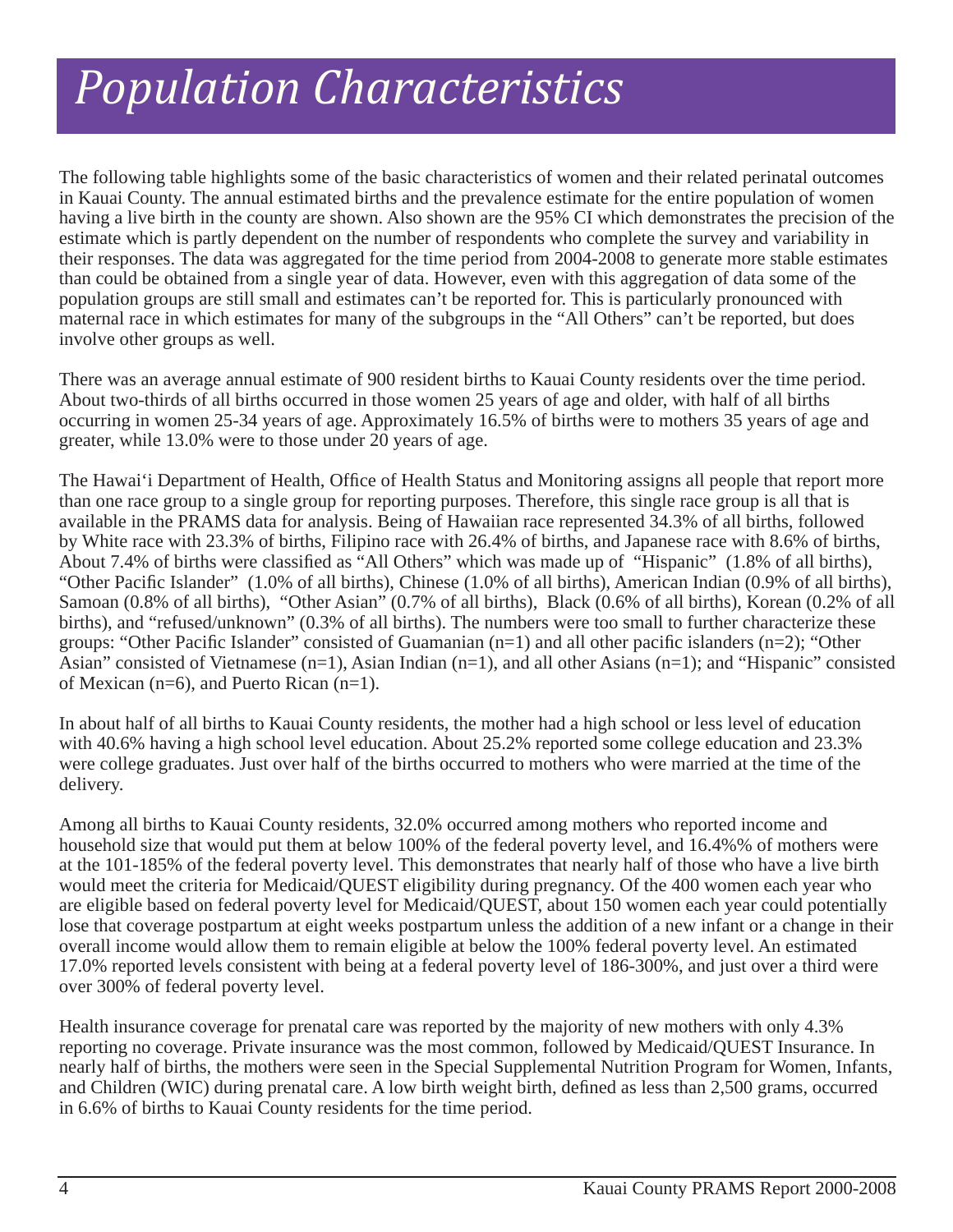## *Population Characteristics*

|                                             | <b>Estimated Annual</b><br>Births $(N)^*$ | Weighted<br><b>Percent</b><br>Estimate* $(\% )$ | 95%<br><b>Confidence</b><br><b>Interval*</b> | <b>Respondents</b><br>$(n)$ * |
|---------------------------------------------|-------------------------------------------|-------------------------------------------------|----------------------------------------------|-------------------------------|
| <b>Maternal Age</b>                         |                                           |                                                 |                                              |                               |
| Under 20 years                              | 100                                       | 13.0                                            | $10.0 - 16.9$                                | 45                            |
| $20-24$ years                               | 200                                       | 20.3                                            | 16.7-24.5                                    | 80                            |
| 25-34 years                                 | 450                                       | 50.1                                            | 45.3-54.9                                    | 200                           |
| 35 years and greater                        | 150                                       | 16.5                                            | 13.3-20.3                                    | 73                            |
| <b>Maternal Race</b>                        |                                           |                                                 |                                              |                               |
| White                                       | 200                                       | 23.3                                            | 19.6-27.4                                    | 93                            |
| Hawaiian                                    | 300                                       | 34.3                                            | 29.8-39.1                                    | 114                           |
| Filipino                                    | 250                                       | 26.4                                            | 22.7-30.5                                    | 118                           |
| Japanese                                    | 100                                       | 8.6                                             | $6.3 - 11.7$                                 | 34                            |
| All Others                                  | 50                                        | 7.4                                             | $5.3 - 10.3$                                 | 39                            |
| American Indian                             | 10                                        | 0.9                                             | $0.3 - 2.7$                                  | 3                             |
| <b>Black</b>                                | 5                                         | 0.6                                             | $0.1 - 2.2$                                  | $\overline{c}$                |
| Samoan                                      | 5                                         | 0.8                                             | $0.3 - 2.3$                                  | 3                             |
| "Other Pacific Islander"                    | 10                                        | 1.0                                             | $0.3 - 3.0$                                  | 3                             |
| Chinese                                     | 10                                        | $1.0\,$                                         | $0.6 - 1.6$                                  | 13                            |
| Korean                                      | $<$ 5                                     | 0.2                                             | $0.1 - 0.6$                                  | $\overline{4}$                |
| "Other Asian"                               | 5                                         | 0.7                                             | $0.2 - 2.4$                                  | 3                             |
| "Hispanic"                                  | 15                                        | 1.8                                             | $0.9 - 3.7$                                  | 7                             |
| "refused/unknown"                           | $<$ 5                                     | 0.3                                             | $0.0 - 1.7$                                  | 1                             |
| <b>Maternal Education</b>                   |                                           |                                                 |                                              |                               |
| Less Than High School                       | 100                                       | 10.9                                            | $8.1 - 14.6$                                 | 36                            |
| <b>High School</b>                          | 350                                       | 40.6                                            | 35.9-45.5                                    | 151                           |
| Some College                                | 200                                       | 25.2                                            | 21.3-29.5                                    | 108                           |
| College Graduate                            | 200                                       | 23.3                                            | 19.6-27.5                                    | 101                           |
| <b>Marital Status</b>                       |                                           |                                                 |                                              |                               |
| Married                                     | 500                                       | 57.4                                            | 52.5-62.1                                    | 241                           |
| Other                                       | 400                                       | 42.6                                            | 37.9-47.5                                    | 157                           |
| <b>Percent of Federal Poverty Level</b>     |                                           |                                                 |                                              |                               |
| $0 - 100%$                                  | 250                                       | 32.0                                            | 27.4-36.9                                    | 108                           |
| 101-185%                                    | 150                                       | 16.4                                            | 13.0-20.5                                    | 60                            |
| 186-300%                                    | 150                                       | 17.0                                            | 13.6-21.1                                    | 65                            |
| $301\% +$                                   | 300                                       | 34.7                                            | 30.0-39.6                                    | 130                           |
| Missing                                     |                                           |                                                 |                                              | 35                            |
| <b>Insurance Coverage for Prenatal Care</b> |                                           |                                                 |                                              |                               |
| No coverage                                 | 50                                        | 4.3                                             | $2.6 - 6.9$                                  | 15                            |
| Medicaid/QUEST                              | 300                                       | 32.0                                            | 27.5-36.8                                    | 118                           |
| Private Insurance                           | 550                                       | 63.8                                            | 58.9-68.4                                    | 254                           |
| Missing                                     |                                           |                                                 |                                              | 11                            |
| <b>Prenatal WIC Participation</b>           |                                           |                                                 |                                              |                               |
| No                                          | 500                                       | 55.4                                            | 50.6-60.2                                    | 224                           |
| Yes                                         | 400                                       | 44.6                                            | 39.8-49.4                                    | 169                           |
| <b>Low Birth Weight</b>                     |                                           |                                                 |                                              |                               |
| N <sub>o</sub>                              | 825                                       | 93.4                                            | 90.4-95.5                                    | 372                           |
| Yes                                         | 50                                        | 6.6                                             | $4.5 - 9.6$                                  | 26                            |
|                                             |                                           |                                                 |                                              |                               |
| <b>Overall</b>                              | 900                                       | 100                                             |                                              | 398                           |

\*Aggregated data from 2004-2008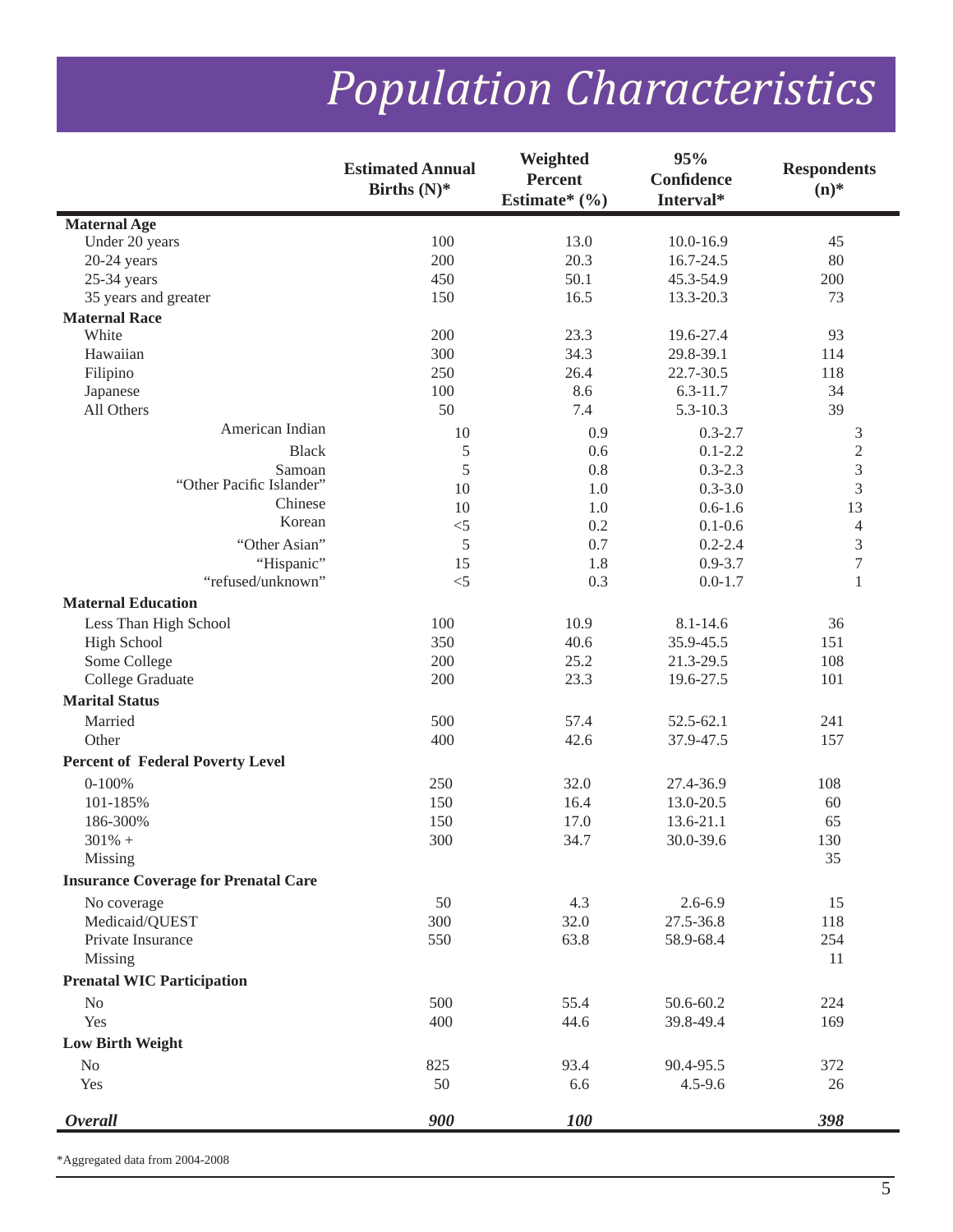### *Unintended Pregnancy*

#### **Background:**

When pregnancies are intended and planned, there is greater opportunity and motivation for women and their partners to adopt or maintain positive health behaviors, often leading to improved infant outcomes. An unintended pregnancy is associated with late or inadequate prenatal care, intimate partner violence, low birth weight, infant deaths, and other adverse consequences to the mother and her infant. An unintended pregnancy is complex, but is often associated with substance use which places the fetus at risk for exposure to alcohol and other substances, and lack of effective family planning. The U.S. Healthy People 2010 objective was to increase the proportion of intended pregnancies to 70%.

#### **PRAMS Definition:**

An Unintended pregnancy was defined by a question among mothers who had a live birth about timing of the pregnancy. A report of wanting it "then" or "sooner" was considered an intended pregnancy, while wanting it "later" or "did not want then or at anytime in the future" was considered an unintended pregnancy. PRAMS data does not allow a determination of an unintended pregnancy among those pregnancies that did not result in a live birth.

#### **Differences Related to County of Residence:**

In the State of Hawai'i an estimated 45.3% reported having an unintended pregnancy. Those living in Kauai County had a slightly higher estimate at 45.9%. Hawai'i County residents had higher estimates, while those living in Honolulu and Maui Counties had lower estimates of unintended pregnancy.

#### **Trends over Time:**

Although some fluctuation over time, there has been little change in Kauai County with 37.7% in 2008 reporting an unintended pregnancy, compared to 41.0% in 2000. There has been improvement since 2005 when the estimate of an unintended pregnancy was 56.2%.

#### **Differences Related to Maternal Race:**

Hawaiian, Filipino, and the "All Others" mothers reported the highest estimates of an unintended pregnancy. White mothers reported intermediate estimates of an unintended pregnancy. Japanese mothers reported the lowest estimates of an unintended pregnancy. There were no individual estimates for race groups within "All Others" that were reportable.

#### **Differences Related to Maternal Age:**

Mothers under 20 and those 20-24 years of age were more likely to report an unintended pregnancy with lower estimates among those 25-34 and 35 years and greater.

#### **Differences Related to Maternal Education:**

Mothers with less than a high school education were more likely to report the pregnancy being unintended compared to those who with more education. High estimates were also seen among those with a high school or completed some college compared to those who were college graduates. The lowest estimate of unintended pregnancy was among those who were college graduates.

#### **Recommendations/Implications:**

An estimated 45.9% of mothers in Kauai County who had a live birth reported an unintended pregnancy which is similar to the overall State estimate. There are significant differences by geography, maternal race, age, and education. If pregnancies that did not result in a live birth are included, the estimate for unintended pregnancies would be even higher. Emphasizing the development of a reproductive health plan and ensuring access to effective family planning methods in all women of reproductive age could potentially decrease the impact and costs associated with an unintended pregnancy. In order to decrease disparities, particular focus among those living in Kauai County may include specific attention to: those of Hawaiian and Filipino race; those under 25 years of age; and those with an education of less than High School. Other potential correlates that would be beneficial to explore include those related to substance use, insurance coverage, and socio-economic conditions before pregnancy due to their relationships with having an unintended pregnancy.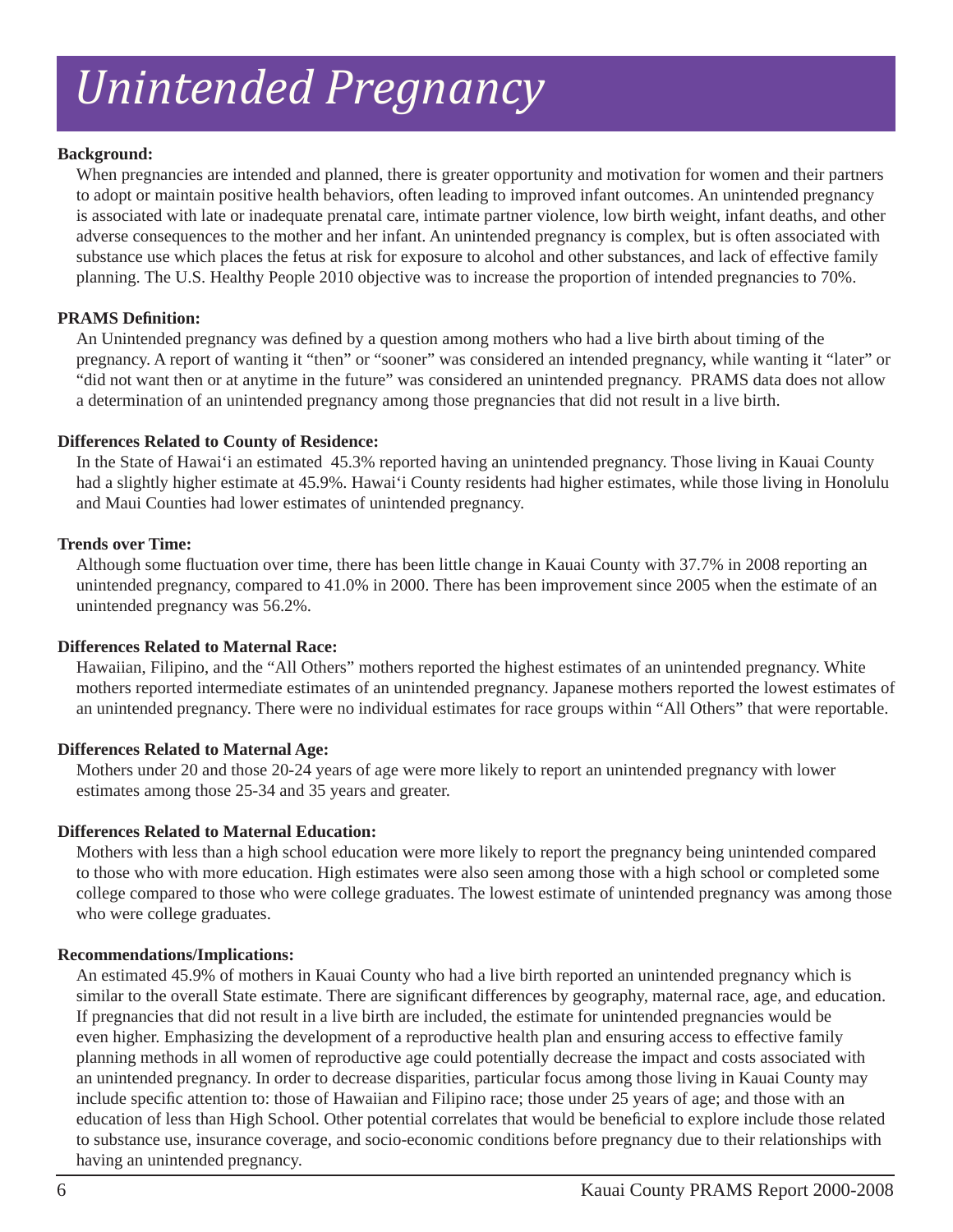## *Unintended Pregnancy*





**Unintended Pregnancy by Maternal Race, Kauai County, 2004-2008**





**Unintended Pregnancy by Maternal Education, Kauai County, 2004-2008**

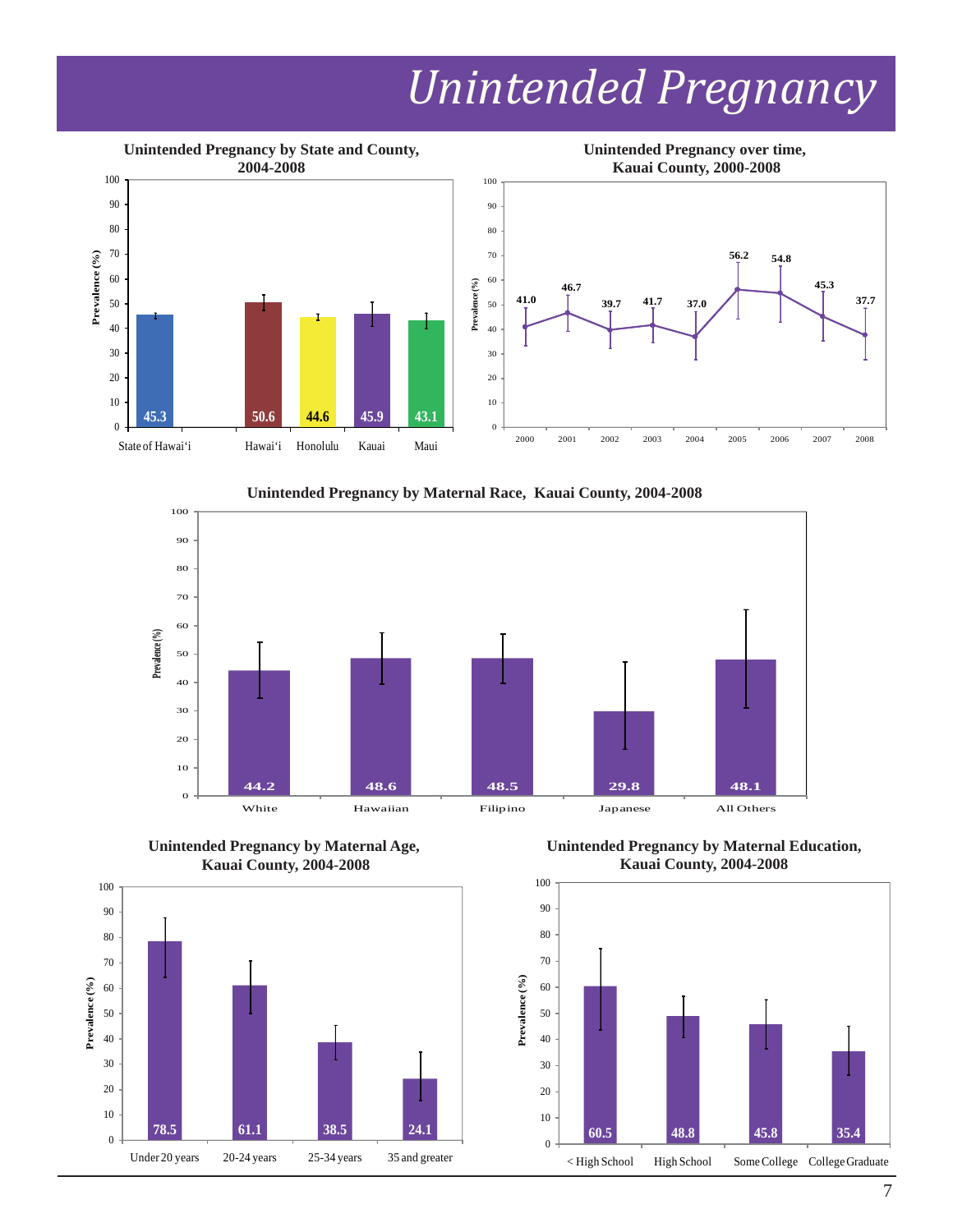### *Preconception Vitamin*

#### **Background:**

Multivitamins or prenatal vitamins typically contain folic acid that can reduce the risk of neural tube defects (NTD), particularly spina bifida and anencephaly, when taken in sufficient amounts during the first month of pregnancy. Studies have shown that 400 micrograms of folic acid taken daily before pregnancy can reduce the risk of having a child with a NTD by half. The U.S. Healthy People 2010 objective was to increase the daily intake of folic acid among all women of childbearing age to 80%, or have less than 20% reporting less than daily intake.

#### **PRAMS Definition:**

Inadequate preconception vitamin is defined as intake of multivitamins or prenatal vitamins on average  $<$  4 times a week in the month before pregnancy. This is a conservative approach and is less than the daily recommended intake.

#### **Differences Related to County of Residence:**

 In the State of Hawai'i an estimated 63.4% took an inadequate amount of preconception vitamins in the month before pregnancy. Those living in Kauai County had a slightly higher estimate at 64.9%. Hawai'i County residents had a higher estimate, while those living in Maui and Honolulu Counties had lower estimates.

#### **Trends over Time:**

Although some fluctuation over time, there appears to be little change in Kauai County with 64.4% in 2008 reporting inadequate preconception vitamins compared to 68.3% in 2000.

#### **Differences Related to Maternal Race:**

Hawaiian and Japanese mothers reported the highest estimates of inadequate preconception vitamins. While, "All Others" and Filipino mothers reported intermediate estimates. White mothers reported the lowest estimates of inadequate intake of preconception vitamins. There were no individual estimates for race groups within "All Others" that were reportable.

#### **Differences Related to Maternal Age:**

Mothers under 20 and those 20-24 years of age were more likely to take an inadequate amount of preconception vitamins compared to those 25-34 and 35 years and greater. Those 35 years and greater had the lowest estimate of inadequate intake of preconception vitamins.

#### **Differences Related to Maternal Education:**

The highest estimate of inadequate preconception vitamins was among those who with a high school or less education. Lower estimates were reported in those with some college education, and the lowest estimate of inadequate preconception vitamins was among those who were college graduates.

#### **Recommendations/Implications:**

An estimated 64.9% of mothers in Kauai County who had a live birth reported an inadequate intake of preconception vitamins which is higher than the overall State estimate. There are significant disparities in the use of preconception vitamins during a critical period of infant development by geography, maternal race, age, and education. Emphasizing the use of vitamins in all women of reproductive age could potentially decrease birth defects associated with inadequate folic acid intake. Of particular concern is that even in the best group, only about half reported taking vitamins on at least 4 of the 7 days in the month before pregnancy. Prenatal vitamins are not covered by insurance until a woman is already confirmed to be pregnant so the beneficial effect related to preventing neural tube defects in the first month after conception may not be realized due to costs and access.In order to decrease disparities, particular focus among those living in Kauai County may include specific attention to: those of Hawaiian and Japanese race; those under 25 years of age; and those with a high school or less education. Other potential correlates that would be beneficial to explore include those related to poverty and socio-economic conditions.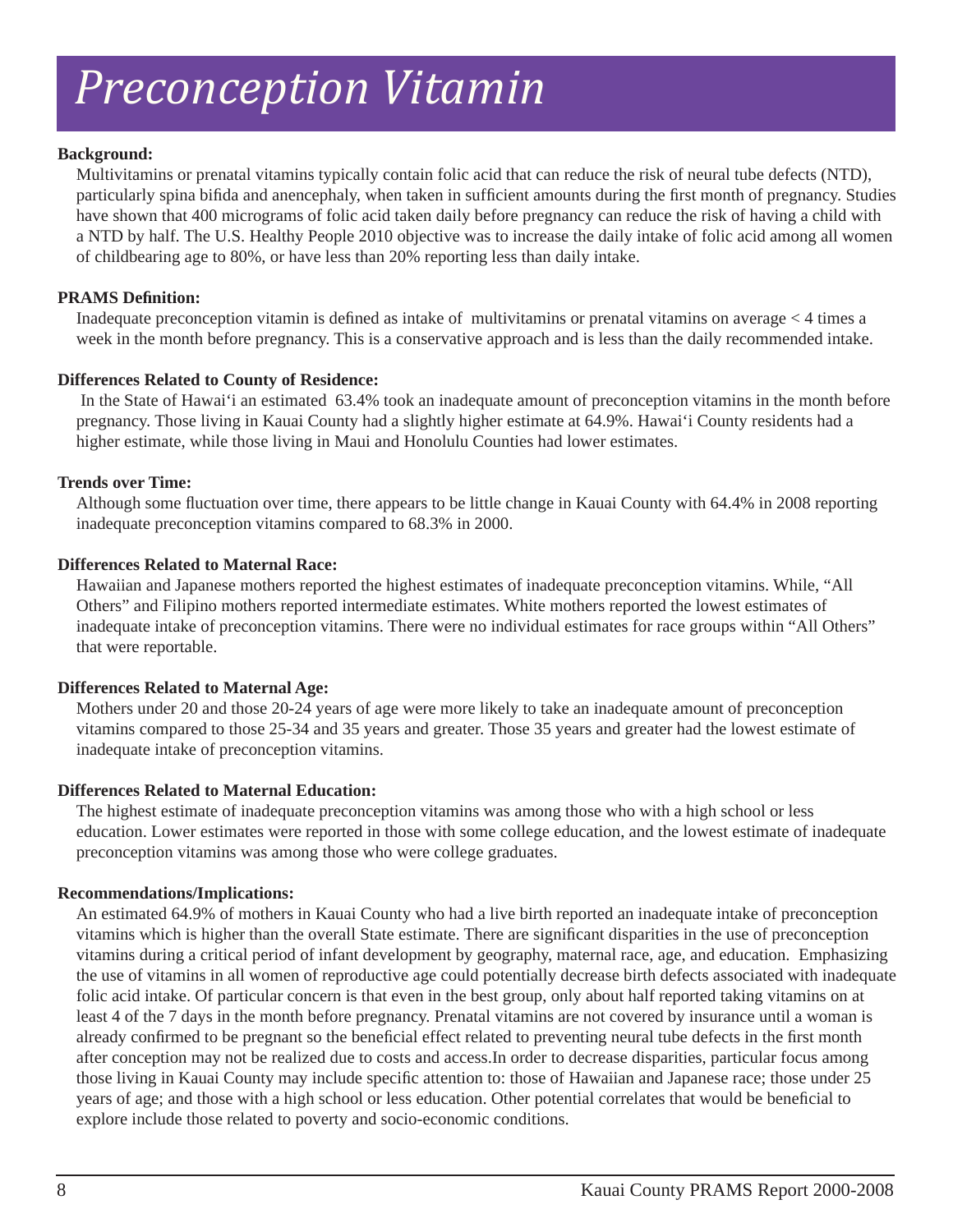### *Preconception Vitamin*



**Inadequate Preconception Vitamin Use by Maternal Race, Kauai County, 2004-2008**







**Inadequate Preconception Vitamin Use by Maternal Education, Kauai County, 2004-2008**

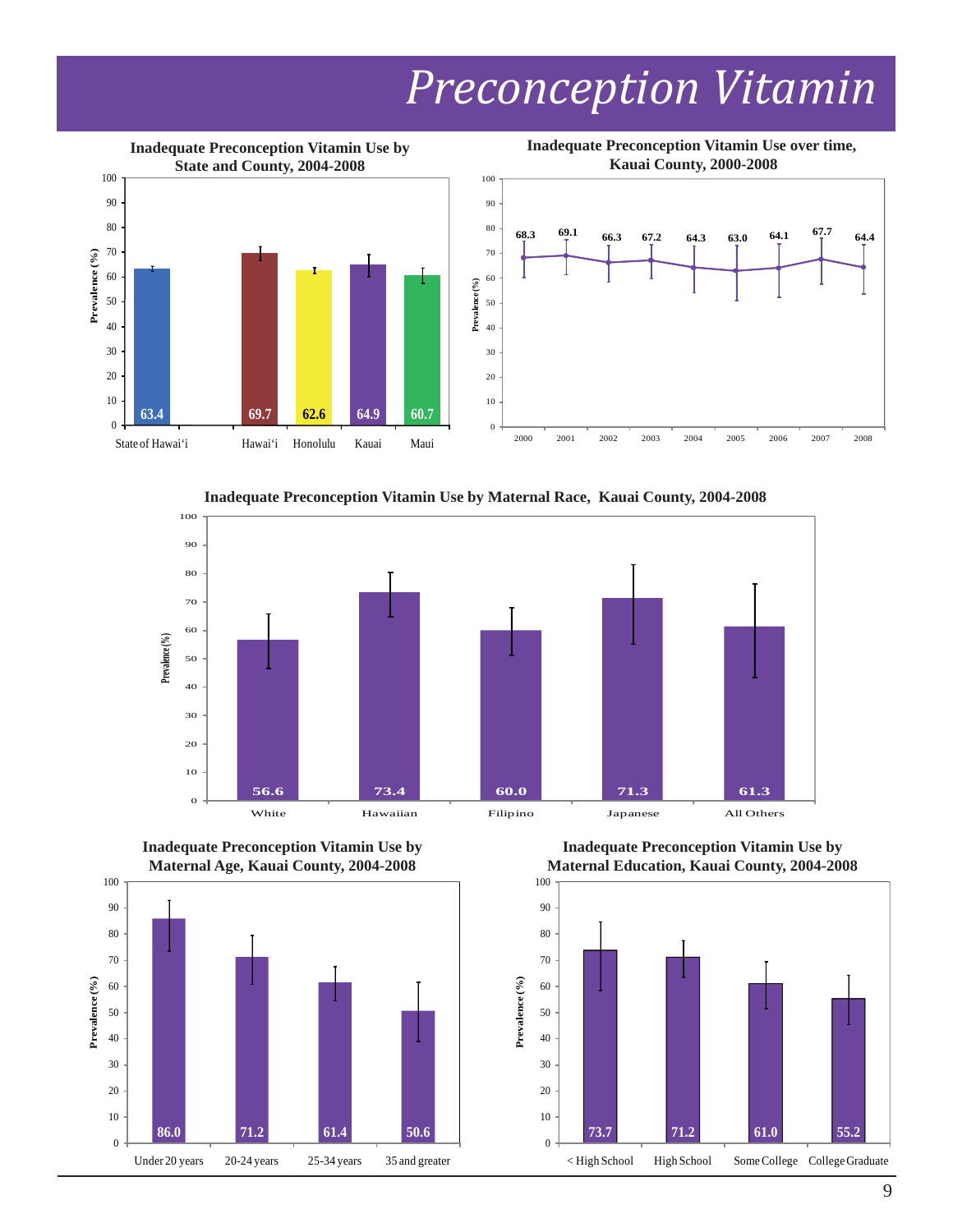### *First Trimester Prenatal Care*

#### **Background:**

Early identification of maternal disease and risks for complications of pregnancy or birth are important reasons for mothers to have first trimester prenatal care. This can help establish a relationship with the clinical provider and support staff to ensure that women with complex problems and women with chronic illness or other risks are seen by specialists if required. Early high quality prenatal care is critical to improving pregnancy outcomes. The U.S. Healthy People 2010 objective was to increase the proportion of pregnant women who receive prenatal care in the first trimester of pregnancy to 90%. Common reasons reported for not obtaining first trimester prenatal care in PRAMS include not being able to get an appointment, being too busy, not having enough money, wanting to keep the pregnancy a secret, and other reasons (e.g., no transportation, no insurance card, no child care, and could not get time off from work).

#### **PRAMS Definition:**

First trimester prenatal care was defined by the birth certificate variable for the month that prenatal care began within the first three months. If the response was missing from the birth certificate, the PRAMS variable for number of weeks  $(\leq 13)$  or months  $(\leq 3)$  that was reported as the first prenatal care visit was used.

#### **Differences Related to County of Residence:**

In the State of Hawai'i an estimated 82.2% received prenatal care within the first three months of the pregnancy. Those living in Kauai County had a lower estimate at 76.1%. Maui and Hawai'i County residents also had lower estimates, while those living in Honolulu County had higher estimates of first trimester prenatal care.

#### **Trends over Time:**

Although some fluctuation over time, there has been overall improvement in Kauai County with 83.6% in 2008 reporting first trimester prenatal care, compared to 75.7% in 2000. There has been some improvement since 2005 when an estimated 69.4% reported first trimester prenatal care.

#### **Differences Related to Maternal Race:**

"All Others," Filipino, Japanese, and Hawaiian mothers reported the lowest estimates of first trimester prenatal care. White mothers reported the highest estimate of first trimester prenatal care. The only individual race group within "All Others" that could be reported was Chinese  $(78.7\%; 95\% \text{ CI} = 55.9-91.5)$  mothers.

#### **Differences Related to Maternal Age:**

Mothers under 20 years of age and those 20-24 years of age were less likely to obtain first trimester prenatal care. Mothers 25-34 and those 35 years of age and older had higher estimates of first trimester prenatal care, with the highest estimate among those 25-34 years of age.

#### **Differences Related to Maternal Education:**

The lowest estimate of first trimester prenatal care was among those with less than a high school education. Those who had a high school level education had slightly higher estimates of first trimester prenatal care and were similar to those with some college education. The highest estimate of first trimester prenatal care was among college graduates.

#### **Recommendations/Implications:**

An estimated 76.1% of mothers who had a live birth in Kauai County received prenatal care in the first trimester which is lower than the estimate for the State. There are significant differences by geography, maternal race, age, and education. Emphasizing the importance of prenatal care and minimizing barriers in receiving early prenatal care is needed to change these trends. Eligibility for public insurance coverage is expanded to 185% of Federal Poverty Level once a woman becomes pregnant, but there may be difficulty accessing care in the first trimester due to appointment availability and distribution of providers. In order to decrease disparities, particular focus among those living in Kauai County may include specific attention to: those of Filipino, Japanese, and Hawaiian race; those under 25 years of age; and those with a high school or less education. Other potential correlates that would be beneficial to explore to improve access to first trimester prenatal care may include those related to poverty and socio-economic conditions, and work force issues such as the availability and distribution of providers.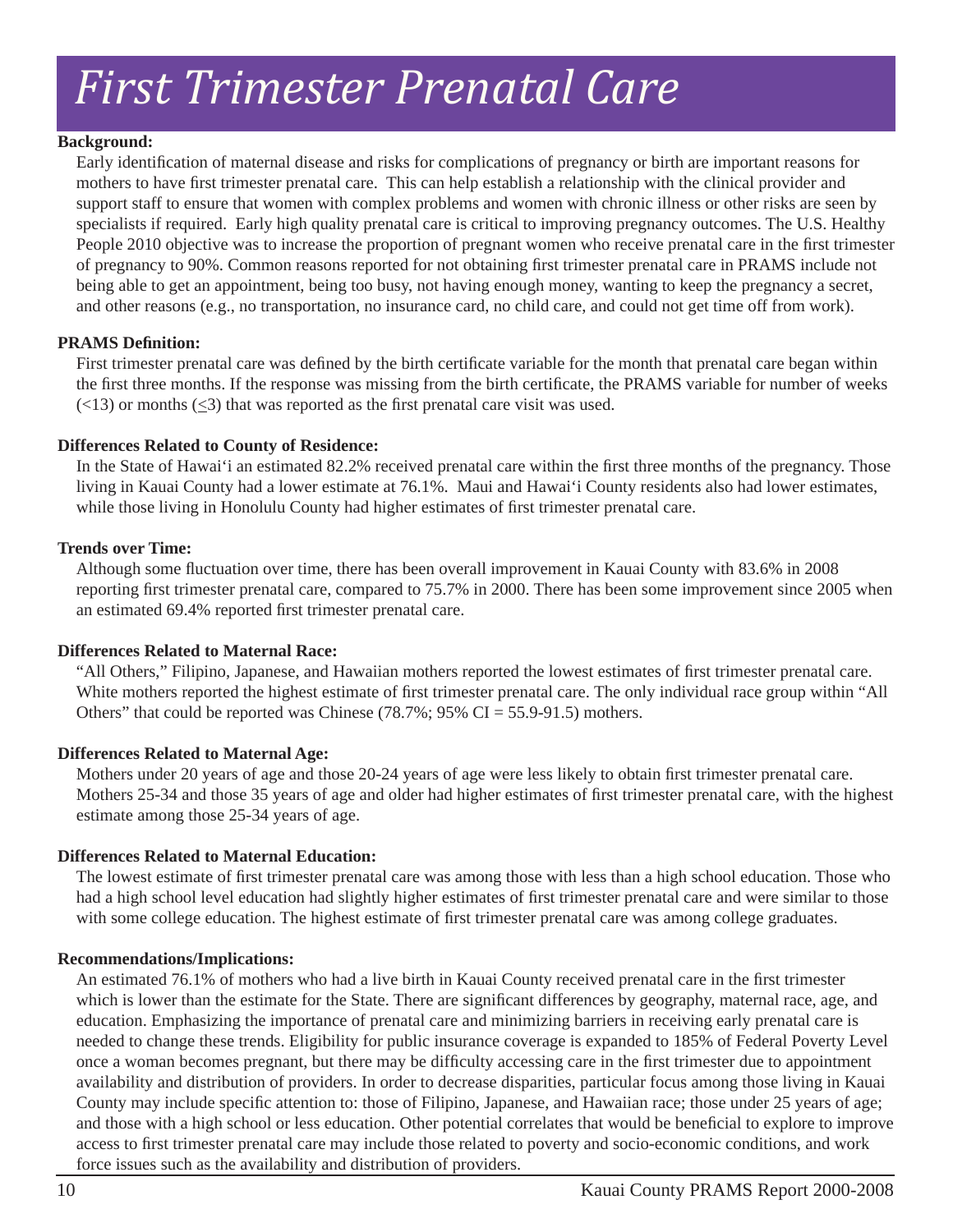### *First Trimester Prenatal Care*







**First Trimester Prenatal Care by Maternal Age, Kauai County, 2004-2008**



**First Trimester Prenatal Care by Maternal Education, Kauai County, 2004-2008**

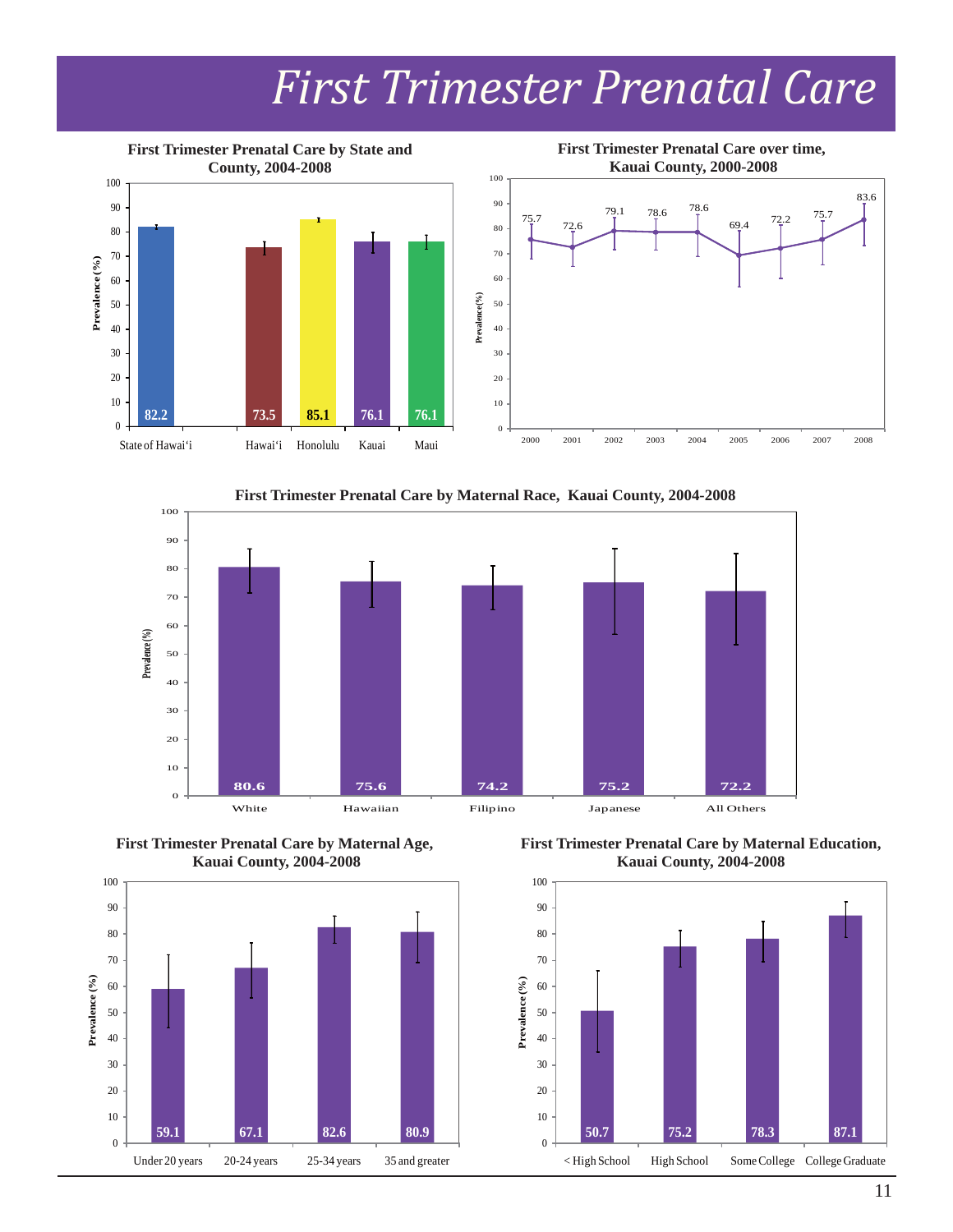## *Stressful Life Events*

#### **Background:**

Experiencing stressful life events can affect a woman's health and result in poor health practices as a way to alleviate the stress. Poor health practices such as smoking, drinking, poor diet, lack of exercise, unsafe sexual activity, and poor hygienic practices, can adversely affect an unborn child. In addition, there are several theories that stress may be biologically linked with prematurity and other adverse outcomes. The impact of stress can impact children during all phases of life, particularly during early childhood, when they are dependent on the family environment for growth, learning, and childhood development.

#### **PRAMS Definition:**

Stressful life events was defined by the occurrence of at least 4 of the following self-reported situations during the 12 months before the baby was born: "close family member hospitalized;" "separation/divorce;" "moved to a new address;" "was homeless;" "husband/partner/mother lost job;" "argued with partner/husband more than usual;" "husband/partner said he did not want me to be pregnant;" "couldn't pay bills;" "was in a physical fight;" "partner/ husband went to jail;" "someone close had bad problem with drinking or drugs;" or "someone very close died."

#### **Differences Related to County of Residence:**

In the State of Hawai'i an estimated 14.7% reported stressful life events. Those living in Kauai County had a similar estimate at 15.2%. Maui and Hawai'i County residents had higher estimates, while those living in Honolulu County had lower estimates of stressful life events.

#### **Trends over Time:**

Although some fluctuation over time, there has been little change in Kauai County with 15.2% in 2008 reporting stressful life events, compared to 19.7% in 2000.

#### **Differences Related to Maternal Race:**

Hawaiian and "All Others" mothers reported the highest estimates of stressful life events, with White mothers having intermediate estimates. The lowest estimates of stressful life events were reported among Filipino and Japanese mothers. There were no individual estimates for race groups within "All Others" that were reportable.

#### **Differences Related to Maternal Age:**

Mothers 20-24 years of age were more likely to report stressful life events, with slightly lower estimates in those 25-34 years of age. Mothers under 20 and those 35 years of age and greater reported the lowest estimates of stressful life events.

#### **Differences Related to Maternal Education:**

The highest estimates of stressful life events was among those with less than a high school education. Those who had a high school or some college education had slightly higher estimates of stressful life events, but were below college graduates.

#### **Recommendations/Implications:**

An estimated 15.2% of mothers in Kauai County who had a live birth reported at least four stressful life events during the 12 months before the birth of their baby which is similar to the overall estimate for the State. There are significant differences by geography, maternal race, age, and education. Emphasizing the importance of coping skills and ensuring adequate support for all pregnant women may improve birth outcomes. In order to decrease disparities, particular focus among those living in Kauai County may include specific attention to; those of Hawaiian and "All Others" race; those under 25 years of age; and those with a high school or less education. Other potential correlates that would be beneficial to explore include those related to poverty and socio-economic conditions as they contribute to the experience of stressful life events.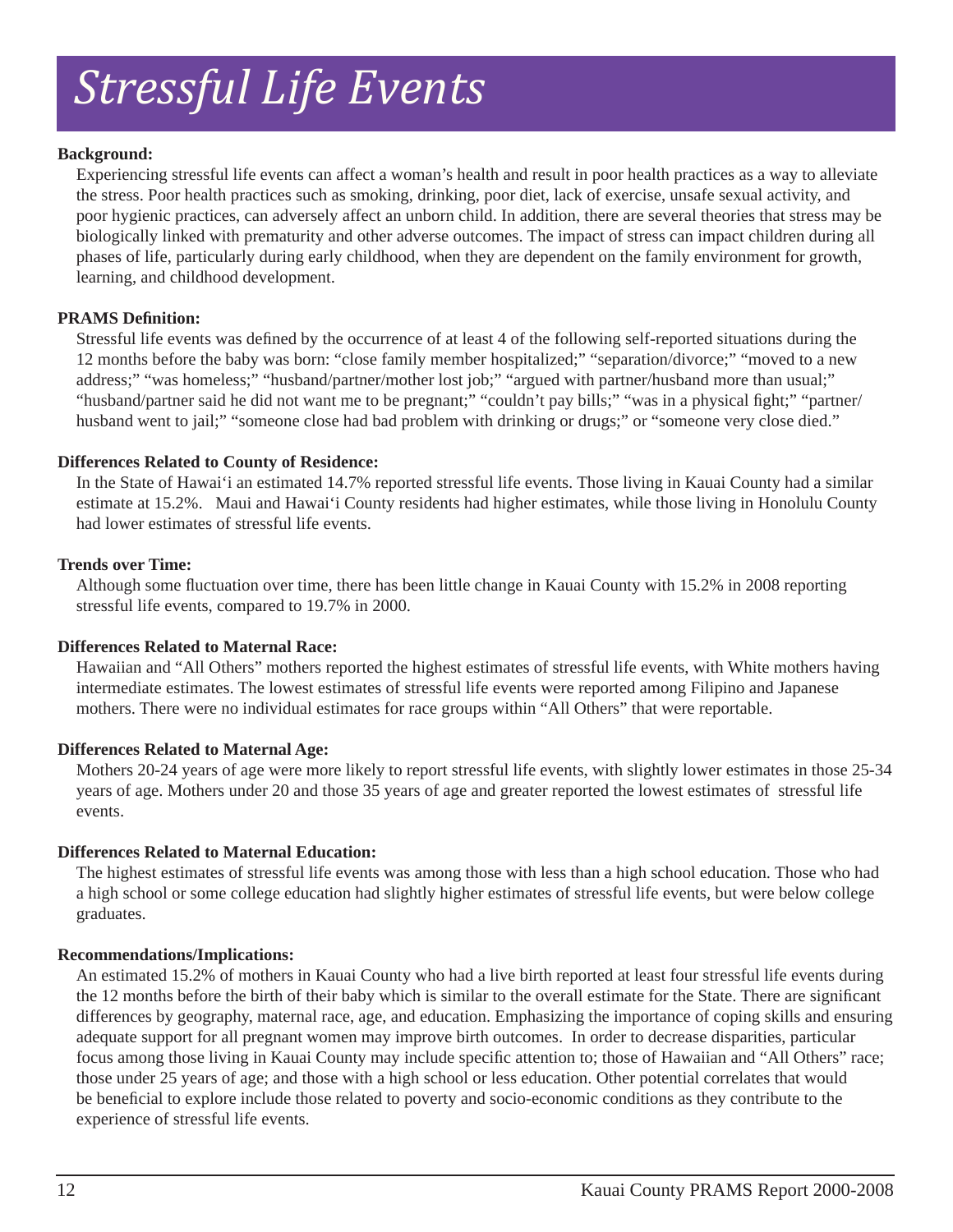### *Stressful Life Events*





**Stressful Life Events by Maternal Age, Kauai County, 2004-2008**



**Stressful Life Events by Maternal Education, Kauai County, 2004-2008**

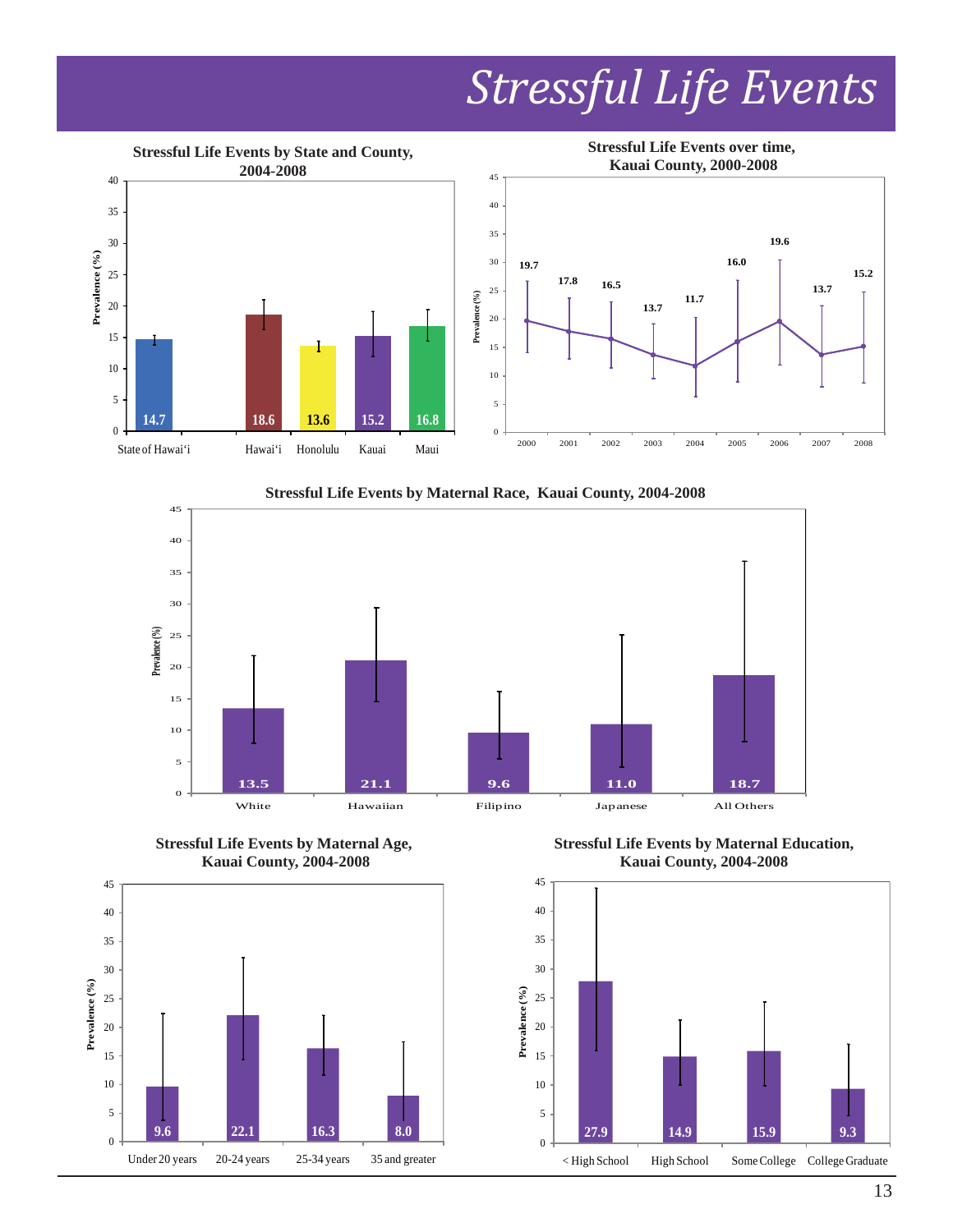### *Preconception Obesity*

#### **Background:**

Obesity is associated with multiple health consequences including the leading causes of death such as coronary heart disease, stroke, cancers of the breast and colon, and type 2 diabetes. Additionally, obesity is associated with poor female reproductive health and pre-pregnancy obesity has been found to be an independent risk factor for adverse pregnancy and neonatal outcomes. Pregnancy complications associated with obesity include gestational diabetes, gestational hypertension, pre-eclampsia, and cesarean delivery.

#### **PRAMS Definition:**

Self-reported height and weight prior to pregnancy was used to calculate a body mass index (weight in kilograms divided by the height in meters-squared). A level of 30.0 or higher was considered preconception obesity. Since these are based on self-reported information several months after the pregnancy about her weight before the pregnancy, these estimates may be somewhat underestimated.

#### **Differences Related to County of Residence:**

In the State of Hawai'i an estimated 15.8% reported preconception obesity. Those living in Kauai County had lower estimates at 9.8%. Maui County residents also had lower estimates, while those living in Honolulu and Hawai'i Counties had higher estimates of preconception obesity.

#### **Trends Over Time:**

Although some fluctuation over time, there has been little change in the estimates of preconception obesity in Kauai County with 5.3% in 2008 reporting preconception obesity, compared to 7.5% in 2000. There appears to be some improvement since 2004 when an estimate 15.7% reported preconception obesity.

#### **Differences Related to Maternal Race:**

Hawaiian mothers had the highest estimates of preconception obesity. "All Others," Japanese, and Filipino mothers had intermediate estimates, while White mothers had the lowest estimates of preconception obesity. The only individual race group within "All Others" that could be reported was Chinese  $(6.4\%; 95\% \text{ CI} = 1.4-24.7)$  mothers.

#### **Differences Related to Maternal Age:**

Mothers under 20 and those 20-24 years of age had the lowest estimates of preconception obesity. Mothers 25-34 and those 35 years of age and greater had higher and similar estimates.

#### **Differences Related to Maternal Education:**

The highest estimates of preconception obesity was among those with a high school or some college education. Those who were college graduates had somewhat lower estimates of preconception obesity. The asterisk denote that the estimates for those with less than a high school education was not reportable.

#### **Recommendations/Implications:**

An estimated 9.8% of mothers in Kauai County who had a live birth report heights and weights consistent with preconception obesity, which is below the overall State estimate. There are significant differences by geography, maternal race, age, and education. Emphasizing physical activity and proper nutrition in women of reproductive age could decrease the impact of obesity on birth outcomes. Additionally, the reduction of obesity would improve the health status of all and likely decrease the development of chronic conditions and their associated costs. In order to decrease disparities, particular focus among those living in Kauai County may include specific attention to: those of Hawaiian race; those 25 years of age and older; and those who with a high school or some college education. Other potential correlates that would be beneficial to explore include those related to poverty and socio-economic conditions as they are likely related to preconception obesity.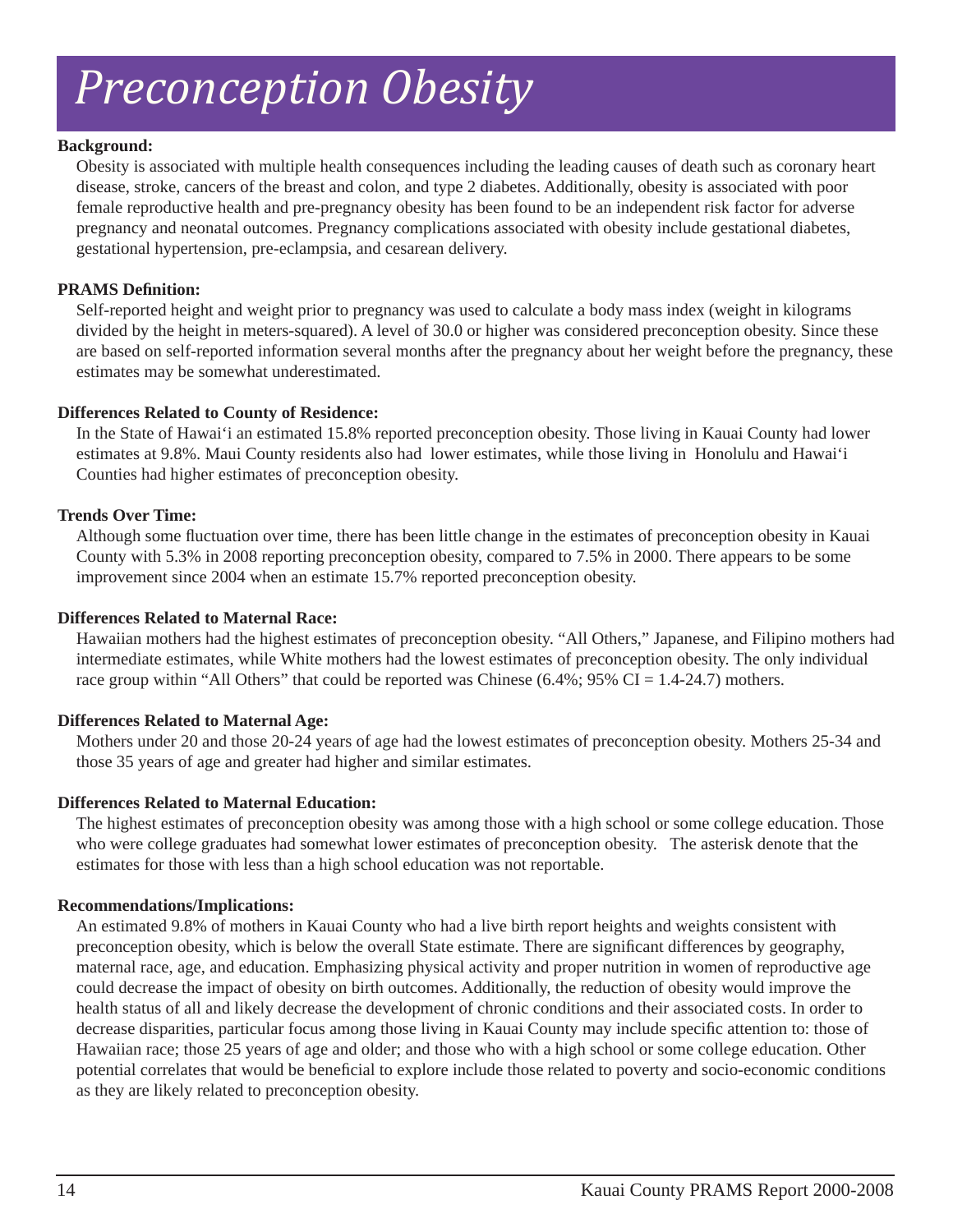## *Preconception Obesity*





**Preconception Obesity by Maternal Race, Kauai County, 2004-2008**





**Preconception Obesity by Maternal Education, Kauai County, 2004-2008**

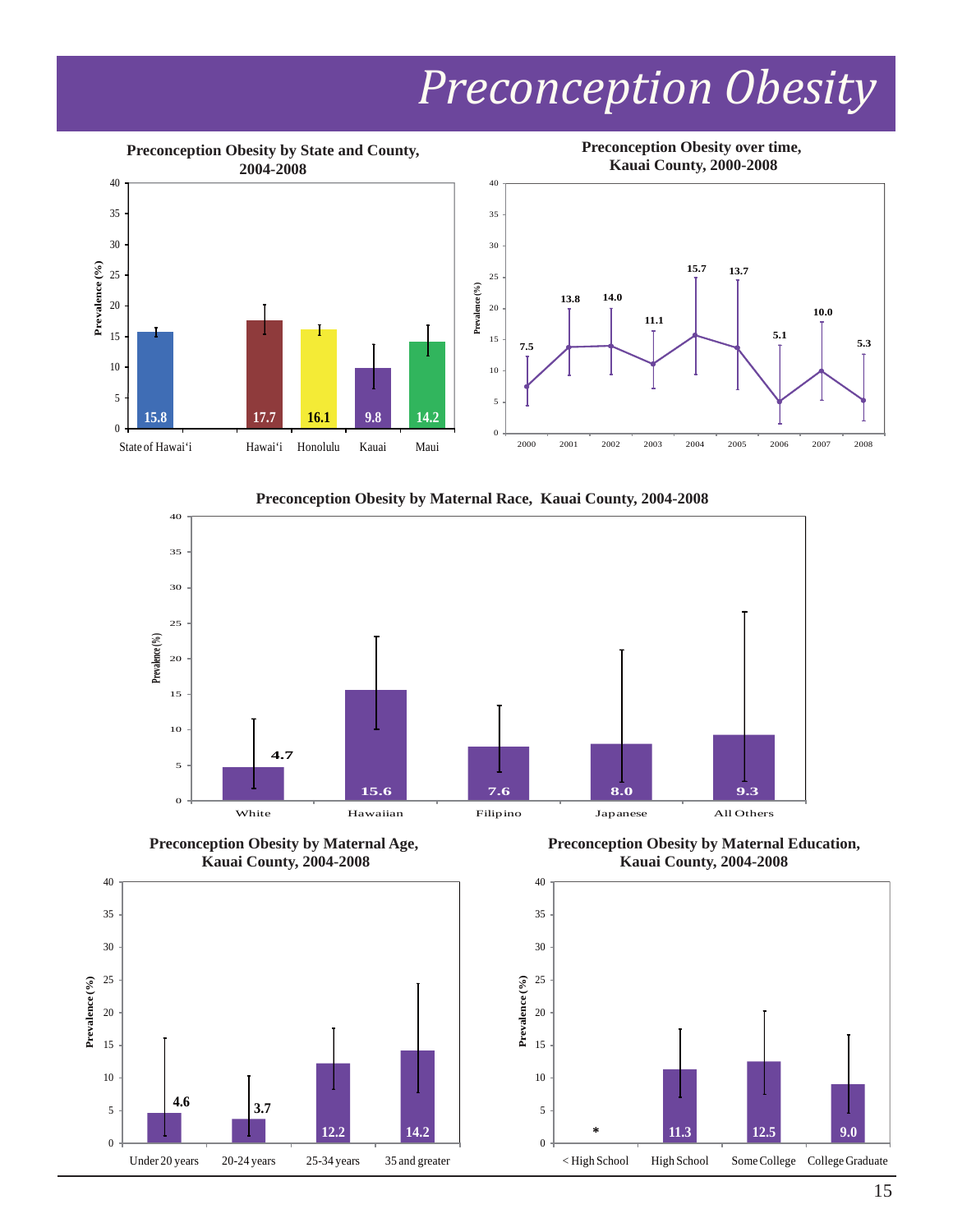## *Binge Drinking Prior to Pregnancy*

#### **Background:**

Any consumption of alcohol at any time during pregnancy is considered unsafe to the developing fetus. Research has determined that binge drinking during early pregnancy is especially deleterious for the fetus. Binge drinking before pregnancy may overlap with the critical exposure period for birth defects including those related to alcohol in the first trimester. Binge drinking may also be related to having an unintended pregnancy and the consequent impact on the mother, families, and society.

#### **PRAMS Definition:**

Binge drinking was defined by the reported intake of 5 or more drinks in one sitting at least once in the three months before becoming pregnant. The question changed significantly in the survey in 2004 so this report only includes data from 2004 to 2008.

#### **Differences Related to County of Residence:**

In the State of Hawai'i an estimated 18.7% reported binge drinking prior to pregnancy. Those living in Kauai County had a higher estimate of 20.9%. Hawai'i and Maui County residents also had higher estimates, while those living in Honolulu County had lower estimates of binge drinking prior to pregnancy.

#### **Trends Over Time:**

Although some fluctuation over time, there has been some worsening in Kauai County with 24.4% in 2008 reporting binge drinking prior to pregnancy, compared to 17.9% in 2004.

#### **Differences Related to Maternal Race:**

Hawaiian and White mothers reported the highest estimates of binge drinking in the three months prior to pregnancy. "All Others" and Japanese mothers reported intermediate estimates. Filipino mothers reported the lowest estimates of binge drinking in the three months prior to pregnancy. There were no individual estimates for race groups within "All Others" that were reportable.

#### **Differences Related to Maternal Age:**

Mothers under 20, those 20-24, and those 25-34 years of age had similar and the highest estimates of binge drinking in the three months prior to pregnancy, while those 35 years and greater had the lowest estimate of binge drinking in the three months prior to pregnancy.

#### **Differences Related to Maternal Education:**

There was little difference in estimates of binge drinking in the three months prior to pregnancy by education level.

#### **Recommendations/Implications:**

An estimated 20.9% of mothers in Kauai County who had a live birth reported binge drinking in the three months prior to pregnancy which is higher than the overall State estimate. There are significant disparities in binge drinking in the three months prior to pregnancy by geography, maternal race, and age. An important and simple message to not drink at all while pregnant would prevent birth defects and other adverse outcomes related to drinking during pregnancy. Additionally, it is important to emphasize the reduction of episodes of binge drinking in women of reproductive age which may decrease the likelihood of unintended pregnancies and limit exposure of alcohol in the earliest period of pregnancy. In order to decrease disparities, particular focus among those living in Kauai County may include specific attention to: those of Hawaiian and White race; and those under 35 years of age. Other potential correlates that would be beneficial to explore include those related to poverty and socio-economic conditions as they are likely to be associated with binge drinking prior to pregnancy.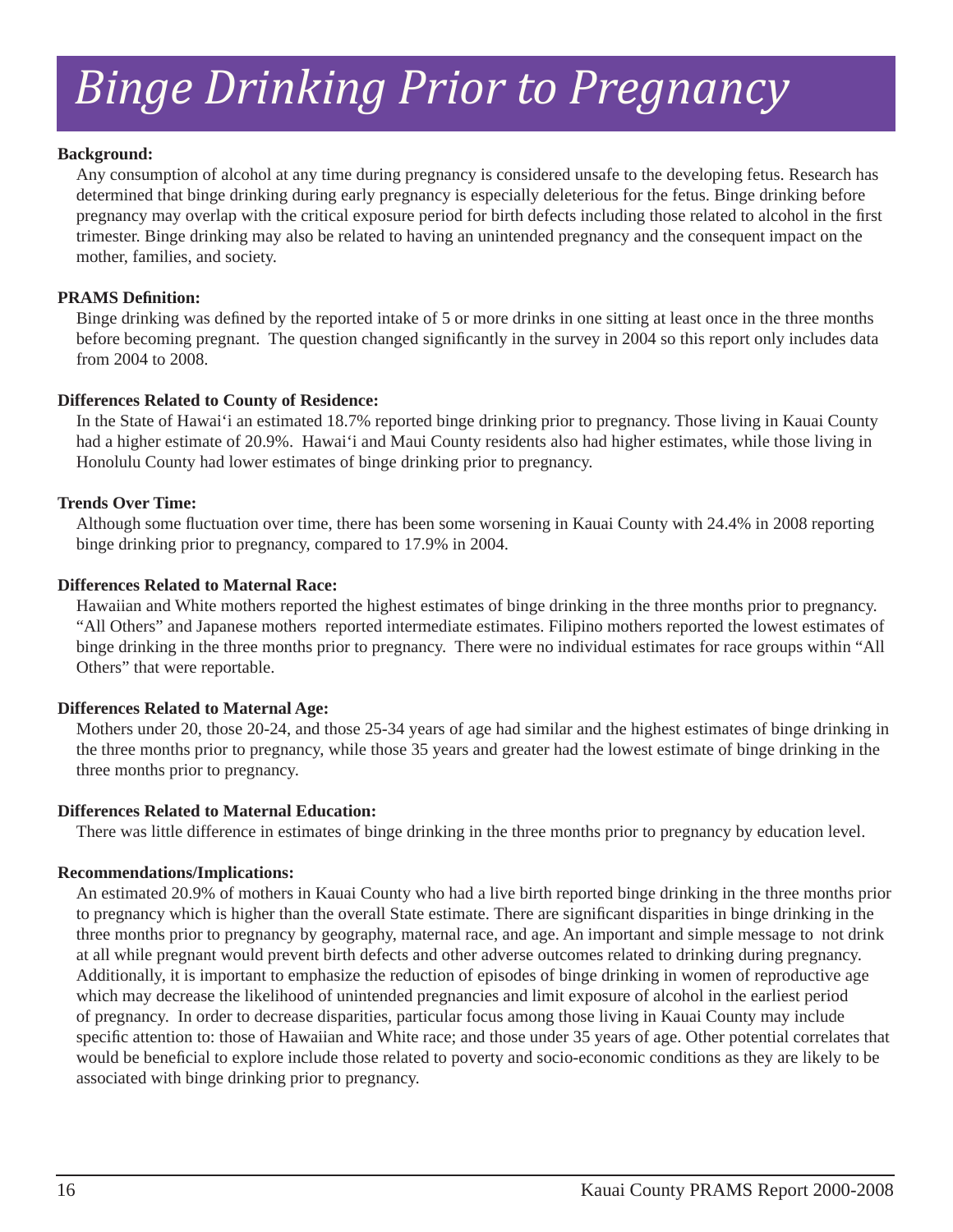## *Binge Drinking Prior to Pregnancy*





**Binge Drinking Prior to Pregnancy by Maternal Age, Kauai County, 2004-2008**



**Binge Drinking Prior to Pregnancy by Maternal Education, Kauai County, 2004-2008**

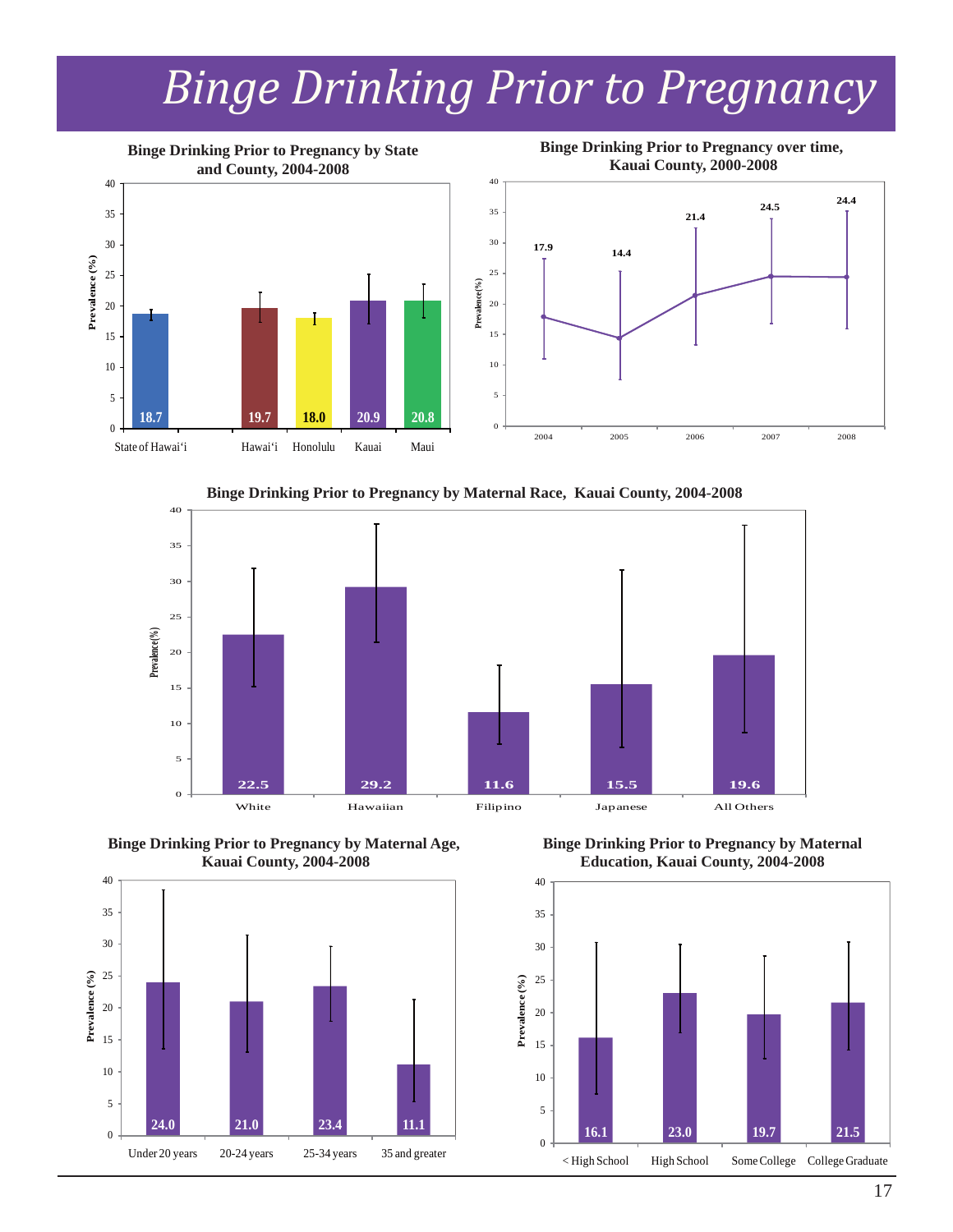## *Smoking During Pregnancy*

#### **Background:**

Smoking is one of the most preventable causes of neonatal morbidity and mental retardation in developed countries. Research has determined that smoking during pregnancy is associated with premature delivery, low birth weight, and other adverse perinatal outcomes. In Hawai'i, there has been significant legislation to create smoke-free work places and restaurants, and increase taxation in an effort to reduce the overall rate of smoking. The U.S. Healthy People 2010 objective was for women to abstain from smoking during pregnancy. Smoking is often under-reported due to societal concerns and this under-reporting is likely even greater among women while they are pregnant.

#### **PRAMS Definition:**

Smoking during pregnancy was defined by the report of smoking at least one cigarette per day in the last three months of the pregnancy.

#### **Differences Related to County of Residence:**

In the State of Hawai'i an estimated 8.5% of mothers reported smoking during the last three months of pregnancy. Those living in Kauai County had a lower estimate at 7.9%. Honolulu and Maui County residents also had lower estimates, while those living in Hawai'i County had higher estimates of smoking during pregnancy.

#### **Trends Over Time:**

Although some fluctuation over time, there has been little change in Kauai County with 8.7% in 2008 reporting smoking during pregnancy, compared to 7.9% in 2000. However, there appears to be some improvement since 2001 when an estimated 15.7% reported smoking during pregnancy.

#### **Differences Related to Maternal Race:**

"All Others" and Hawaiian mothers reported the highest estimates of smoking during the last three months of pregnancy. Filipino mothers reported intermediate estimates of smoking during pregnancy. White mothers reported the lowest estimate. There were no individual estimates for race groups within "All Others" that were reportable. The asterisk denotes that the estimate for Japanese mothers was not reportable.

#### **Differences Related to Maternal Age:**

Mothers under 20, those 20-24, and those 25-34 years of age had similar and the highest estimates of smoking in the last three months of pregnancy. Those 35 years and greater had the lowest estimate of smoking in the last three months of pregnancy

#### **Differences Related to Maternal Education:**

The highest estimate of smoking in the last three months of pregnancy was among those with less than a high school education. Those who had a high school education had slightly lower estimates, while those that had some college had the lowest estimate of smoking during the last three months of pregnancy. The asterisk denote that the estimates for those who were college graduates was not reportable.

#### **Recommendations/Implications:**

An estimated 7.9% of mothers in Kauai County who had a live birth reported smoking during the last three months pregnancy which is slightly below the overall State estimate. There are significant disparities in the estimates of smoking during the last three months of pregnancy by geography, maternal race, education, and age. Although this is probably an under-estimate of the true burden, PRAMS provides some data that can inform the community. Emphasizing the reduction of smoking before, during, and after pregnancy in women of reproductive age could decrease costs associated with adverse birth outcomes and promote healthy lifestyle behaviors across the life span. In order to decrease disparities, particular focus among those living in Kauai County may include specifi c attention to: those of Hawaiian race; those under 23 years of age; and those with a high school or less education. Other potential correlates that would be beneficial to explore include those related to poverty and socio-economic conditions as they are likely to be associated with smoking during the last three months of pregnancy.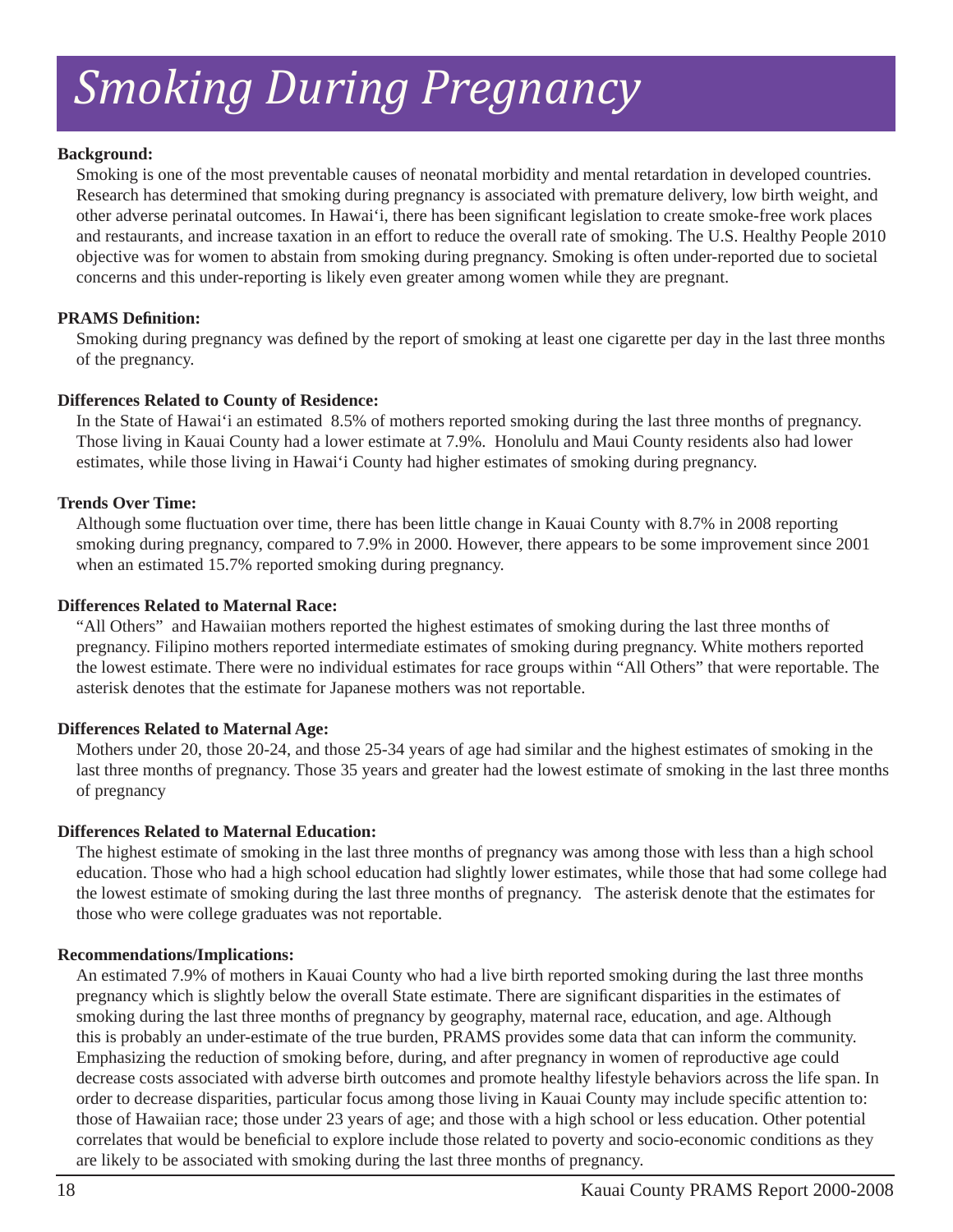### *Smoking During Pregnancy*





**Smoking During Pregnancy by Maternal Age, Kauai County, 2004-2008**



**Smoking During Pregnancy by Maternal Education, Kauai County, 2004-2008**

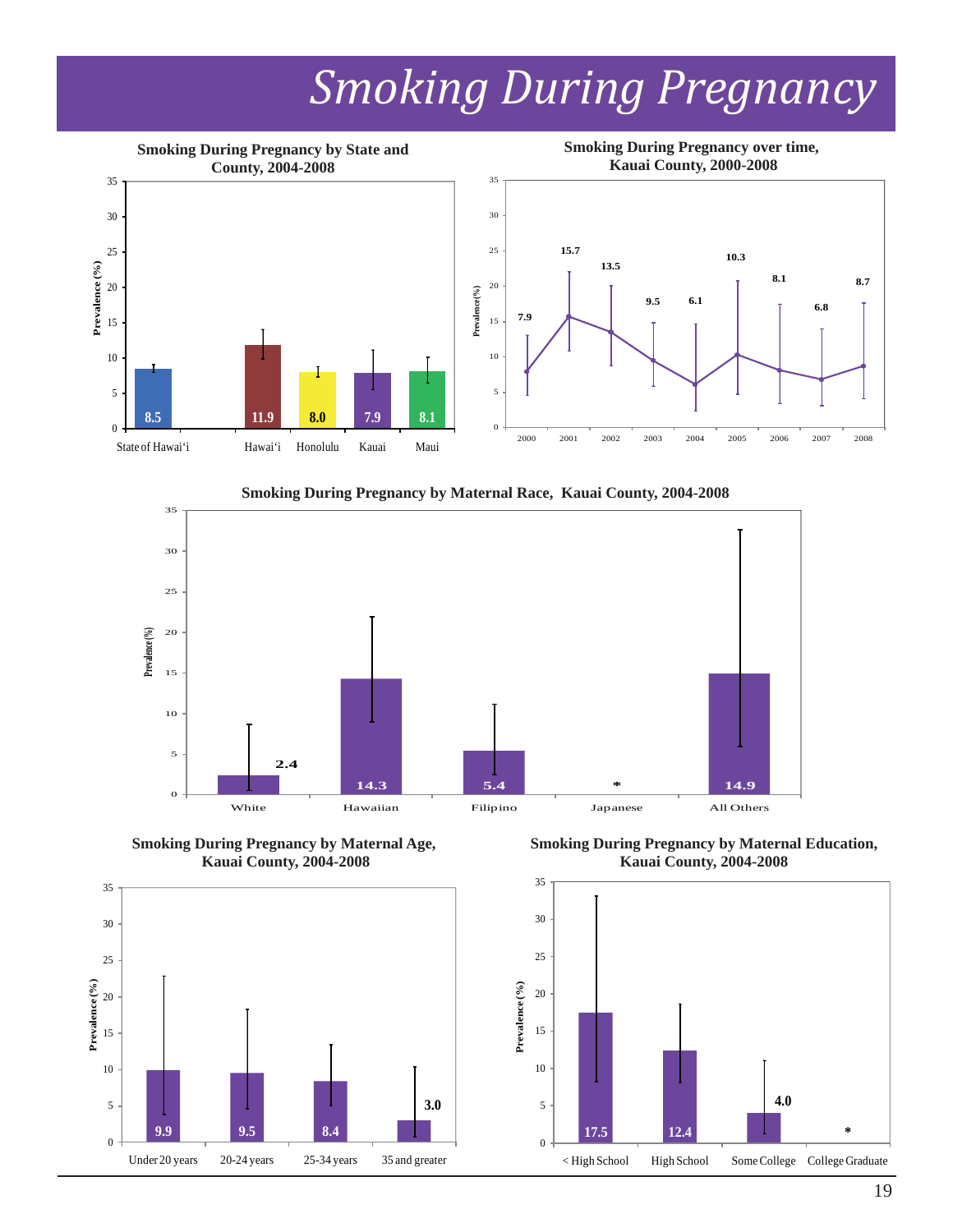## *Drug Use During Pregnancy*

#### **Background:**

The use of drugs during pregnancy can have significant impacts on the developing fetus and cause adverse birth outcomes including prematurity, low birth weight, birth defects, and developmental delays. Those that use drugs often have other conditions and factors that may place their infant and families at increased risks for poor outcomes. Drug use is often under reported due to societal perceptions and this is likely even greater among women who are pregnant. The U.S. Healthy People 2010 objective was to abstain from drugs during pregnancy. Illicit drug use is often underreported due to societal concerns and this under-reporting is likely even greater among women while they are pregnant.

#### **PRAMS Definition:**

Drug use during pregnancy was defined by the report of using "marijuana," "amphetamines," "cocaine," "tranquilizers or hallucinogens," or "sniffing products such as gasoline, glue, hairspray, or other aerosols" at least one time during the pregnancy.

#### **Differences Related to County of Residence:**

In the State of Hawai'i an estimated 2.7% reported drug use during pregnancy. Those living in Kauai County had the highest estimate of all counties at 5.9%. Maui and Hawai'i County residents also had higher estimate, while those living in Honolulu County had lower estimates of drug use during pregnancy.

#### **Trends Over Time:**

Although some fluctuation over time, there appears to be some overall improvement in Kauai County with 2.8% in 2008 reporting drug use during pregnancy, compared to 5.1% in 2000. Notably, there has been a continued decline since 2006 when an estimated 12.0% reported drug use during pregnancy.

#### **Differences Related to Maternal Race:**

"All Others" mothers reported the highest estimates of drug use during pregnancy. Hawaiian, White, and Filipino mothers also reported high estimates of drug use during pregnancy. There were no individual estimates for race groups within "All Others" that were reportable. The asterisk denotes that the estimate for Japanese mothers was not reportable.

#### **Differences Related to Maternal Age:**

Mothers under 20 and those 20-24 years of age had similar and the highest estimates of drug use during pregnancy. Mothers 25-34 and those 35 years of age and greater had lower estimates of drug use during pregnancy.

#### **Differences Related to Maternal Education:**

The highest estimate of drug use during pregnancy was among those with a high school education. Those who had less than a high school education and those with some college education had intermediate estimates. Those that were college graduates had the lowest estimate of drug use during pregnancy.

#### **Recommendations/Implications:**

An estimated 5.9% of mothers in Kauai County who had a live birth reported using illicit drugs during pregnancy which was higher than the overall State estimate. There are significant disparities in the use of drugs during pregnancy by geography, maternal race, age, and education. Although this is probably an under-estimate of the true burden, PRAMS provides data that can inform the community. Emphasizing the reduction of illicit drugs before, during, and after pregnancy in women of reproductive age could decrease costs associated with adverse birth outcomes and promote healthy lifestyle behaviors across the life span. In order to decrease disparities, particular focus among those living in Kauai County may include specific attention to: those of Hawaiian race; those under 25 years of age; and those with some college or lower education. Other potential correlates that would be beneficial to explore include those related to poverty and socio-economic conditions as they are likely to be associated with drug use during pregnancy.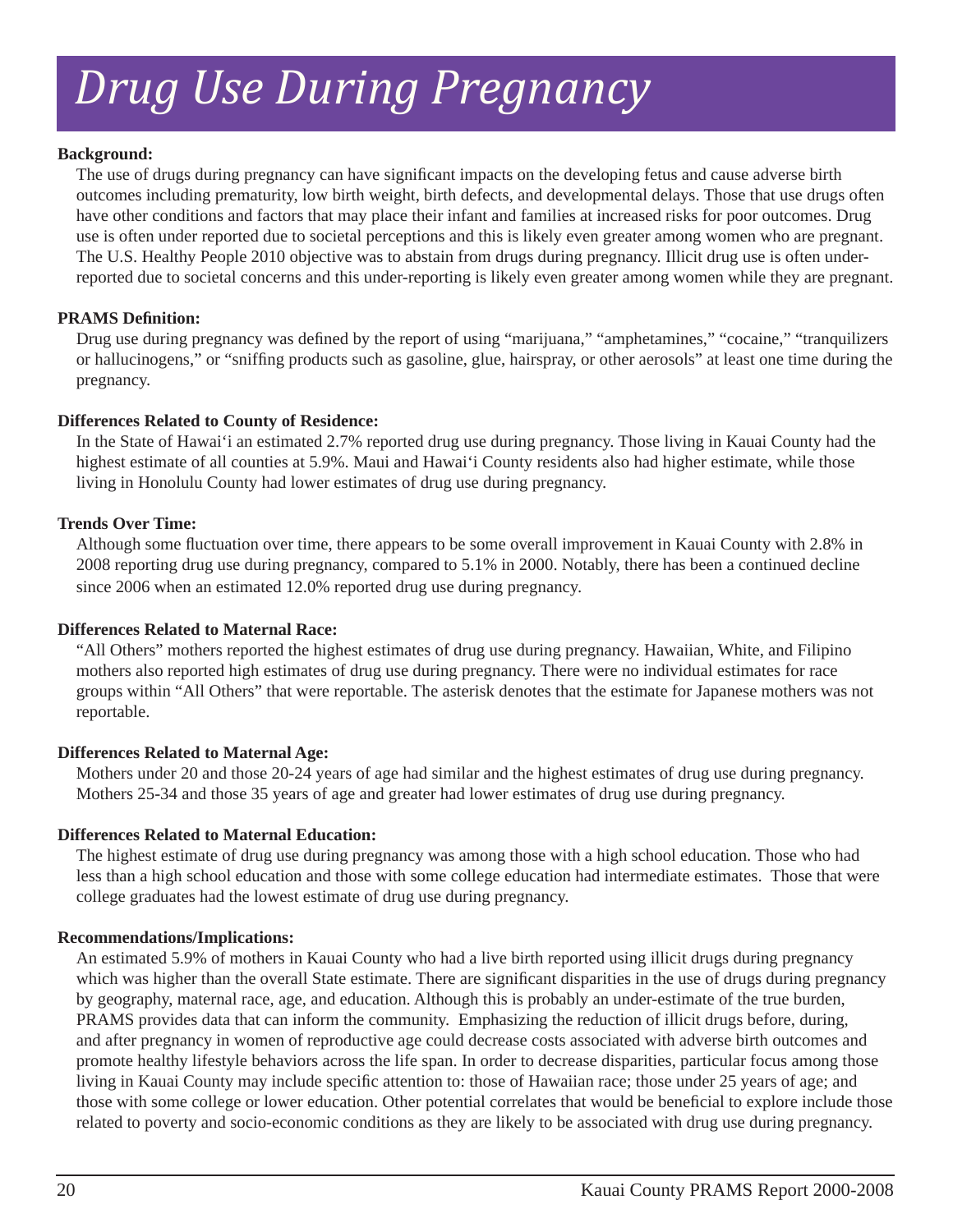### *Drug Use During Pregnancy*





**Drug Use During Pregnancy by Maternal Age, Kauai County, 2004-2008**



**Drug Use During Pregnancy by Maternal Education, Kauai County, 2004-2008**

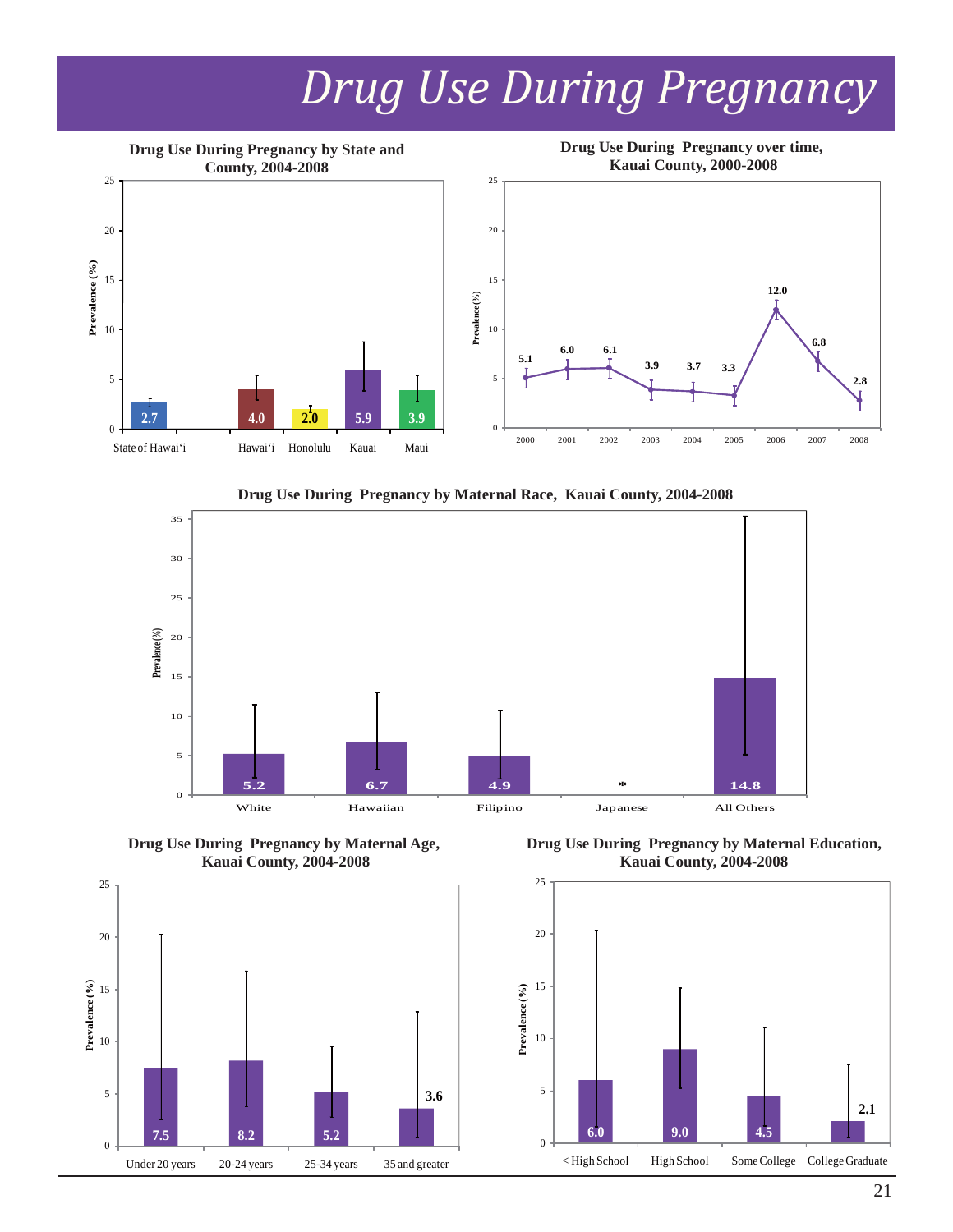### *Prematurity*

#### **Background:**

The annual cost of prematurity and its associated consequences was estimated to be at least \$26.2 billion dollars in 2005 nationwide. Prematurity is the leading cause of infant deaths in the first month of life and is associated with birth defects and long term health problems. Common risk factors for prematurity include a prior preterm birth, a low preconception weight, inadequate weight gain during pregnancy, maternal conditions including high blood pressure and diabetes, and use of alcohol, tobacco, or other drugs during pregnancy. However, over half of all premature births have no identified risk factor.

#### **PRAMS Definition:**

Prematurity was defined by the birth certificate variable based on the clinical estimate of gestational age which is recorded in the birth record. This method was used as it would include adjustments based on clinical data to be reflective of clinical decision making at time of the birth. The overall estimate in PRAMS depends on response patterns and may underestimate prematurity (9.4% in the State of Hawai'i in PRAMS data, compared to 10.8% for all residents births in Hawai'i 2004-2008) if those that aren't represented in the responses suffer a greater burden compared to those that do respond. These estimates for prematurity will also vary from those based on the date of the last menstrual period (LMP) which tends to give higher estimates (12.3% for all resident births from 2004-2008 based on LMP).

#### **Differences Related to County of Residence:**

In the State of Hawai'i an estimated 9.4% of births were premature. Those living in Kauai County had a slightly higher estimate of 9.9%. Hawai'i County residents had higher estimates of prematurity, while those living in Honolulu and Maui Counties had lower estimates of prematurity.

#### **Trends Over Time:**

Although some fluctuation over time, there has been little change in Kauai County with 5.4% in 2008 births were premature, compared to 6.7% in 2000. However, there was a big decline in 2008 from a high of 13.2% in both 2006 and 2007.

#### **Differences Related to Maternal Race:**

Hawaiian mothers had the highest estimates of prematurity. Filipino and White mothers also had high estimates of prematurity. "All Others" mothers had intermediate estimates of prematurity. The lowest estimates were among the Japanese mothers, although the wide confidence intervals for these groups makes it difficult to make conclusions. There were no individual estimates for race groups within "All Others" that were reportable.

#### **Differences Related to Maternal Age:**

Mothers under 20 years of age had the highest estimate of prematurity. Similar estimates were seen among other age groups.

#### **Differences Related to Maternal Education:**

The highest estimate of prematurity were among those with a high school or less than a high school education. There was a steady decline in prematurity with increasing education, with college graduates reporting the lowest estimate.

#### **Recommendations/Implications:**

An estimated 9.9% of mothers had premature births in Kauai County, which is above the overall State estimate. There were significant differences by geography, maternal race, age, and education. Although the estimates in PRAMS are below that obtained from all resident births in the State, important information related to risks and disparities can help inform the community. In order to decrease disparities, particular focus among those living in Kauai County may include specific attention to: those of Hawaiian, Filipino, and White race; those under 20 years of age; and those with a high school or less than a high school education. Other potential correlates that would be beneficial to explore include those related to poverty, socio-economic conditions, and those related to maternal and pregnancy related factors that are likely to be associated with prematurity.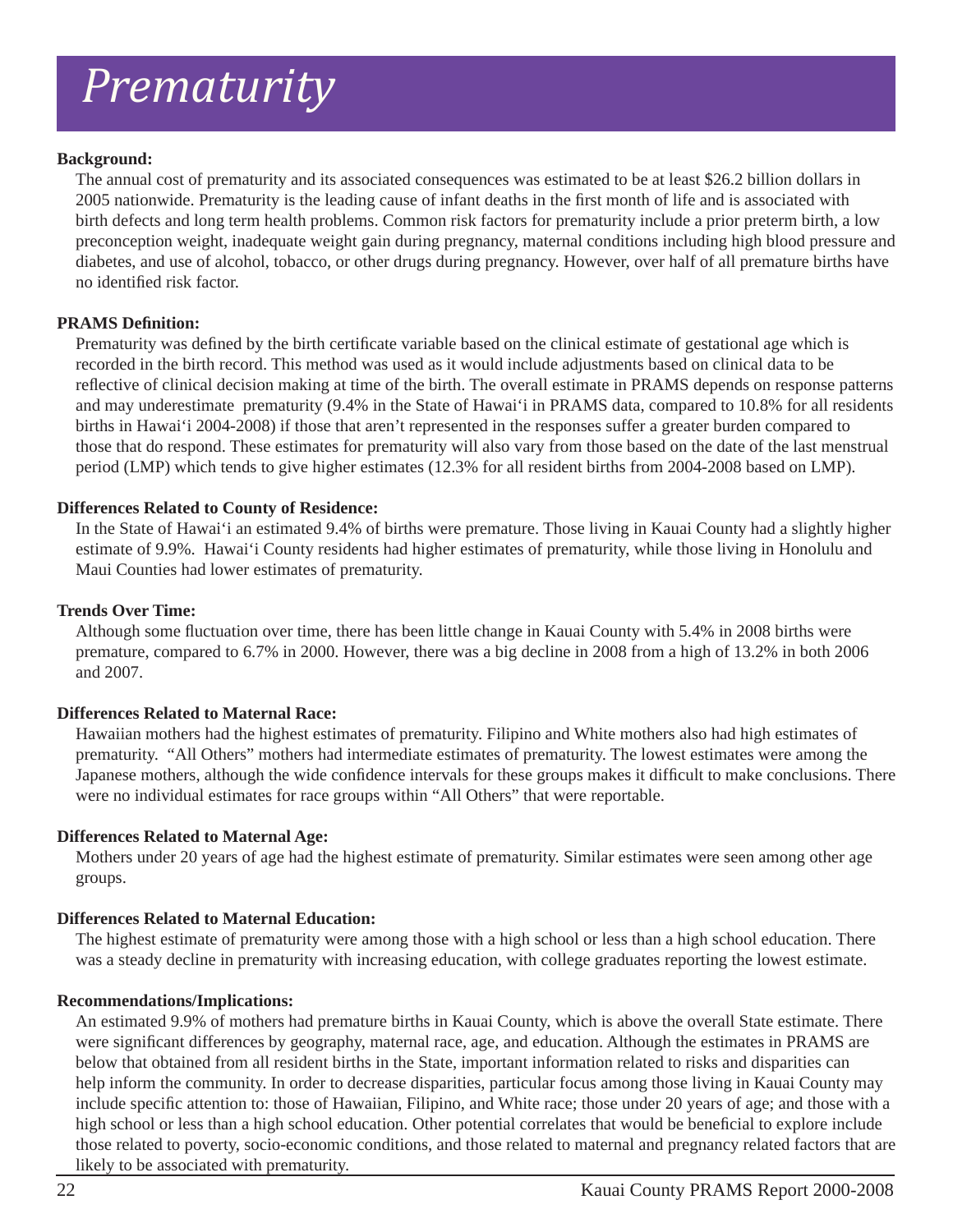### *Prematurity*









**Prematurity by Maternal Education, Kauai County, 2004-2008**

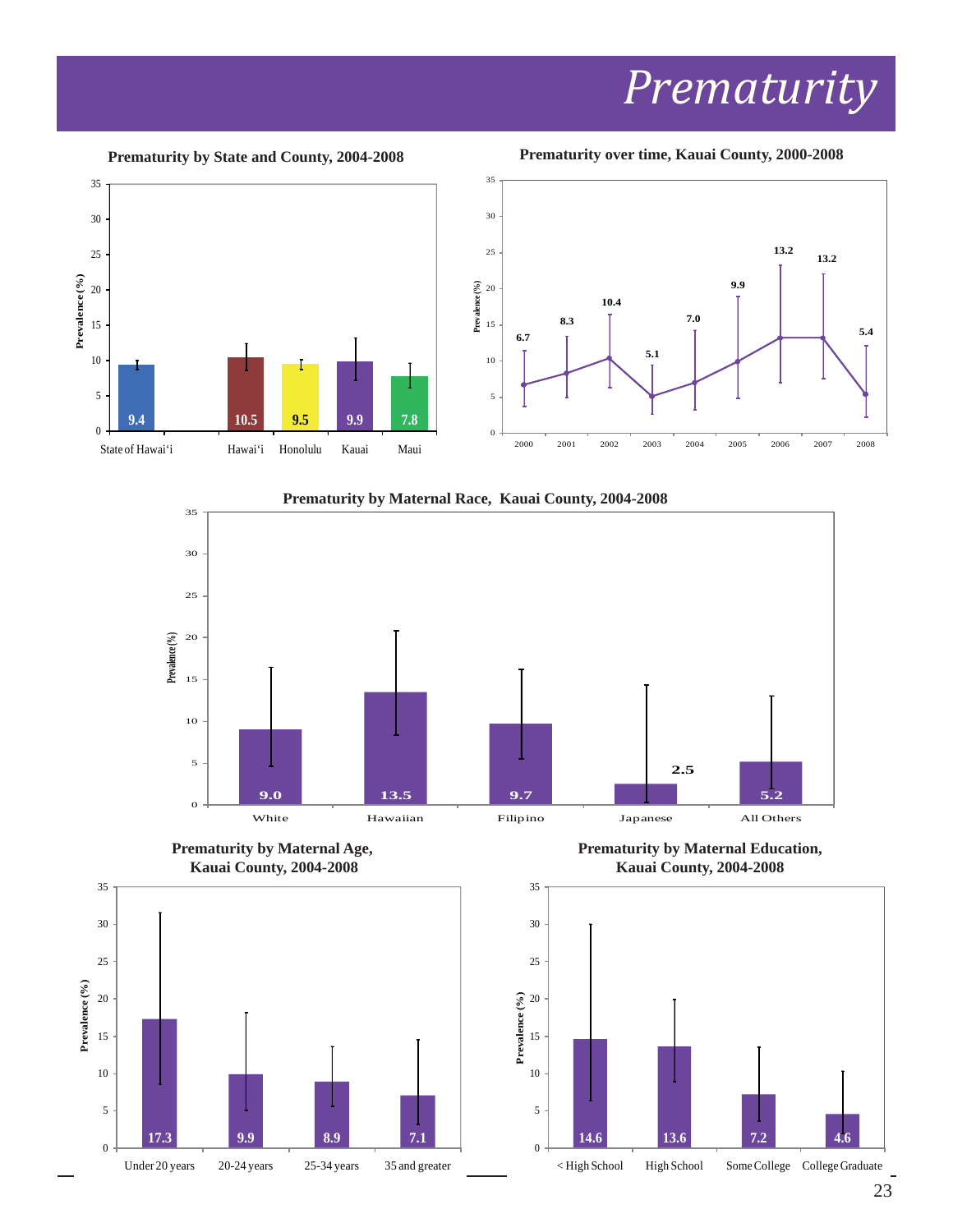### *Cesarean Deliveries*

#### **Background:**

Cesarean delivery is the most common surgical procedure done in the United States and results in higher costs, longer hospitalization, and increased risks of short and long term morbidity compared to a normal vaginal delivery. The decision to have a cesarean delivery is complex and is made in consultation between the medical provider, the pregnant women, and her family. The decision to have a cesarean delivery considers specific indications including medical risks, complications during labor, previous pregnancy outcomes, and other factors that could impact the health of both the mother and her infant.

#### **PRAMS Definition:**

A cesarean delivery was defined from the birth certificate variable listing the occurrence of a repeat or primary cesarean delivery, with consideration that all other births (e.g., vaginal birth after cesarean and vaginal delivery) are considered a vaginal delivery.

#### **Differences Related to County of Residence:**

In the State of Hawai'i an estimated 25.7% had a cesarean delivery. Those living in Kauai County had a higher estimate of 29.5%. Maui and Hawai'i County residents also had higher estimates, while those living in Honolulu County had lower estimates of cesarean delivery.

#### **Trends Over Time:**

Although some fluctuation over time, there has been a steady increase in Kauai County with 35.3% in 2008 having a cesarean delivery, compared to 15.1% in 2000.

#### **Differences Related to Maternal Race:**

"All Others," Filipino, and Japanese mothers had the highest estimates of cesarean delivery. Hawaiian and White mothers had the lowest estimate of cesarean delivery. There were no individual estimates for race groups within "All Others" that were reportable.

#### **Differences Related to Maternal Age:**

Mothers 35 years and greater had the highest estimate of cesarean delivery, while those 25-34 years of age had an intermediate estimate. Those under 20 years of age and 20-24 years of age had lower estimates of cesarean delivery.

#### **Differences Related to Maternal Education:**

Mothers with less than a high school education, a high school education, and were college graduates had the highest estimates of cesarean delivery. Mothers with some college education had the lowest estimate of cesarean delivery.

#### **Recommendations/Implications:**

An estimated 29.5% of mothers in Kauai County who had a live birth had a cesarean delivery which is higher than the overall State estimate. There were some disparities by geography, maternal race, age, and education. The emphasis of healthy lifestyle choices before, during, and after pregnancy and ensuring access to timely and quality prenatal care may help decrease the overall rate of cesarean deliveries and promote optimal birth outcomes. In order to decrease disparities, particular focus among those living in Kauai County may include specific attention to: those of Filipino and Japanese race; those 25 years of age and older; those with a high school or less education; and those who are college gradautes. Exploration of medical indications and the differentiation between primary and repeat cesarean delivery estimates may also provide insight into this complex issue. Other potential correlates that would be beneficial to explore include those related to insurance status, socio-economic conditions, and availability of services and providers as these are all likely associated with cesarean delivery.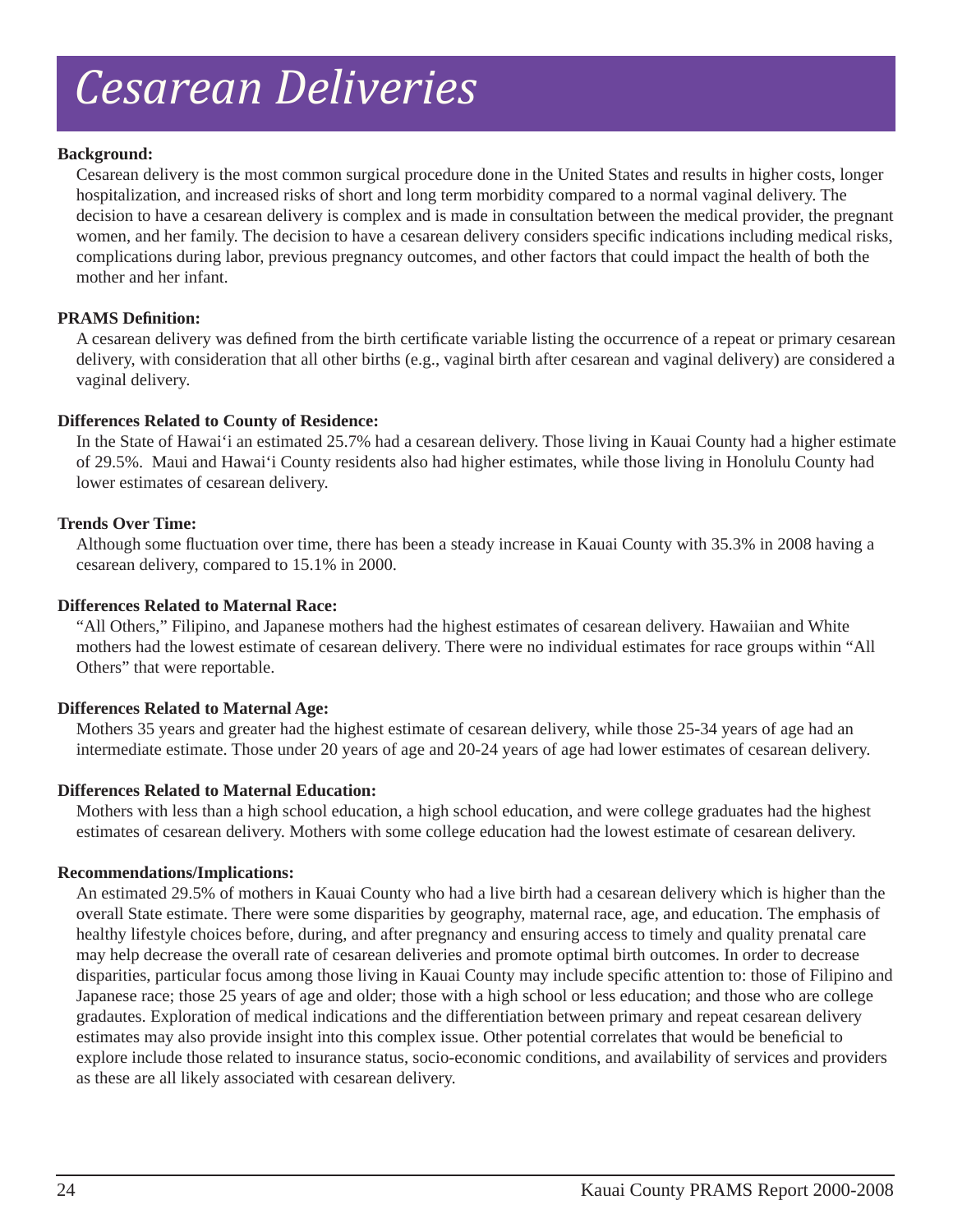### *Cesarean Deliveries*











 **Kauai County, 2004-2008 Cesarean Deliveries by Maternal Education, Kauai County, 2004-2008**

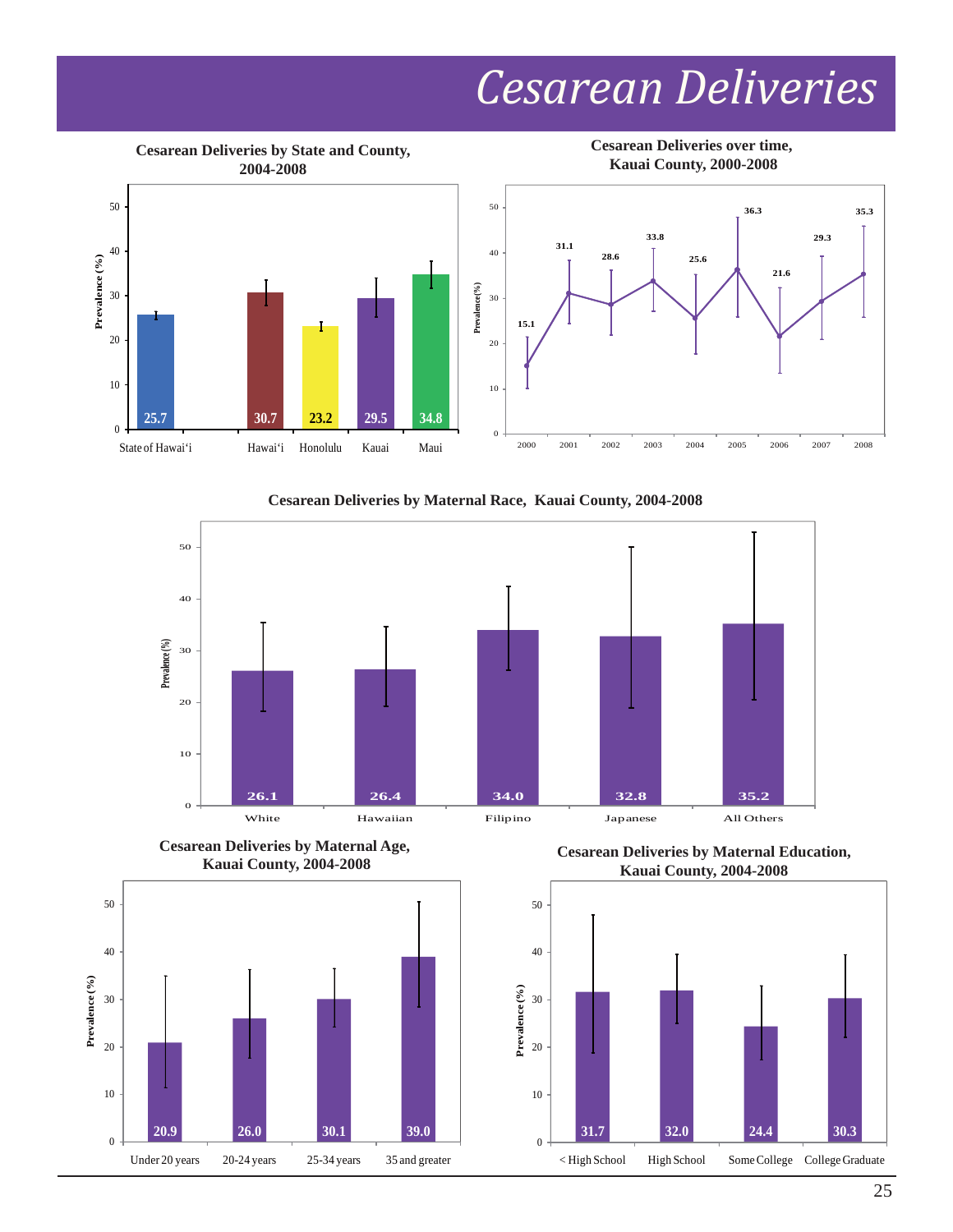### *Intimate Partner Violence*

#### **Background:**

Violence between intimate partners whether physical and psychological has important health consequences. Intimate partner violence is related to adverse birth outcomes such as premature labor, low birth weight infants, and infant death. Intimate partner violence is also associated with other behaviors that can influence outcomes including smoking, alcohol, drug use, depression, and ultimately violence and death within the family. Intimate partner violence is often under reported due to societal perceptions and this under-reporting is likely even greater during pregnancy.

#### **PRAMS Definition:**

Intimate partner violence was defined by self-report from a mother who recently had a live birth that her husband, ex-husband, partner, or ex-partner ever "physically hurt" or "push, hit, slap, kick, choke, or physically hurt you in any other way?" in the 12 months before getting pregnant or during the most recent pregnancy.

#### **Differences Related to County of Residence:**

In the State of Hawai'i an estimated 6.5% reported intimate partner violence. Those living in Kauai County had a higher estimate of 8.4%. Maui and Hawai'i County residents also had higher estimates, while those living in Honolulu County had lower estimates of intimate partner violence.

#### **Trends Over Time:**

Although some fluctuation over time, there has been little change in Kauai County with 6.2% in 2008 reporting intimate partner violence, compared to 9.0% in 2000.

#### **Differences Related to Maternal Race:**

Hawaiian and "All Others" mothers reported the highest estimates of intimate partner violence. Filipino, White, and Japanese reported lower estimates. There were no individual estimates for race groups within "All Others" that were reportable.

#### **Differences Related to Maternal Age:**

Mothers under 20 and 20-24 years of age had similar and the highest estimates of intimate partner violence. Mothers 25-34 years of age had intermediate estimates, while those 35 years and greater reported the lowest estimate.

#### **Differences Related to Maternal Education:**

The highest estimates of intimate partner violence was similar among those with less than a high school education, a high school education, and some college education. Those that were college graduates had the lowest estimates of intimate partner violence.

#### **Recommendations/Implications:**

An estimated 8.4% of mothers in Kauai County who recently had a live birth reported intimate partner violence in the year before and during the most recent pregnancy, which is above the overall State estimate. There were significant differences by geography, maternal race, age, and education. The questions in PRAMS only looks at the physical nature of intimate partner violence and does not include the strong psychological components that may cause an even greater impact. Although this is probably an under-estimate of the true burden, PRAMS provides data that can inform the community. Emphasizing the availability of resources, increased awareness, and the promotion of appropriate coping skills may reduce both physical and psychological components of intimate partner violence. In order to decrease disparities, particular focus among those living in Kauai County may include specific attention to: those of Hawaiian race; those under 25 years of age; and those with some college or less education.. Other potential correlates that would be beneficial to explore include those related to poverty and socio-economic conditions as they are likely to be associated with intimate partner violence.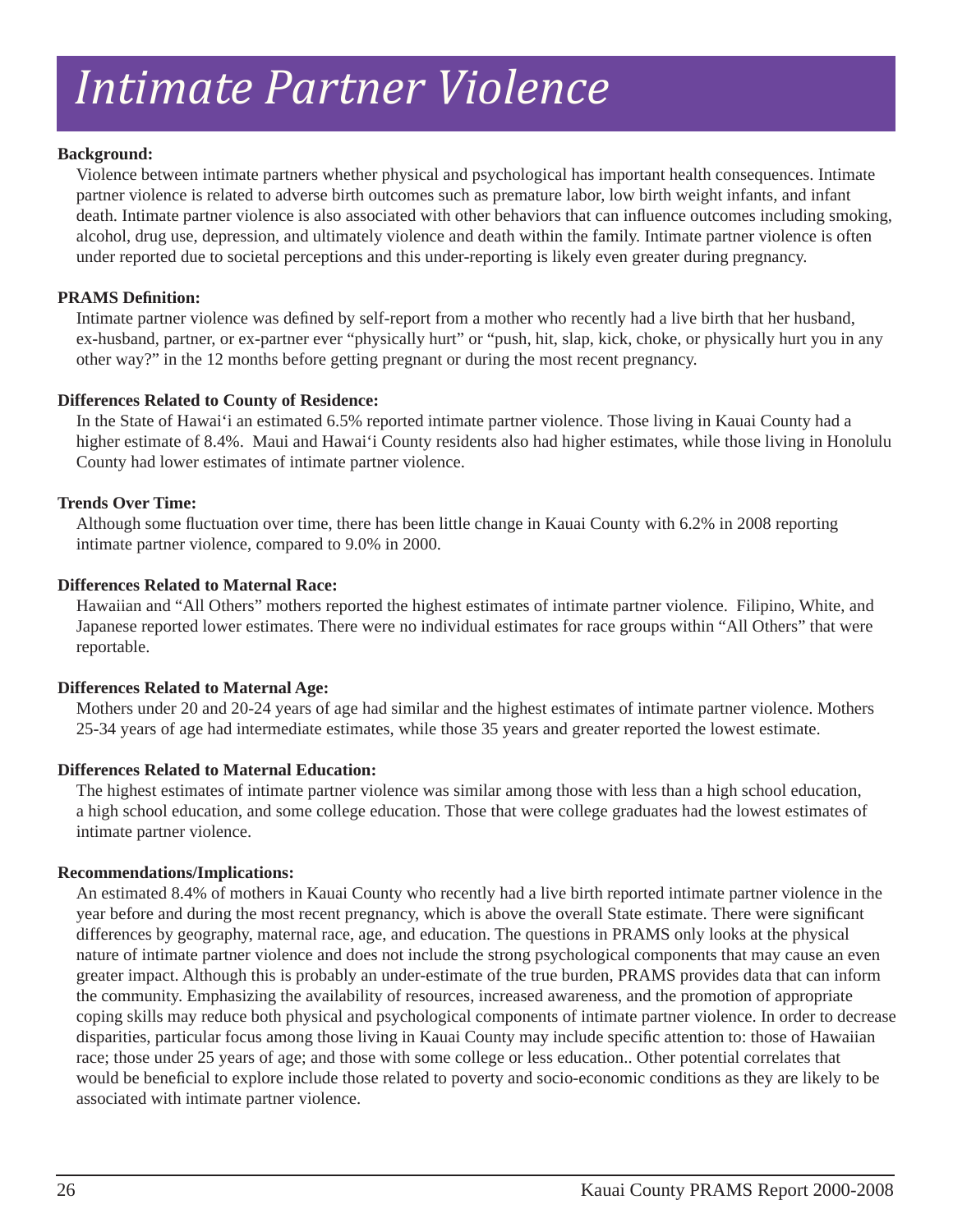### *Intimate Partner Violence*





**Intimate Partner Violence by Maternal Age, Kauai County, 2004-2008**



**Intimate Partner Violence by Maternal Education, Kauai County, 2004-2008**

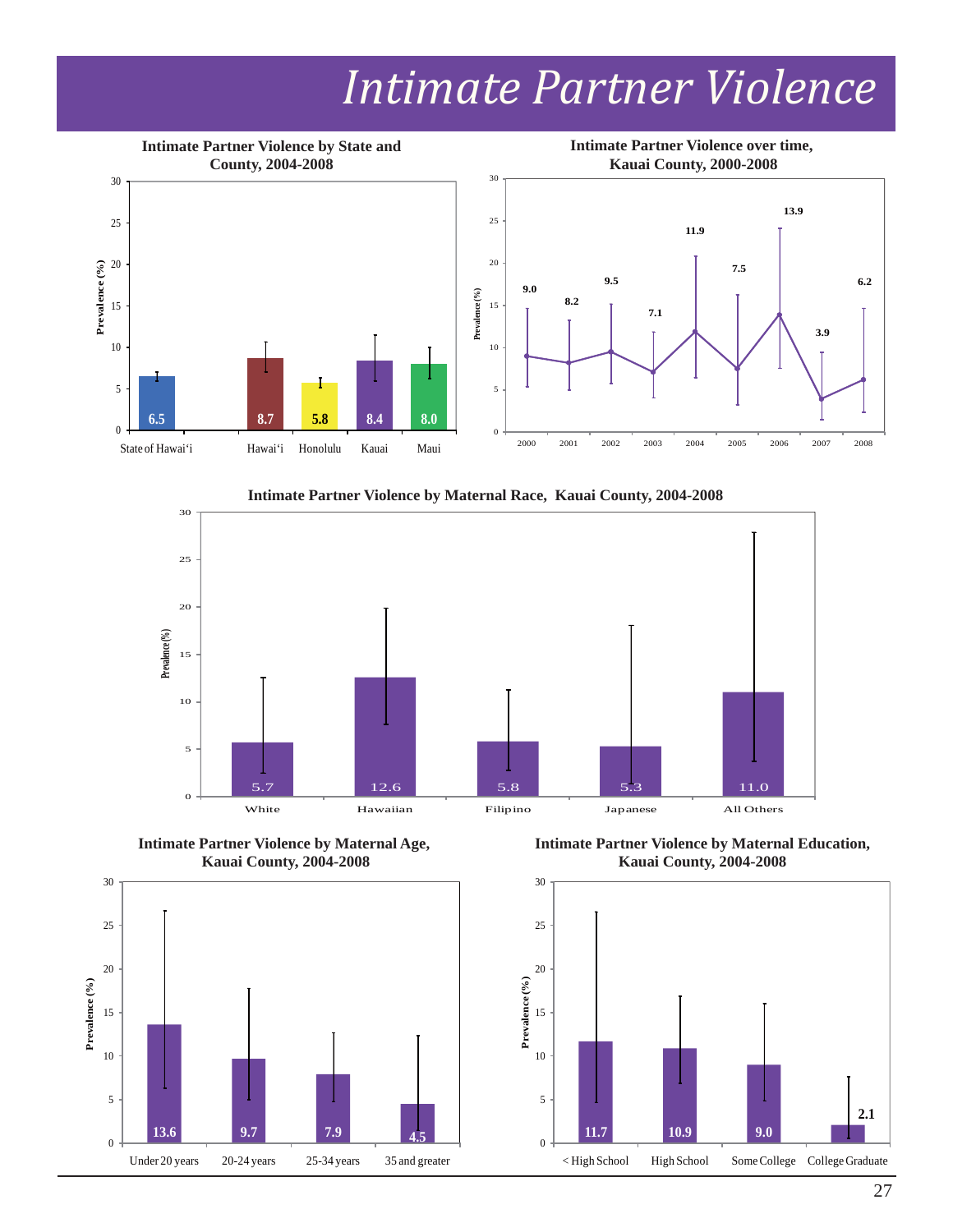## *Dental Visit During Pregnancy*

#### **Background:**

Oral health is an essential and integral component of health throughout life and is associated with increased health care costs, decreased productivity, increased absenteeism, and can result in significant illness, disease, and even death. Regular dental visits provide an opportunity for early diagnosis, prevention, and treatment of oral and associated disease among persons of all ages. Pregnancy is an important time to visit the dentist for continuity of regular professional care and due to the potential increase of adverse birth outcomes associated with poor oral health.

#### **PRAMS Definition:**

This measure of utilization of oral health services was based on a self-reported visit to a dentist or dental clinic during pregnancy.

#### **Differences Related to County of Residence:**

In the State of Hawai'i an estimated 38.9% reported seeing a dentist during pregnancy. Those living in Kauai County had a lower estimate of 35.5%. Hawai'i and Maui County residents also had lower estimates, while those living in Honolulu County had higher estimates of seeing a dentist during pregnancy.

#### **Trends Over Time:**

Although some fluctuation over time, there has been little change in Kauai County with 52.7% in 2008 having a dental visit during pregnancy, compared to 45.9% in 2000. However, there has been improvement since 2005 when an estimated 19.3% had a dental visit during pregnancy.

#### **Differences Related to Maternal Race:**

Japanese, Filipino, and White mothers had similar and the lowest estimates of a dental visit during pregnancy. "All Others" and Hawaiian mothers reported the highest estimates of dental visits during pregnancy. The only individual race group within "All Others" that could be reported was Chinese (79.8%; 95% CI = 57.3-92.1) mothers.

#### **Differences Related to Maternal Age:**

Mothers under 20 and those 20-24 years of age had similar and the lowest estimates of dental visits. Higher and similar estimates of a dental visit during pregnancy were seen in mothers that were 25-34 and those 35 years of age and greater.

#### **Differences Related to Maternal Education:**

The lowest estimates of a dental visit during pregnancy was among those with less than a high school or a high school level of education. Those with some college had higher estimates of a dental visit during pregnancy, while those that were college graduates had the highest estimate.

#### **Recommendations/Implications:**

An estimated 35.5% of mothers in Kauai County who had a live birth reported a dental visit during their most recent pregnancy which is similar to the overall State estimate. There are significant differences by geography, maternal race, age, and education. Of particular concern is that even in the best group, less than half reported having a dental visit during pregnancy. Emphasizing appropriate access to services including oral health may promote healthy birth outcomes and overall health across the life span. This could include increasing awareness of the impact that oral health can have on pregnancy outcomes. In order to decrease disparities, particular focus among those living in Kauai County may include specific attention to: those of Japanese, Filipino, and White race; those under 25 years of age; and those with a high school or less education. Other potential correlates that would be beneficial to explore include those related to poverty and socio-economic conditions, insurance status, and the availability of providers as they are likely to be associated with accessing a dentist during pregnancy.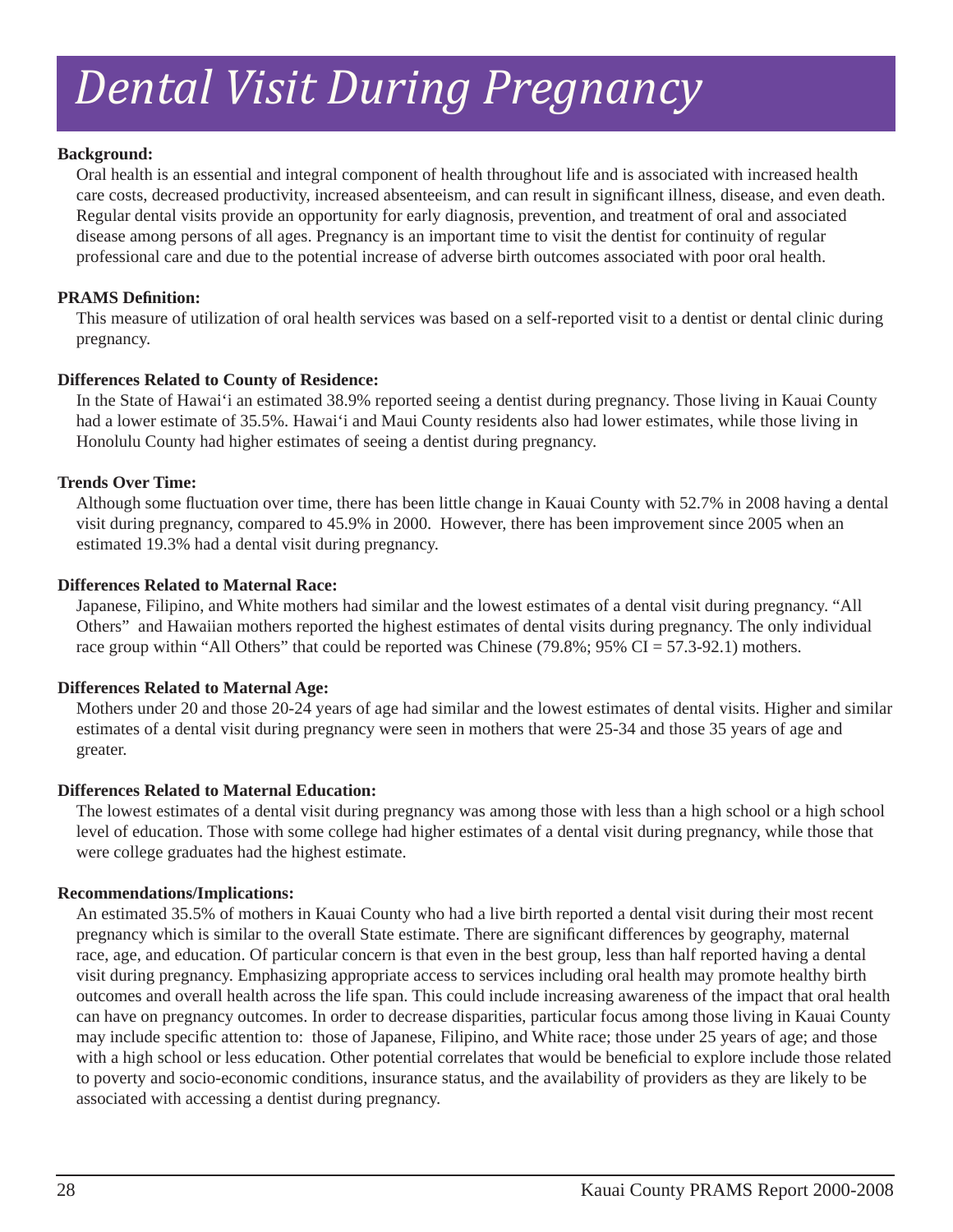### *Dental Visit During Pregnancy*





**Dental Visit During Pregnancy by Maternal Race, Kauai County, 2004-2008**





**Dental Visit During Pregnancy by Maternal Education, Kauai County, 2004-2008**

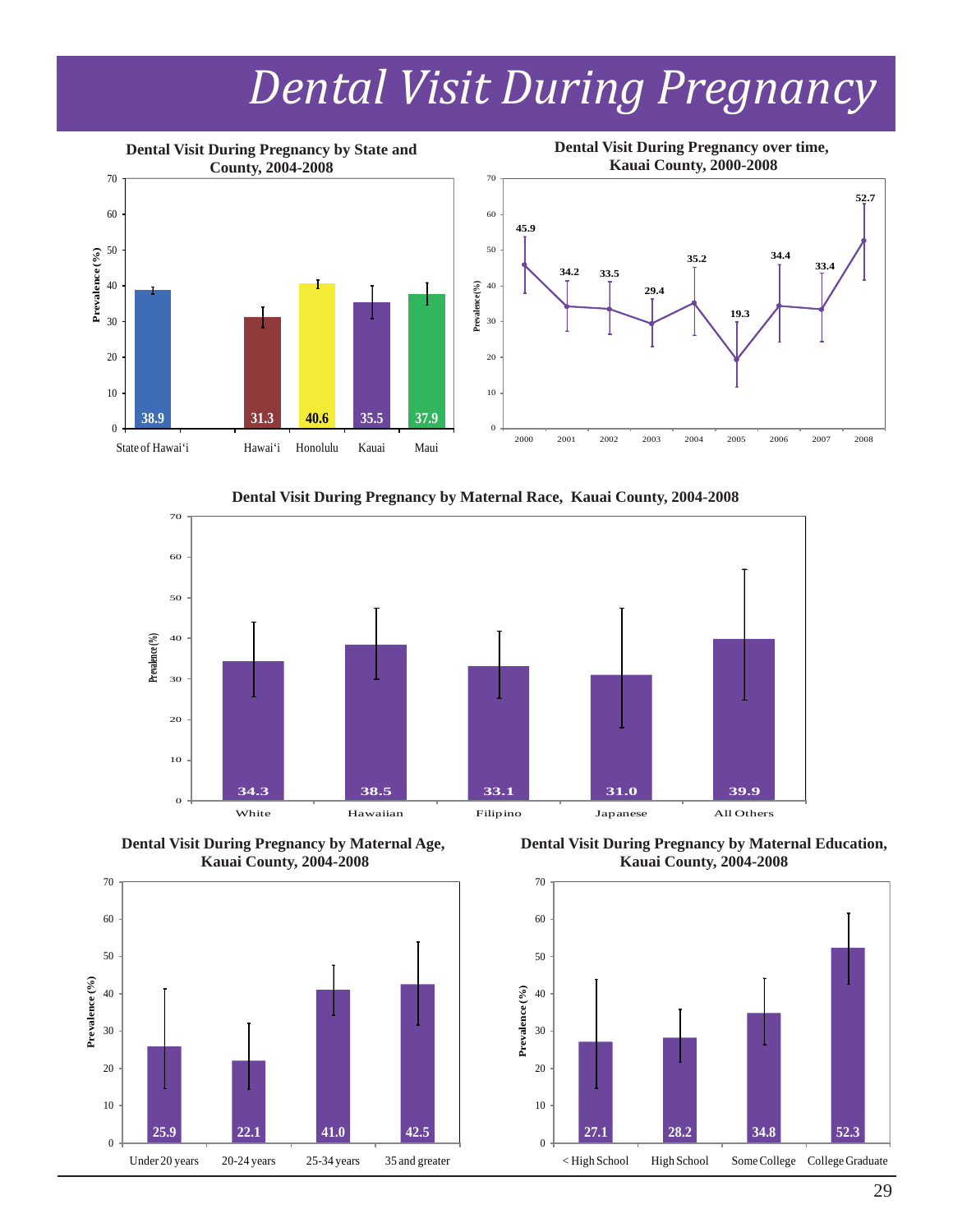### *Breastfeeding Eight Weeks*

#### **Background:**

Breast milk is the most complete form of nutrition for infants, and offers a range of benefits for infant including prevention of childhood illnesses such as obesity and ear infections. Breastfeeding mothers report fewer sick visits for their children, and improvement in work productivity for mothers and society. The U.S. Healthy People 2010 objective was to increase the initiation of breastfeeding in the early postpartum period to 75% of newborns and to improve breastfeeding estimates to 50% of infants at age 6 months and 25% at 1 year.

#### **PRAMS Definition:**

Self-reported measures of timing of breastfeeding for at least eight weeks was calculated. In mothers who reported no longer breastfeeding on the survey, the time that mothers reported stopping was used. Among mothers that were still breastfeeding at time the survey was completed, the number of weeks at that point was used. This measure did not include the degree of exclusive breastfeeding.

#### **Differences Related to County of Residence:**

In the State of Hawai'i an estimated 71.0% reported breastfeeding at least eight weeks. Those living in Kauai County had the highest estimate of all counties at 76.1%. Honolulu, Maui, and Hawai'i County residents all had slightly lower estimates of breastfeeding at least eight weeks.

#### **Trends Over Time:**

Although some fluctuation over time, there has been a steady improvement in Kauai County with 76.6% in 2008 reporting breastfeeding at least eight weeks, compared to 74.4% in 2000.

#### **Differences Related to Maternal Race:**

Japanese mothers had the lowest estimates of breastfeeding at least 8 weeks. Hawaiian, Filipino, and "All Others" mothers reported intermediate estimates, while White mothers reported the highest estimates of breastfeeding at least 8 weeks. There were no individual estimates for race groups within "All Others" that were reportable.

#### **Differences Related to Maternal Age:**

The lowest estimates of breastfeeding at least 8 weeks was among mothers 20-24 years of age. There were higher estimates of breastfeeding at least 8 weeks in those younger and those with increasing age. Mothers 25-34 years of age had the highest estimate of breastfeeding at least 8 weeks.

#### **Differences Related to Maternal Education:**

The lowest estimate of breastfeeding at least 8 weeks was among those with less than a high school education. There was a steady increase in the estimates with increasing education, with college graduates having the highest estimate.

#### **Recommendations/Implications:**

An estimated 76.1% of mothers in Kauai County who had a live birth reported breastfeeding at least 8 weeks which is higher than the overall State estimate. There were significant differences by geography, maternal race, age, and education. Emphasizing appropriate support and education on the benefits of sustained breastfeeding may promote healthy outcomes across the life span. Individual barriers to breastfeeding could be reduced by increasing mothers' access to lactation consultants, trained breastfeeding peer counselors, and support groups. Societal level barriers could be reduced with hospital policies and workplace environments that support breastfeeding. In order to decrease disparities, particular focus among those living in Kauai County may include specifi c attention to: those of Japanese, Hawaiian, and Filipino race; those 20-24 years of age; and those with some college or less education. Other potential correlates that would be beneficial to explore include those related to poverty and socio-economic conditions as they are also likely associated with duration of breastfeeding.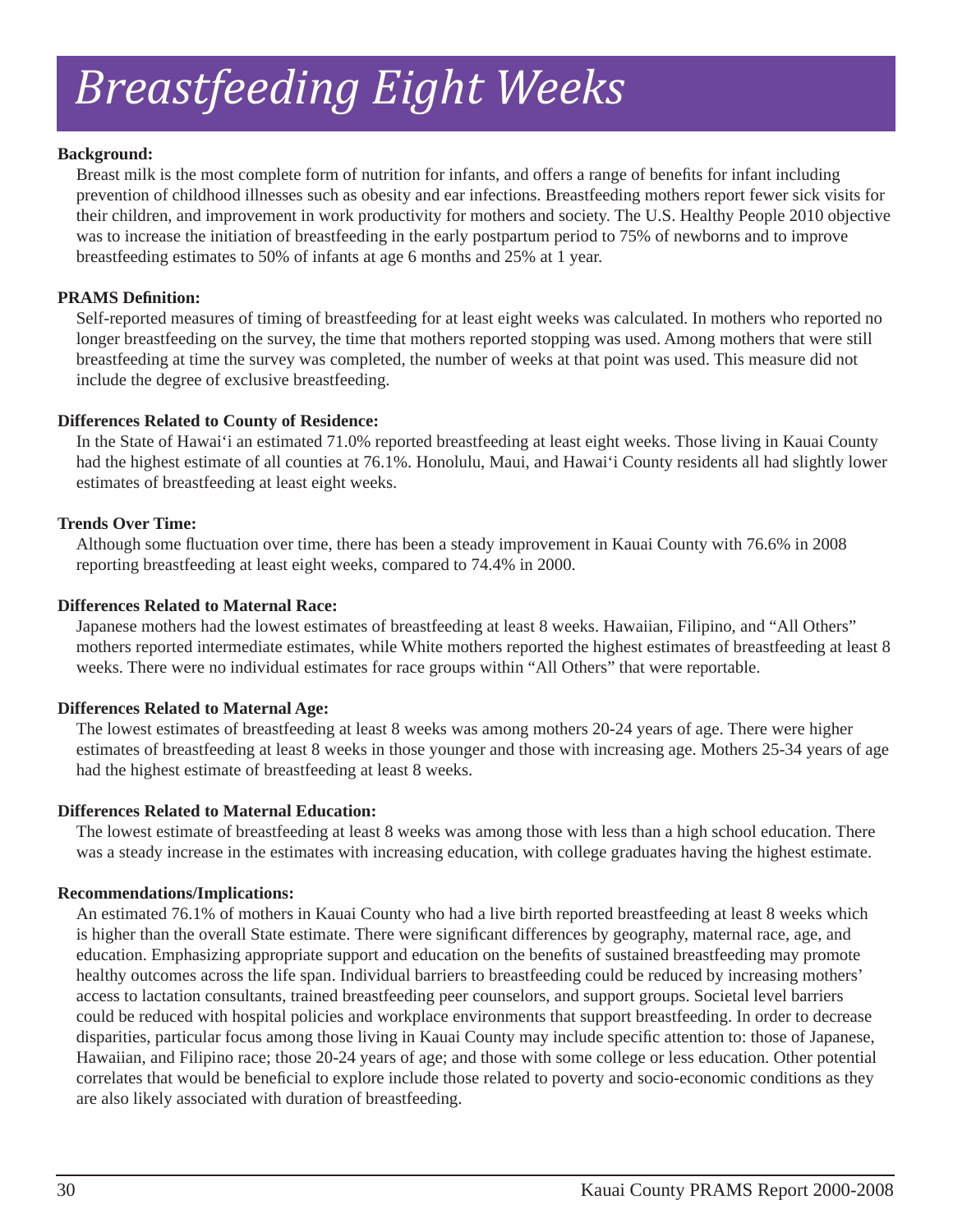## *Breastfeeding Eight Weeks*







**Breastfeeding Eight Weeks by Maternal Age, Kauai County, 2004-2008**



**Breastfeeding Eight Weeks by Maternal Education, Kauai County, 2004-2008**

![](_page_34_Figure_7.jpeg)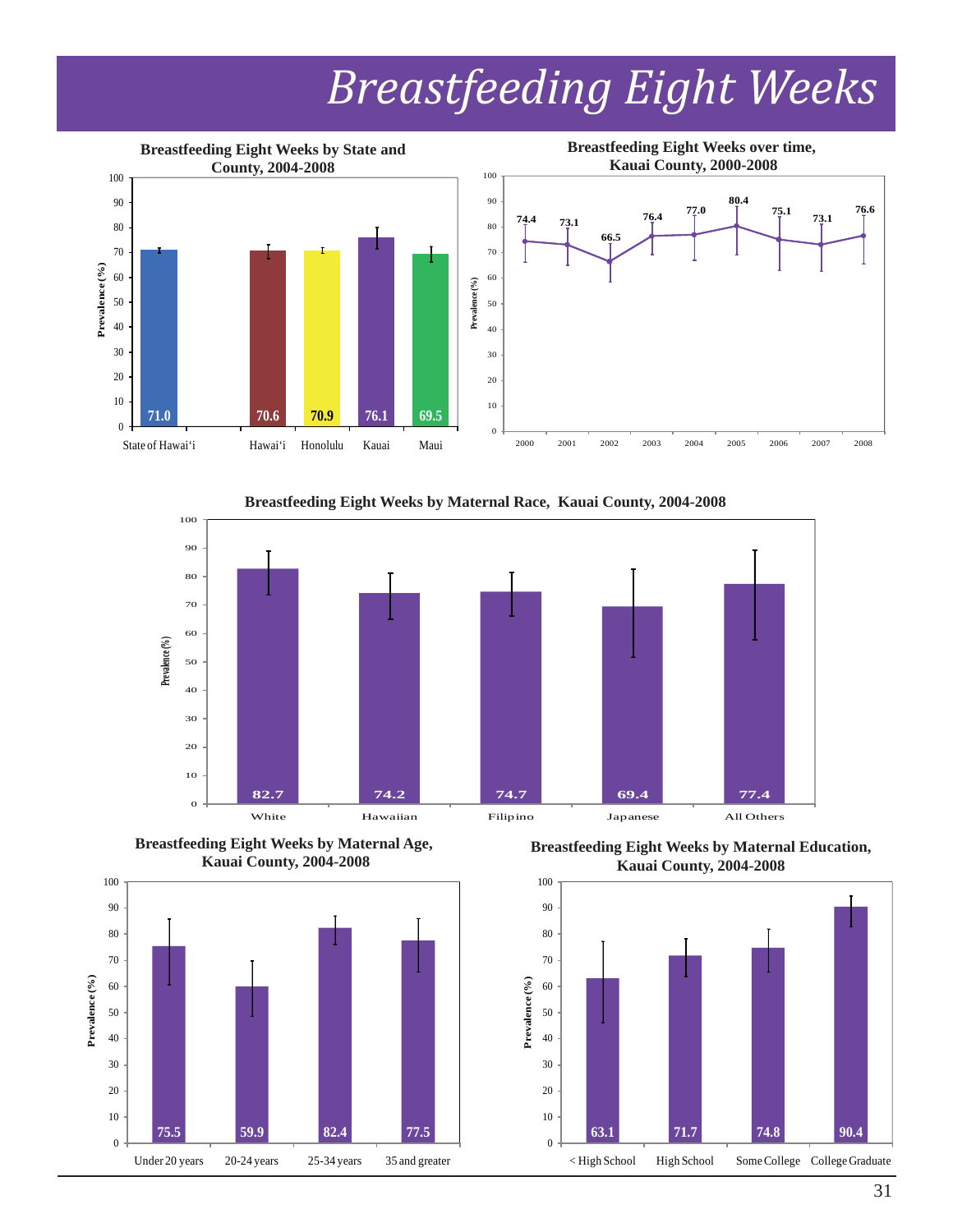## *Infant Sleep Position*

#### **Background:**

Sudden Infant Death Syndrome (SIDS), the sudden, unexplained death of an infant under 1 year of age, is the leading cause of post-neonatal mortality (death between 1 month and 1 year of age). Putting infants to sleep on their back, can decrease the risks for sudden infant death syndrome (SIDS). This is because infants are more likely to suffocate when placed on their stomach or side to sleep. Because most infants placed on their side to sleep will naturally roll to their stomach, this sleep position is considered to be equally dangerous. The "Back to Sleep" public health campaign in the United States dramatically improved back sleep position from 13% in 1992 to 67% in 1999 with a corresponding 50% decline in SIDS. The U.S. Healthy People 2010 objective was to increase the proportion of infants placed on their backs to sleep to 70%.

#### **PRAMS Definition:**

Back sleep positioning was determined from the self-reported measure of "how do you most often lay your baby down to sleep," was categorized as back only compared to all other positions or combinations.

#### **Differences Related to County of Residence:**

In the State of Hawai'i an estimated 69.1% reported a back sleep position. Those living in Kauai County had a lower estimate of 61.2%. Maui and Hawai'i County residents also had lower estimates, while those living Honolulu County had higher estimates of a back sleep position.

#### **Trends Over Time:**

Although some fluctuation over time, there has been steady improvement in Kauai County with 68.4% in 2008 reporting a back sleeping position for infants, compared to 46.2% in 2000.

#### **Differences Related to Maternal Race:**

Hawaiian mothers reported the lowest estimates of back sleep position. Filipino and "All Others" mothers reported intermediate estimates. Japanese and White mothers reported the highest estimates of back sleep position. The only individual race group within "All Others" that could be reported was Chinese  $(85.4\%; 95\% \text{ CI} = 61.4-95.6)$  mothers.

#### **Differences Related to Maternal Age:**

The lowest estimates of back sleep position was among those 20-24 years of age. There were higher estimates of back sleep position in those younger and those with increasing age. Mothers 35 years and greater had the highest estimate.

#### **Differences Related to Maternal Education:**

The lowest estimates of back sleep position was among those with less than a high school or a high school level of education. There was a steady increase in estimates of back sleep position with increasing education, with college graduates having the highest estimate.

#### **Recommendations/Implications:**

An estimated 61.2% of mothers in Kauai County who had a live birth reported placing their infants down to sleep in a back sleeping position which is slightly lower than the overall State estimate. There were significant differences by geography, maternal race, age, and education. In addition to a back sleep position, other factors such as appropriate bedding are important to ensure a safe sleep environment for infants. Educating mothers, families, and caregivers in the hospital with frequent reinforcement in the outpatient setting may decrease some preventable infant deaths and improve the health of families. In order to decrease disparities, particular focus among those living in Kauai County may include specific attention to: those of Hawaiian and Filipino race; those under 25 years of age; and those with a high school or less education. Other potential correlates that would be beneficial to explore include those related to poverty, socioeconomic conditions, and cultural issues as they are likely to be associated with safe sleep environments.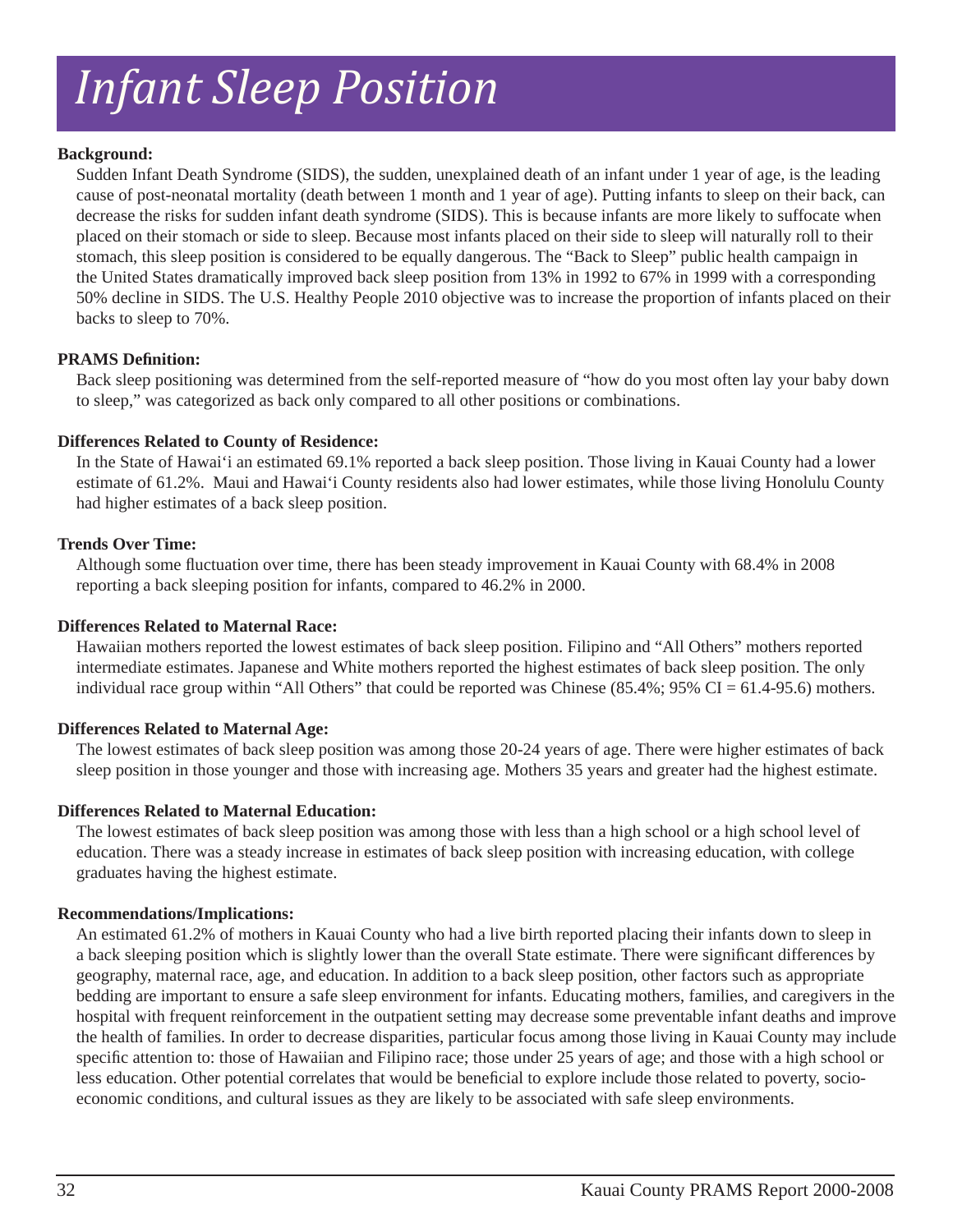## *Infant Sleep Position*

**Infant Back Sleep Position over time, Infant Back Sleep Position by State and Kauai County, 2000-2008 County, 2004-2008 70.6 68.4 58.2 58.3 54.3 50.6** Prevalence (%) **Prevalence (%) 53.9 52.8** Prevalence  $(%$ **Prevalence (%) 46.2 69.1 65.1 70.8 61.2 66.2** 2001 2002 2003 2004 2005 2006 2007 2008 State of Hawai'i Hawai'i Honolulu Kauai Maui

![](_page_36_Figure_2.jpeg)

**Infant Back Sleep Position by Maternal Race, Kauai County, 2004-2008**

![](_page_36_Figure_4.jpeg)

![](_page_36_Figure_5.jpeg)

**Infant Back Sleep Position by Maternal Education, Kauai County, 2004-2008**

![](_page_36_Figure_7.jpeg)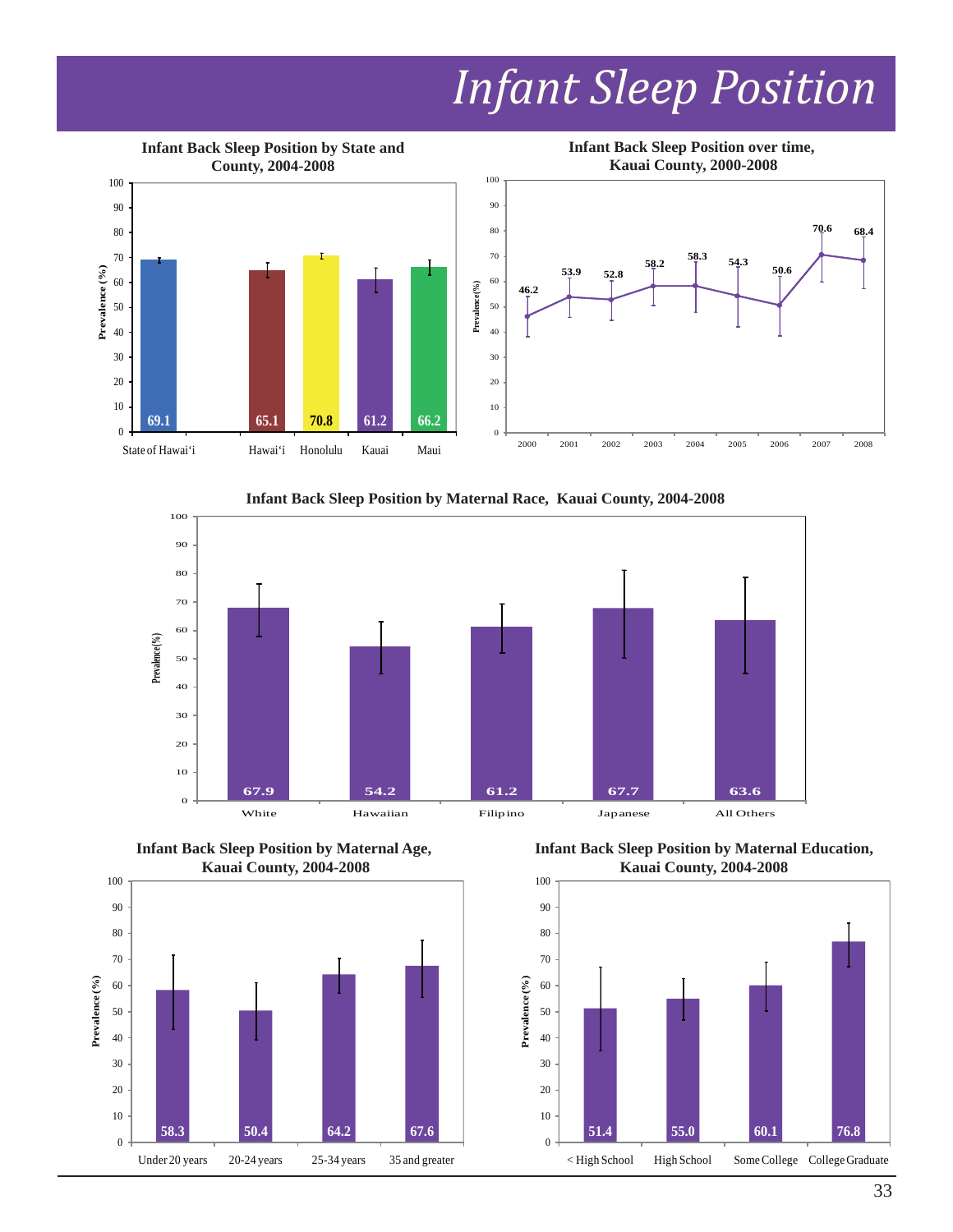### *Postpartum Depression*

#### **Background:**

Pregnancy and childbirth can be a very rewarding and exciting time, but it can also be a period of severe emotional stress. Postpartum depression can be disabling for the mother and limit her ability to care for her new infant resulting in increased use of health care services and more hospitalizations. Mothers with postpartum depression are less likely to do basic preventive services such as putting the infant to sleep on the back, attending well child visits, and keeping up to date on immunization coverage. In severe cases of postpartum depression, women may harm themselves, their infants, and others.

#### **PRAMS Definition:**

Self-reported postpartum depressive symptoms was defined by a response of "always" or "often" to "how often have you felt down, depressed, or hopeless?" or "how often have you had little interest or little pleasure in doing things" since your new baby was born. These questions were not asked in Hawai'i PRAMS prior to 2004 so this report only includes data from 2004 to 2008.

#### **Differences Related to County of Residence:**

In the State of Hawai'i an estimated 14.5% had self-reported postpartum depressive symptoms. Those living in Kauai County had the lowest estimate of all counties at 12.4%. Honolulu County residents had slightly higher estimates, while those living in Hawai'i and Maui had lower estimates of self-reported postpartum depressive symptoms.

#### **Trends Over Time:**

Although some fluctuation over time, there appears to be some improvement in Kauai County with 8.7% in 2008 reporting self-reported postpartum depressive symptoms, compared to 12.5% in 2004.

#### **Differences Related to Maternal Race:**

Filipino and "All Others" mothers reported the highest estimates of self-reported postpartum depressive symptoms. Intermediate estimates were seen among Hawaiian mothers, while the lowest estimate was in White and Japanese mothers. There were no individual estimates for race groups within "All Others" that were reportable.

#### **Differences Related to Maternal Age:**

Mothers under 20 and those 20-24 years of age and similar and the highest estimates of self-reported postpartum depressive symptoms. Mothers 25-34 years of age had lower estimates, while those 35 years and greater had the lowest estimates.

#### **Differences Related to Maternal Education:**

The highest estimates of self-reported postpartum depressive symptoms was among those with less than a high school education. There was some fluctuation in the estimates of self-reported postpartum depressive symptoms with increasing education, with those with a high school education having lower estimates than those with some college education. Overall, college graduates had the lowest estimate of self-reported postpartum depressive symptoms.

#### **Recommendations/Implications:**

An estimated 12.4% of mothers in Kauai County who had a live birth had self-reported postpartum depressive symptoms which is lower than the overall State estimate. There were significant differences by geography, maternal race, age, and education. Those that work with women during and after their pregnancy should be aware of postpartum depression, be able to do a brief assessment, and be aware of appropriate resources for mothers with postpartum depression. It will also be important to develop culturally appropriate programs to increase awareness of postpartum depression and highlight the burden on society. In order to decrease disparities, particular focus among those living in Kauai County may include specific attention to: those of Filipino and Hawaiian race; those under 25 years of age, and those with less than a high school education. Other potential correlates that would be beneficial to explore include those related to poverty, socio-economic conditions,substance abuse, and intimate partner violence as they are likely to be associated with postpartum depression.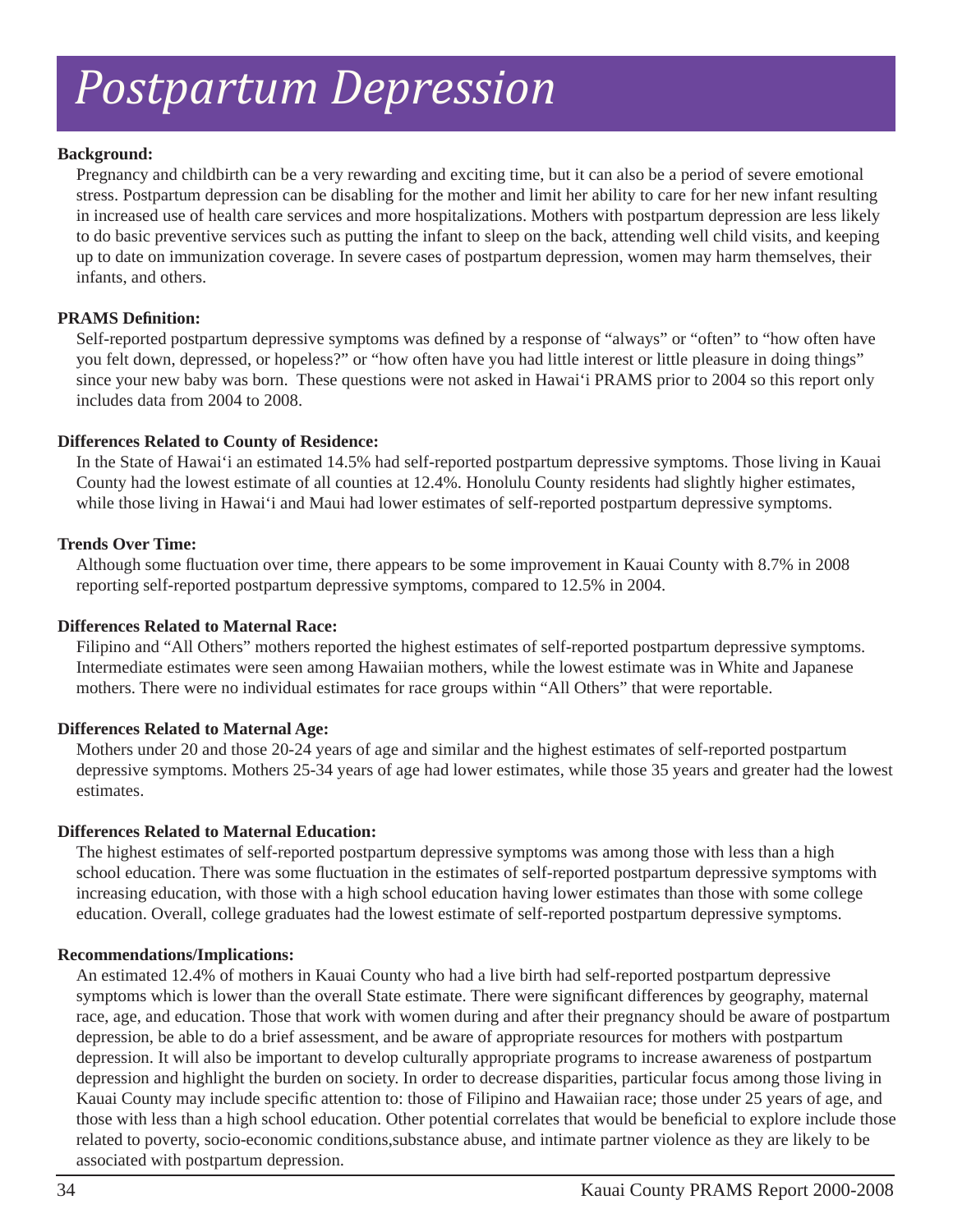### *Postpartum Depression*

![](_page_38_Figure_1.jpeg)

![](_page_38_Figure_2.jpeg)

![](_page_38_Figure_3.jpeg)

**Postpartum Depression by Maternal Age, Kauai County, 2004-2008**

![](_page_38_Figure_5.jpeg)

**Postpartum Depression by Maternal Education, Kauai County, 2004-2008**

![](_page_38_Figure_7.jpeg)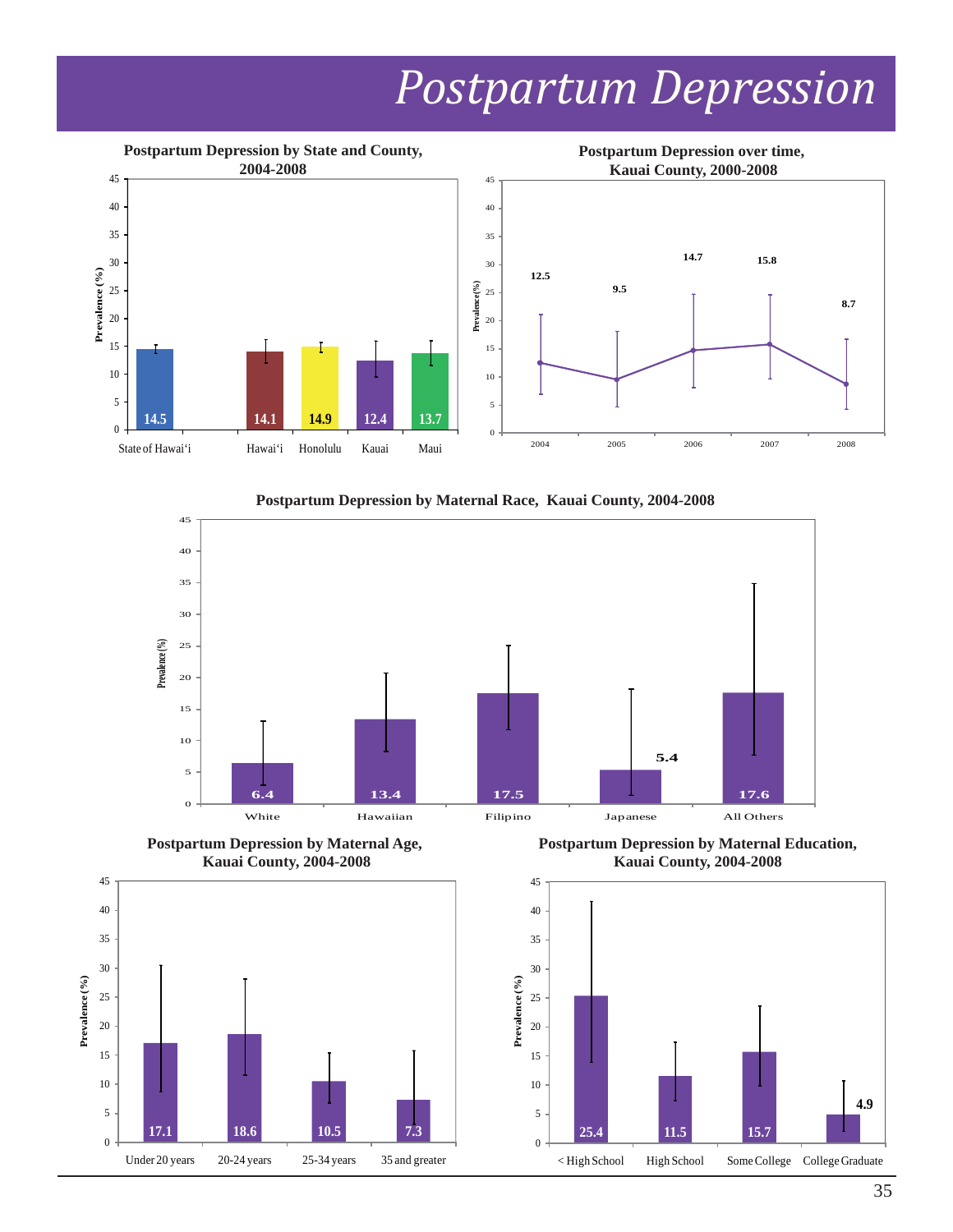### *Postpartum Contraception*

#### **Background:**

Sufficient spacing of births helps to promote optimal maternal and infant health outcomes. Effective use of contraception in the postpartum and the inter-conception period can promote birth spacing and help families address the challenges and experience the satisfaction in raising a new infant. Common reasons reported for not using postpartum contraception in PRAMS are not having sex, not wanting to use birth control, and other reasons (e.g., absent partner, breastfeeding, and ambivalence).

#### **PRAMS Definition:**

Postpartum contraception was assessed among the response to the question "are you or your husband doing anything now to keep from getting pregnant?" Accompanying text in the question included not having sex at certain times, withdrawal, using birth control methods such as pills, condoms, cervical ring, intrauterine device, having their tubes tied, or their partner having a vasectomy.

#### **Differences Related to County of Residence:**

In the State of Hawai'i an estimated 78.2% of mothers reported use of postpartum contraception,. Those living in Kauai County had the highest estimate of all counties at 83.0%. Maui and Hawai'i County residents also had higher estimates, while those living in Honolulu County had lower estimates of postpartum contraception.

#### **Trends Over Time:**

Although some fluctuation over time, there has been some improvement in Kauai County with 80.9% in 2008 reporting use of postpartum contraception, compared to 74.6% in 2000.

#### **Differences Related to Maternal Race:**

White mothers reported the lowest estimates of postpartum contraception. Filipino mothers also reported low estimates. "All Others," Hawaiian, and Japanese mothers reported the highest estimates of postpartum contraception. There were no individual estimates for race groups within "All Others" that were reportable.

#### **Differences Related to Maternal Age:**

There were no differences in estimates of postpartum contraception by maternal age.

#### **Differences Related to Maternal Education:**

There were no differences in estimates of postpartum contraception by maternal education.

#### **Recommendations/Implications:**

An estimated 83.0% of mothers in Kauai County who had a live birth reported use of postpartum contraception which is higher than the overall State estimate. There were significant differences by geography and maternal race. Emphasizing the use of postpartum contraception can help improve birth spacing, decrease unintended pregnancies, and promote healthier outcomes across the life course. In order to decrease disparities, particular focus among those living in Kauai County may include specific attention to: those of White and Filipino race. Other potential correlates that would be beneficial to explore include those related to poverty, insurance status, and socio-economic conditions including health care coverage as they are likely associated with not receiving postpartum care.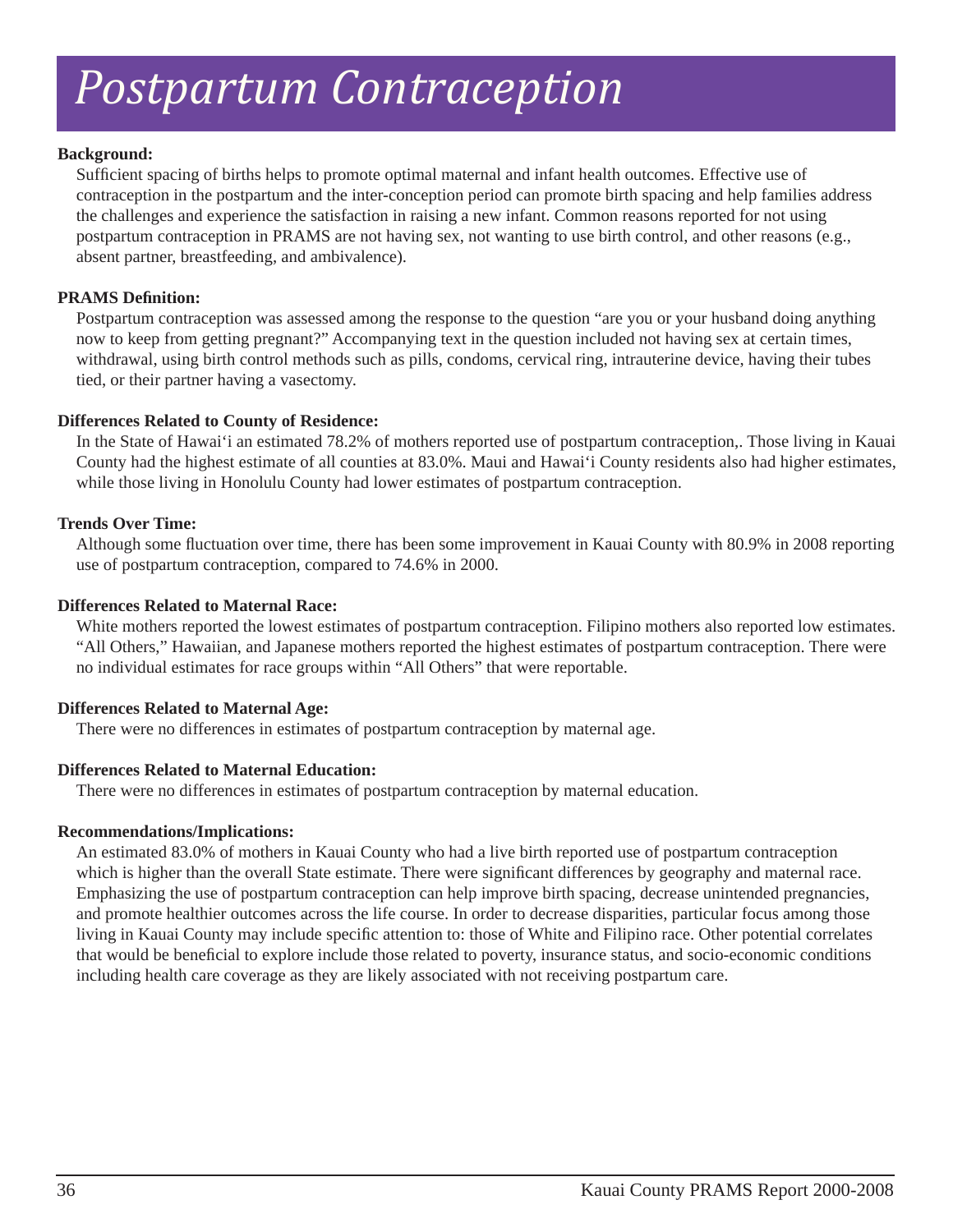### *Postpartum Contraception*

**Postpartum Contraception by State and** 

![](_page_40_Figure_2.jpeg)

![](_page_40_Figure_3.jpeg)

**Postpartum Contraception by Maternal Race, Kauai County, 2004-2008**

![](_page_40_Figure_5.jpeg)

**Postpartum Contraception by Maternal Age, Kauai County, 2004-2008**

![](_page_40_Figure_7.jpeg)

**Postpartum Contraception by Maternal Education, Kauai County, 2004-2008**

![](_page_40_Figure_9.jpeg)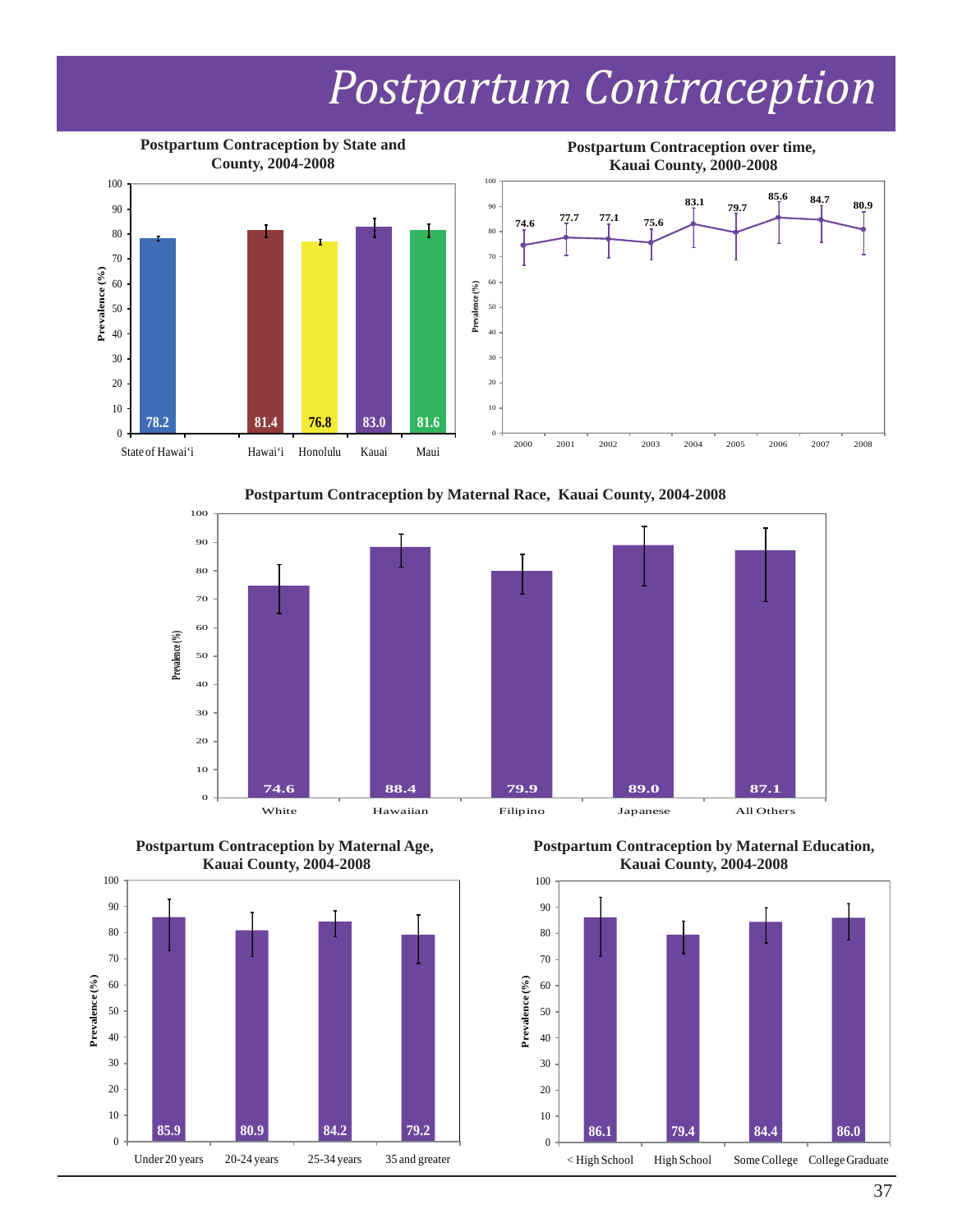## *Infant Exposure to Second Hand Smoke*

#### **Background:**

Exposure to secondhand smoke increases the risk of childhood respiratory illnesses, ear infections, and sudden infant death. Exposure to secondhand smoke could come from being in the same room as a smoker including the parents, other family members, and caregivers. There is also concern related to contact with someone who has a residual amount of smoke on the clothes that they were wearing while smoking elsewhere. PRAMS data shows that although more than half of smokers quit by the last three months of pregnancy, only a third remained smoke free in the postpartum period when infants can suffer respiratory afflictions and other health problems related to secondhand smoke exposure, and its impact on the mother's own long term health.

#### **PRAMS Defi nition:**

Infant exposure to second hand smoke was determined by the self-report of the infant being present in the same room with someone who is smoking for at least one hour on an average day. This definition does not include those who have family members or care givers who closely handle an infant after smoking in a different area.

#### **Differences Related to County of Residence:**

In the State of Hawai'i an estimated 3.3% of mothers reported their infants were exposed to second hand smoke. Those living in Kauai County had a slightly higher estimate of 4.1%. Hawai'i County residents had higher estimates, while those living in Maui and Honolulu Counties had lower estimates of second hand smoke exposure.

#### **Trends Over Time:**

Although some fluctuation over time, there has been improvement in Kauai County with 2.9% in 2008 reporting infant exposure to second hand smoke compared to 5.0% in 2000.

#### **Differences Related to Maternal Race:**

Hawaiian and Filipino mothers reported the highest estimates of infant exposure to second hand smoke. The lowest estimates were seen in White and Japanese mothers. There were no individual estimates for race groups within "All Others" that were reportable. The asterisk denotes that the estimates for "All Others" mothers was not reportable.

#### **Differences Related to Maternal Age:**

Mothers under 20 years of age reported the highest estimates of infant exposure to second hand smoke. There was declines with increasing age with those 35 years of age and greater reporting the lowest estimates of infant exposure to second hand smoke.

#### **Differences Related to Maternal Education:**

Mothers with less than a high school education appears to have the lowest estimate of infant exposure to second hand smoke. Estimates in those with a high school education or some college were higher and similar to each other, while those that were college graduates had the lowest estimate of infant exposure to second hand smoke.

#### **Recommendations/Implications:**

An estimated 4.1% of mothers in Kauai County who had a live birth reported infant exposure to second hand smoke averaging at least 1 hour daily which is slightly higher than the overall State estimate. There were some differences by geography, maternal race, age, and education. The overall improvement seen since 2000 is due to many factors and likely includes an increased awareness of the danger of smoking, increased taxes on cigarettes, and changes related to smoking in public. Emphasizing the importance of decreasing exposure to smoke among infants may promote healthier outcomes across the life course. In order to decrease disparities, particular focus among those living in Kauai County may include specific attention to: those of Hawaiian and Filipino race; those under 20 years of age, and those withless than a high school education. Other potential correlates that would be beneficial to explore include those related to poverty and socio-economic conditions as they are likely to be associated with infant exposure to second hand smoke.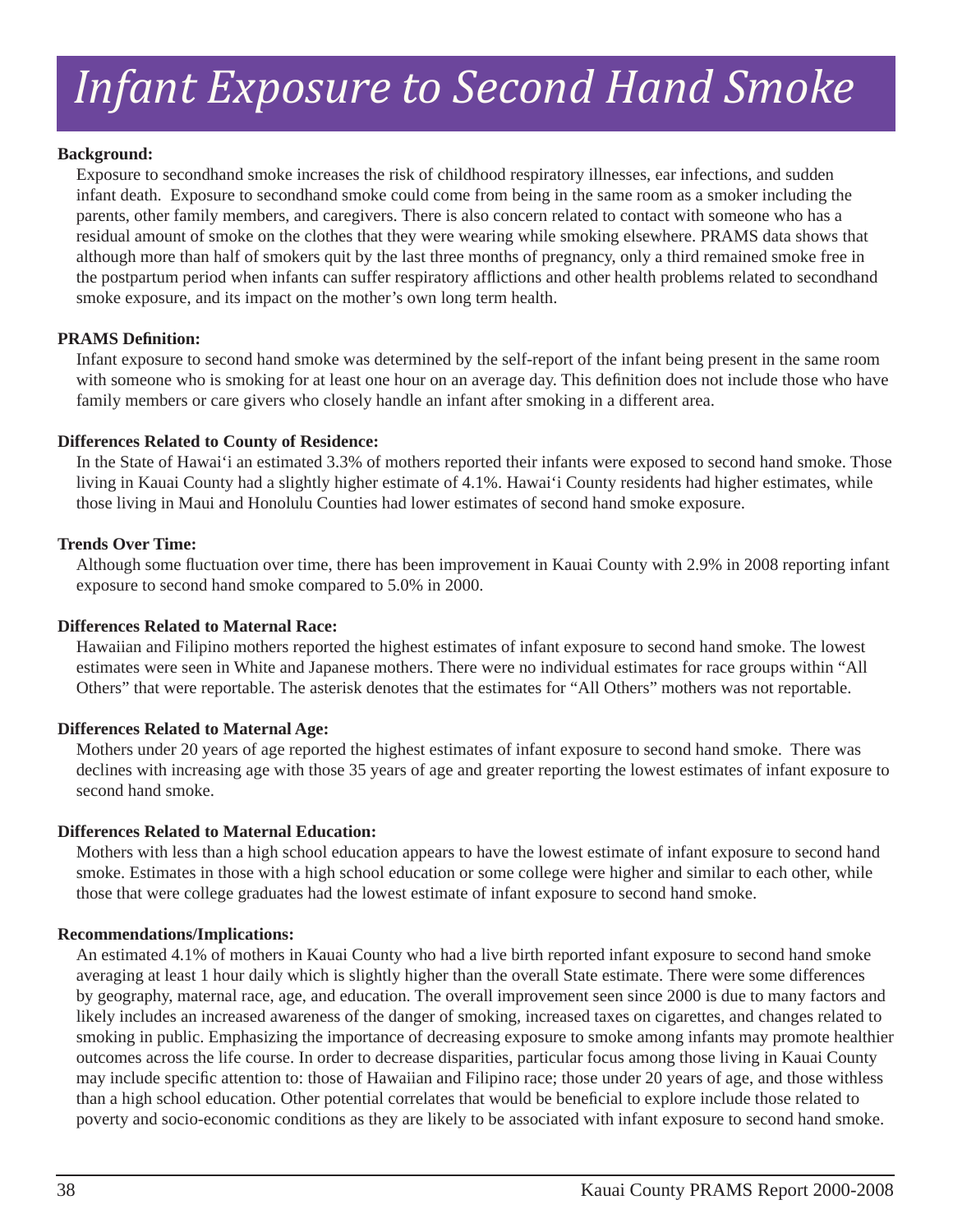### *Infant Exposure to Second Hand Smoke*

![](_page_42_Figure_1.jpeg)

![](_page_42_Figure_2.jpeg)

**Infant Exposure to Second Hand Smoke by Maternal Age, Kauai County, 2004-2008**

![](_page_42_Figure_4.jpeg)

**Infant Exposure to Second Hand Smoke by Maternal Education, Kauai County, 2004-2008**

![](_page_42_Figure_6.jpeg)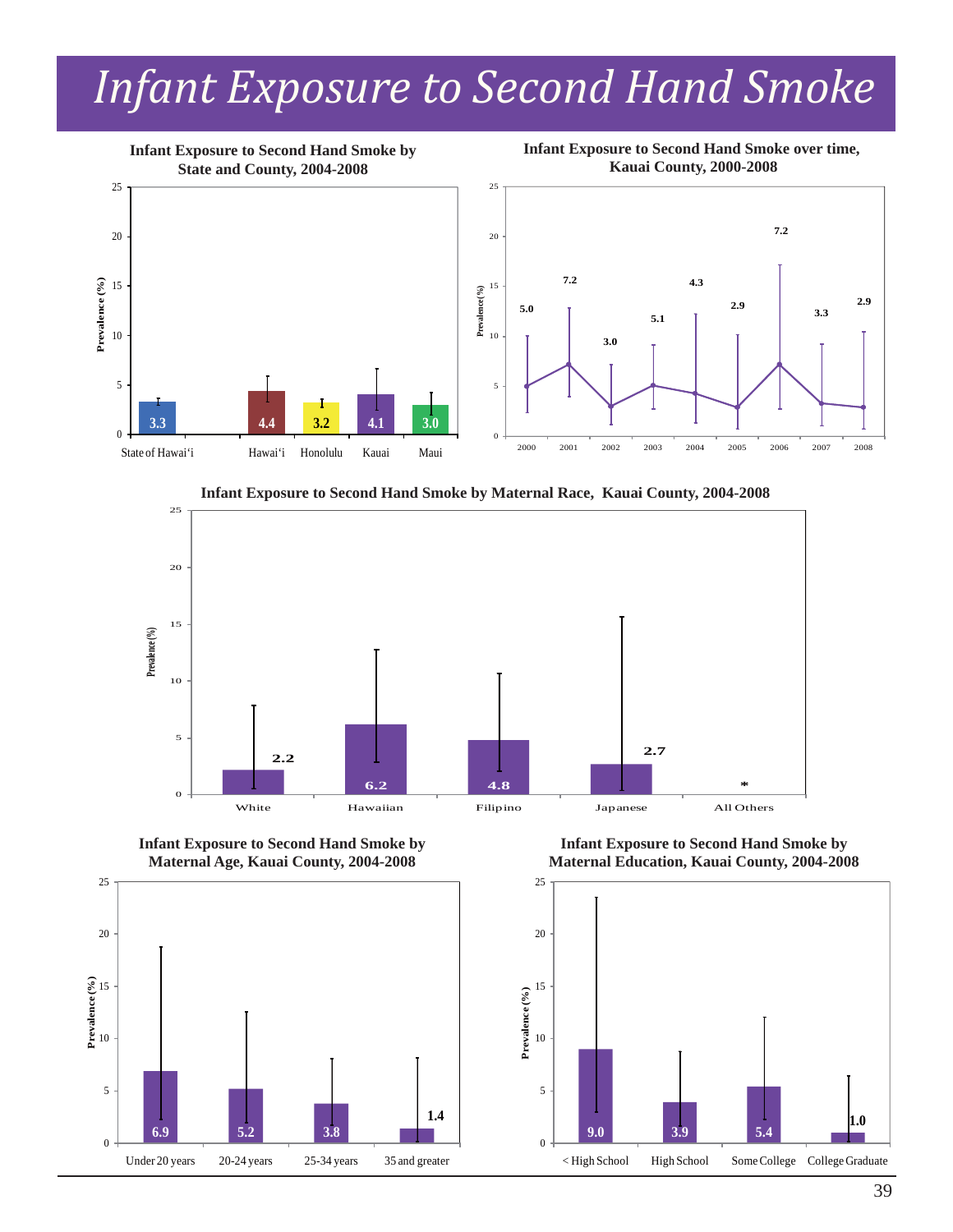### *Comments from PRAMS Mothers*

*I had a midwife on Kauai.. She was the best. She delivered both of my children. They have done away with the mid-wives @ KMC on Kauai. Its really too bad. They really meet the needs of women more than the Drs. The only reason my healthcare providers didn't discuss smoking, drinking, and drugs is because I've been in recovery for 12 years and they know . More help is needed for using mothers. We only have "baby safe" to assist pregnant moms. its not enough. Ice is deadly!!!*

*Have prenatal care as soon as you find out you're pregnant at the clinic or hospital.* 

*Have free dental care for people 21 and older.*

*My baby is where I can find some kind of joy in my life after the death of my daughter in a car accident. The lord & church members help me & continue to help me on a daily that gets me through the day.*

*One of the most important things to do while you are pregnant is to eat right. Fast food should be totally avoid, since it has hardly any vitamins or minerals. Also exercise is very important before, during and after pregnancy.*

*I was under a lot of stress during the whole pregnancy & I believe this is why my baby didn't drop. My baby being very late lost weight inside me & that's why he had dangerous low glucose level.* 

*Most company has 6 weeks of maternity leave. I think it should be at least 8 weeks.*

*It's important for mothers to take their prenatal vitamins and exercise during pregnancy. You should include questions about a mother's amount of exercise before, during , and after pregnancy to see its effect.*

*Always praying for good health and always thinking positive.*

*I think the doctors who help mothers should really talk to them about how badly their teeth can deteriorate during pregnancy if they're not taken care of properly.* 

*One of the most important issues right now is getting more dentist visits for other dental work besides check ups.* 

*I had a beautiful and safe home birth for all of my 4 children. I went to the hospital for my prenatals and was treated well, but I must say my prenatals that I had with my midwife at home were much more nurturing, informative, and focused on pregnancy in a holistic manner.* 

*I was surprised at the amount of resources and information that was available to me as a pregnant woman in Hawaii.*

*I think that after baby is born the parents should have a few hours alone with their child so the bond is established between both parents. That way the child will have a special bond between both of his/her parents.* 

*Both my baby and I are doing very well. She is growing very fast and very healthy.*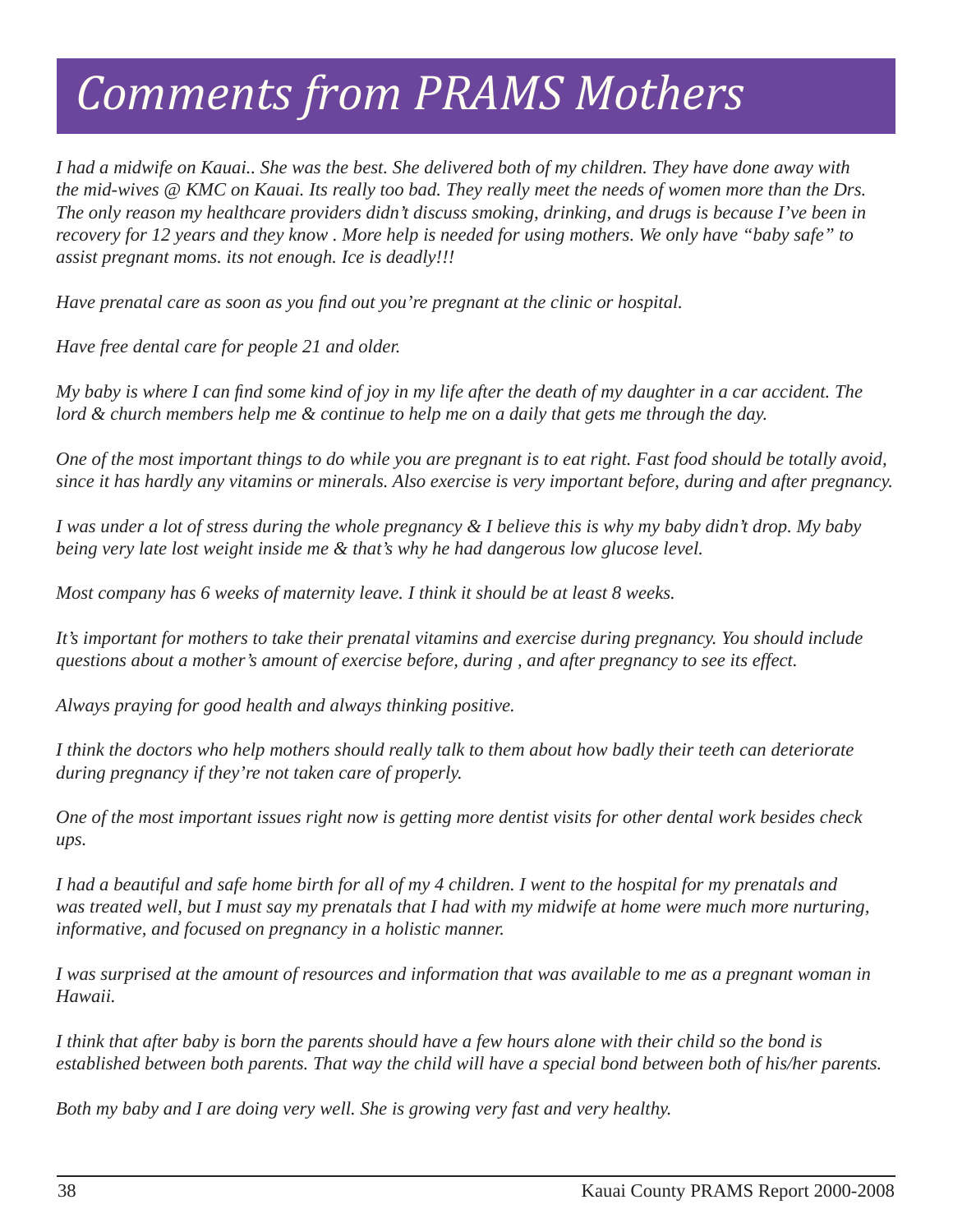## *Comments from PRAMS Mothers*

*I think all the mothers in Hawaii should take advantage of all the things we have around us to keep us healthy, especially while we're pregnant. Like eating lots of fruits and vegetables grown on our beautiful land and going to the beach and walking on the sand to exercise or just to relax your mind. All of these things will result to more healthy babies and mothers.*

*I had a very good labor and delivery despite an emergency c-section. I had excellent care and support in the hospital and continue to feel supported by my family as well as many organizations designed to help moms... WIC, Healthy Start, etc.*

*Good! For Hawaii I think, because if you need help in anyway, there is so much programs I get assistance from!! Also, having a survey like this...is just one of the ways of saying Health of mothers and babies in Hawaii does make a difference! Thank you.*

*I wish all mothers would understand the importance of taking care of themselves for the sake of their baby (not smoking, drinking, etc.)*

*I feel we need more OB doctors. I was seeing a doctor at Kauai Medical Clinic and it was very hard to get early appointments and if something came up and you had to reschedule you'd have to wait weeks to get a new appointment.*

*Diet is a big factor in mothers health water, fruits, veggies. I have seen a lot of mothers (pregnant) sit down to eat with a plate full of meat and white rice-no nutrients and they wash it down with a soda-this is their everyday diet and it is not beneficial.* 

*Since giving birth, I have been cut off of Quest because of my tax returns. I currently have NO MEDICAL and cannot get /afford to get medical. I think Quest is very hard to get and should be easier for single mothers, especially ones like me that only make \$700.00 month*

*Kauai Veterans Memorial Clinic was where we had our son. The doctor and all the nurses were professional, informative, and kind. They helped us have a great start as new parents.*

*I'm very pleased with the service what I got in Hawaii.*

*Everyone should breastfeed their babies. I love the special bond I have with my little girl. This bond carries on till they're adults. Mothers and babies would be more healthy (physically, emotionally and mentally) if they only breastfeed. Thanks for doing this survey.*

*Thank you for working to improve lots of the above. It is so important we were pleased and grateful for our care. KUMH in Waimea is awesome . Aloha*

*My daughter is the best thing that ever happened to me and I'm very proud to be her mother and her daddy feels the same.*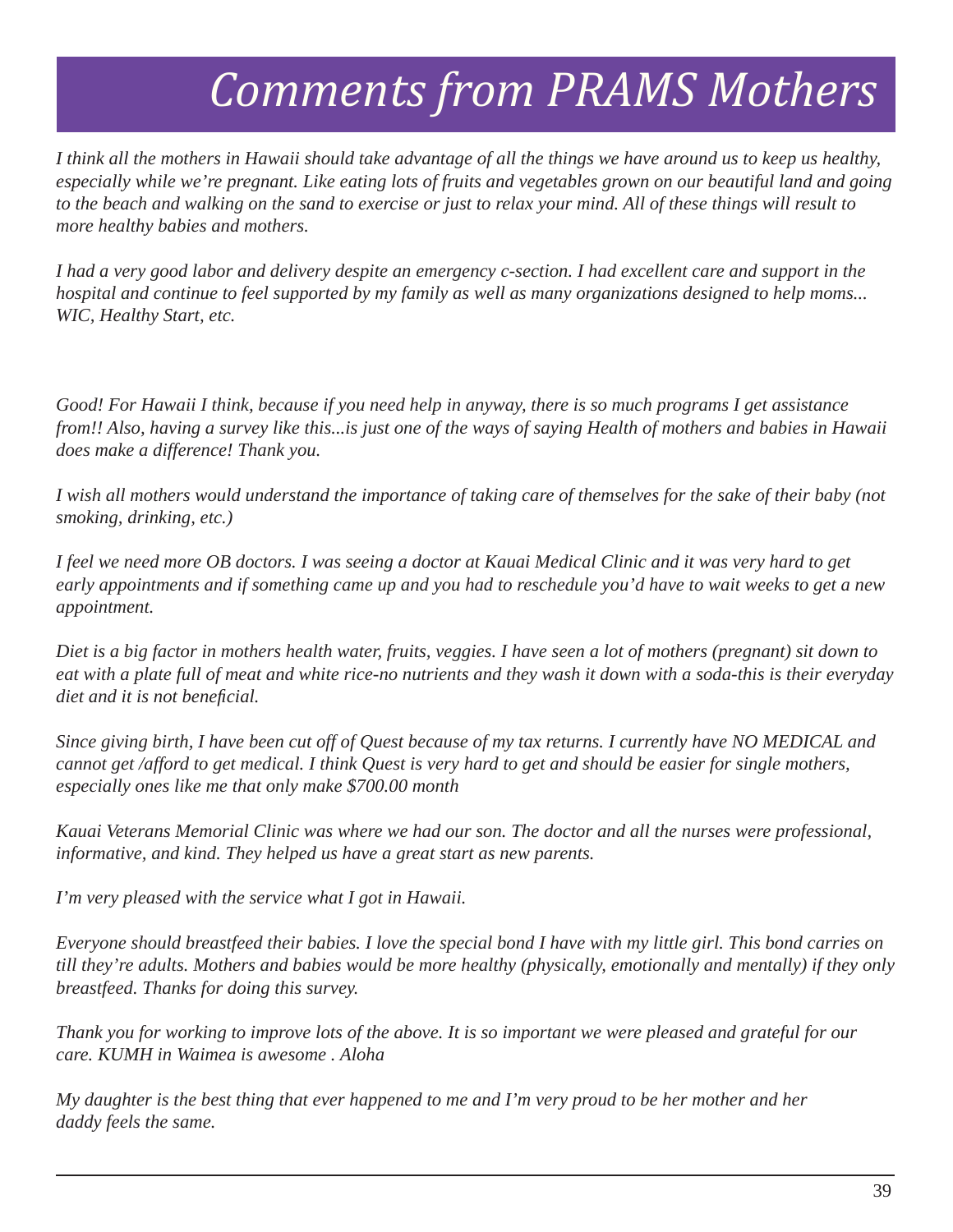The Hawai'i PRAMS data provides information on many common issues related to the health of the mother and her baby. Describing this unique population with questions that are included in PRAMS adds significantly more information that can be used to identify preventive opportunities. This report is meant to highlight Kauai County specific data, allow comparison between counties and the overall state, and serve as a baseline for data collected in the future. It is hoped that this report will increase awareness, discussion, and assist communities in developing solutions to critical issues facing our mothers, children, and families.

Throughout the report, some of the major changes over time and significant differences have been highlighted for Kauai County residents. Some of these differences are pronounced and lend themselves to developing interventions to eliminate disparities and help decrease the overall burden of disease. However, it is important to realize that all of these issues are complex and will require multiple strategies to effectively make a difference. This report serves to bring an awareness to disparities to help frame future activities to characterize why they exist and what can be done to eliminate them.

Compared to the overall state wide estimates, residents of Kauai County had worse estimates for 10 of the 17 indicators. Conversely, for five indicators (preconception obesity, smoking during pregnancy, breastfeeding at least eight weeks, postpartum depression, and postpartum contraception) were among the best of all counties. These issues are very complex, but some of the differences may be related to demographic differences in the population of Kauai County. For example, based on comparison of the population characteristics to the State: Kauai County residents had higher proportions of Hawaiian and Filipino race mothers; lower proportions of Japanese, Chinese, Black, Korean, and Samoan race mothers; a lower proportion of mothers who were married; and similar estimates related to federal poverty level.

Looking at improvement in trends over time, seven indicators improved, two worsened, and eight had little to no change. A better understanding of why some of the indicators improved or even stayed the same (e.g., prematurity) could be helpful for identifying strategies to promote further gains in these and other areas of health. To continue to improve the health of families in Kauai County, efforts to improve in all aspects of health is needed. This report highlights some representative indicators and significant disparities in them related to the health and well-being of women and their families in the perinatal period.

Common recommendations identified include 1) The need for further analysis between poverty and socio-economic determinants of health; 2) Improved access and availability of services; 3) Promotion of preconception health; and 4) Development of effective culturally appropriate interventions through collaborations with community partners.

Hawai'i PRAMS is committed to provide valuable data and promote awareness of issues facing mothers, children, and their families. Additional data and information is available and those interested are encouraged to contact Hawai'i PRAMS.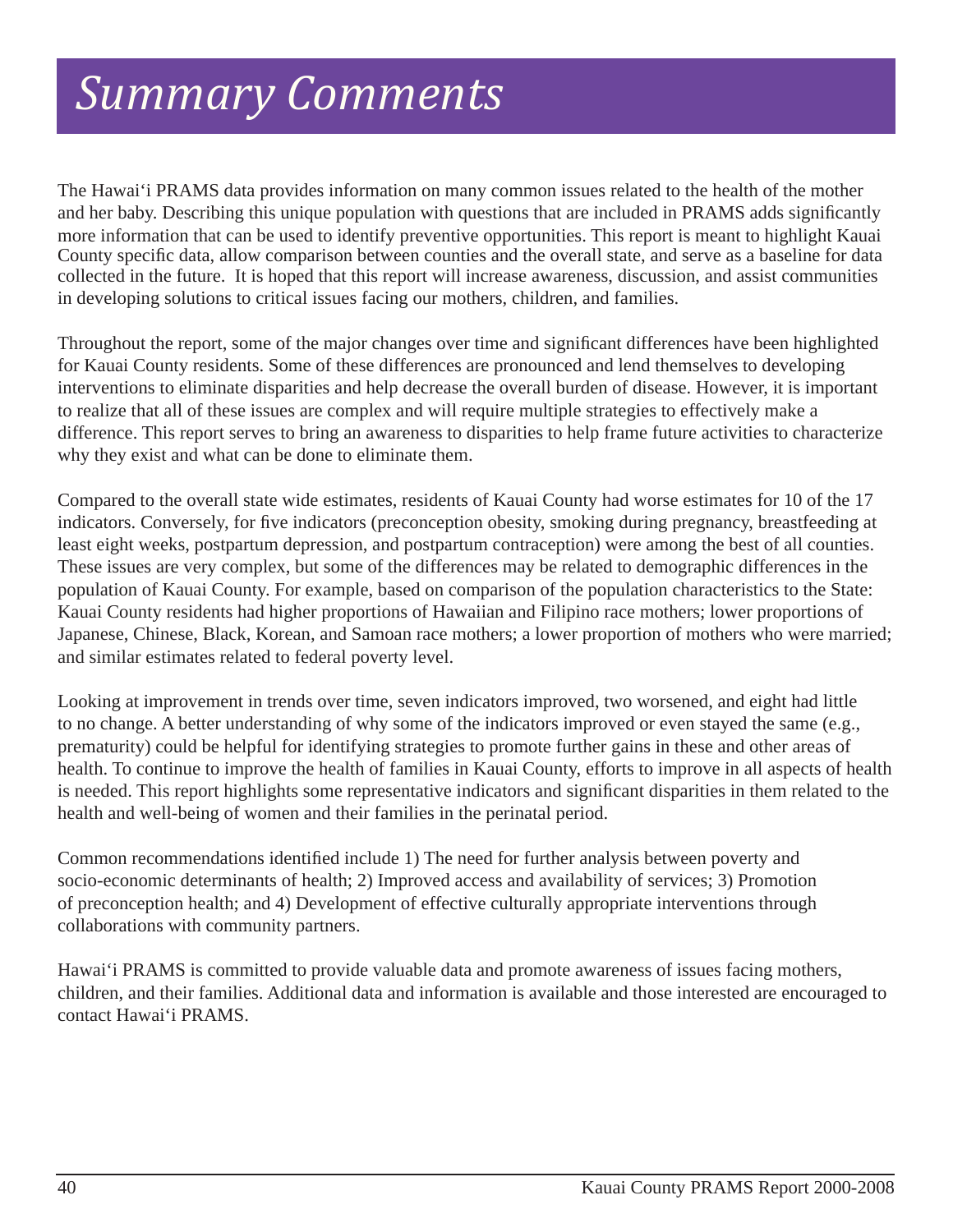![](_page_46_Picture_0.jpeg)

![](_page_46_Picture_1.jpeg)

![](_page_46_Picture_2.jpeg)

![](_page_46_Picture_3.jpeg)

![](_page_46_Picture_4.jpeg)

![](_page_46_Picture_5.jpeg)

![](_page_46_Picture_6.jpeg)